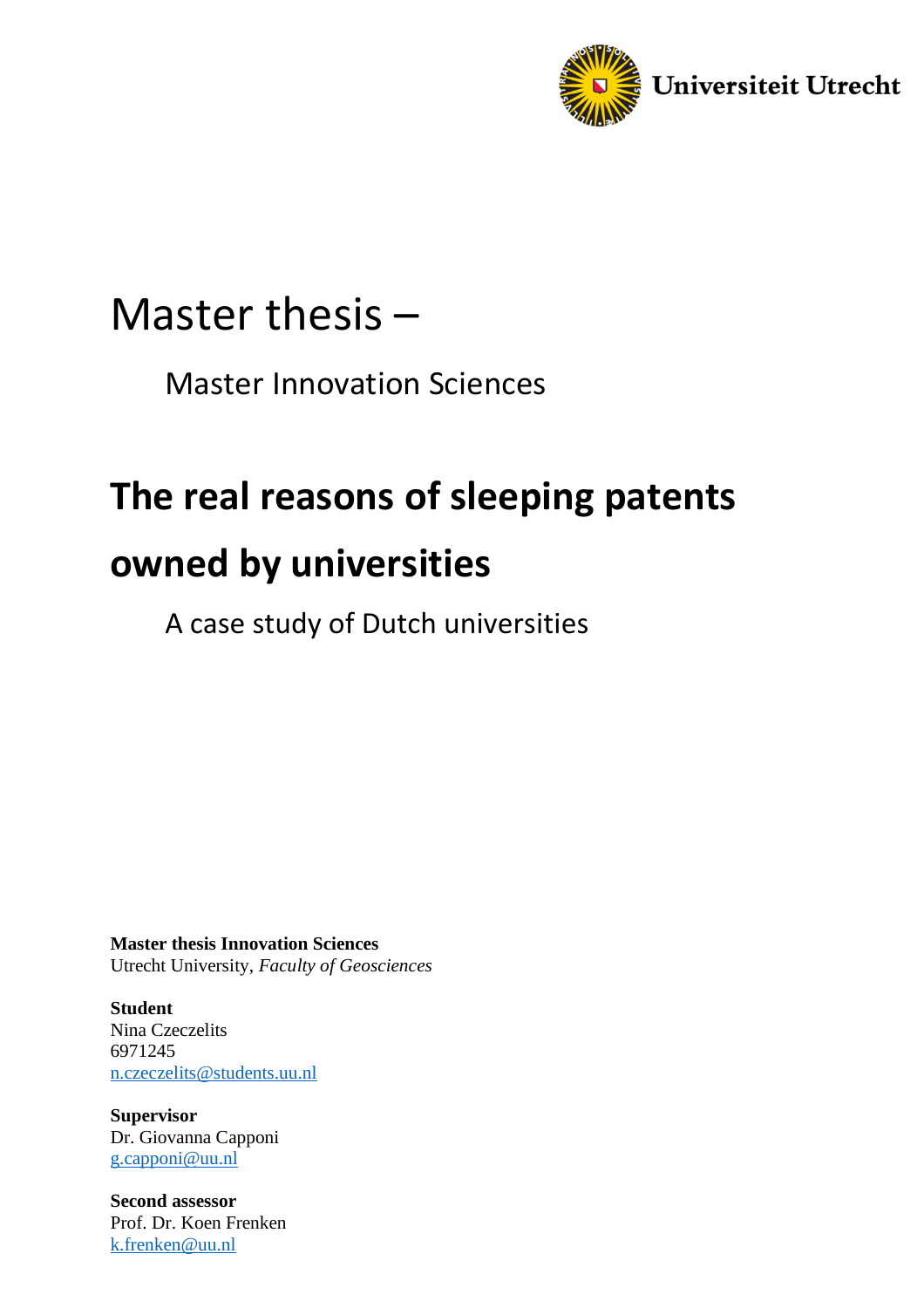#### <span id="page-1-0"></span>**Abstract**

Since the initiation of the Bayh-Dole Act in the 1980s in the United States (US) of America, patenting at universities gained ample attention. Since then patenting activities are continuously increasing in both the US as well as in Europe. However, universities do not only hold patents which have been successfully exploited, but also patents which remain unused, also called sleeping patents. The aim of this thesis was to discover *reasons why some universities' patents remain unused while others are being commercialized.* Hereby, the two sub-questions, "*to which degree do universities hold sleeping patents?*" and "*what factors explain that university patents remain unused?*" were created to help approach this phenomenon in more detail. For this, the patents of three Dutch universities, namely (1) Utrecht University (UU) and University Medical Center Utrecht (UMCU), (2) Leiden University (LU) and University Medical Center Leiden (LUMC), and (3) Groningen University (GU) and University Medical Center Groningen (UMCG), were analyzed to gain insights of this phenomenon. To this end, a quantitative method approach was chosen, whereby an online survey was sent to 1000 inventors. These were analyzed with a regression analysis, which is designed to show the influence of the four potential characteristics that were deduced from the eight categories of the institutional readiness (IR) framework. The results showed that some patents owned by universities remain unused, while others are commercialized, could be explained by the fact that some inventions from a university are too radical in character since inventions are more likely to be used when building upon previous technologies. Also, the importance of the economic use of patents must be perceived high by the inventors in order to attain commercial use of the patents. Thus, universities' actors must have the capability to assess these two factors in advance in order to facilitate innovations. In light of this, this study is particularly interesting for universities to increase the commercialization rate of their patent portfolio. The researcher aimed not only to provide interdisciplinary knowledge, but also that this topic will receive attention, so that further research can be done in the future.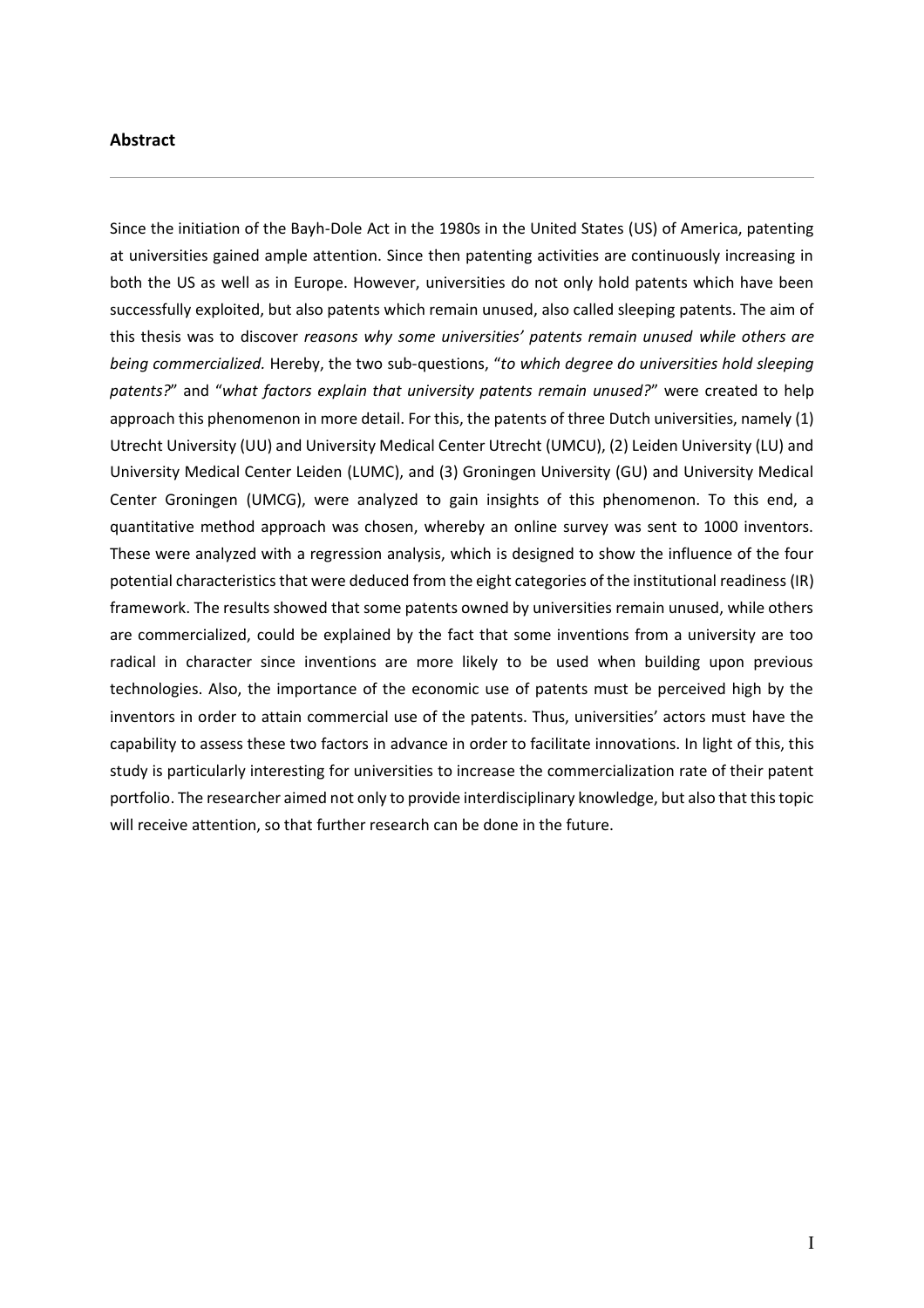| Abstract                                                                                                                                                                                  | I                          |
|-------------------------------------------------------------------------------------------------------------------------------------------------------------------------------------------|----------------------------|
| <b>List of figures</b>                                                                                                                                                                    | IV                         |
| List of tables                                                                                                                                                                            | IV                         |
| <b>List of abbreviations</b>                                                                                                                                                              | V                          |
| <b>Introduction</b><br>1.                                                                                                                                                                 | 1                          |
| <b>Theoretical framework</b><br>2.                                                                                                                                                        | 5                          |
| 2.1 Institutional readiness                                                                                                                                                               | 5                          |
| 2.2 Conceptual framework<br>2.2.1 Demand for new technology (C1)<br>2.2.2 Strategic focus (C2)<br>2.2.3 (E)valuation processes in place (C4)                                              | 7<br>8<br>9<br>9           |
| 3.<br>Methodology                                                                                                                                                                         | 12                         |
| 3.1 Research design                                                                                                                                                                       | 12                         |
| 3.2 Data collection<br>3.2.1 Desk research<br>3.2.2 Online survey                                                                                                                         | 12<br>12<br>13             |
| 3.3 Operationalization                                                                                                                                                                    | 14                         |
| 3.4 Data analysis                                                                                                                                                                         | 16                         |
| 3.5 Quality research                                                                                                                                                                      | 16                         |
| <b>Findings</b><br>4.                                                                                                                                                                     | 17                         |
| 4.1 Patent portfolio of the three Dutch universities                                                                                                                                      | 17                         |
| 4.2 Description of the survey sample<br>4.2.1 Comparison with the full dataset<br>4.2.2 Description of the survey questions<br>4.2.3 Relations of the dependent and independent variables | 20<br>21<br>23<br>25       |
| 5.<br><b>Analysis</b>                                                                                                                                                                     | 28                         |
| 5.1 Descriptive analysis                                                                                                                                                                  | 28                         |
| 5.2 Empirical analysis<br>5.2.1 Hypothesis 1<br>5.2.2 Hypothesis 2<br>5.2.3 Hypothesis 3<br>5.2.4 Hypothesis 4                                                                            | 28<br>29<br>30<br>30<br>31 |
| Conclusion<br>6.                                                                                                                                                                          | 32                         |
| <b>Discussion</b><br>7.                                                                                                                                                                   | 35                         |
| 7.1<br>Contributions of the research                                                                                                                                                      | 35                         |
| 7.2<br><b>Limitations</b>                                                                                                                                                                 | 36                         |
| 7.3<br><b>Future research</b>                                                                                                                                                             | 36                         |
| <b>References</b>                                                                                                                                                                         | 38                         |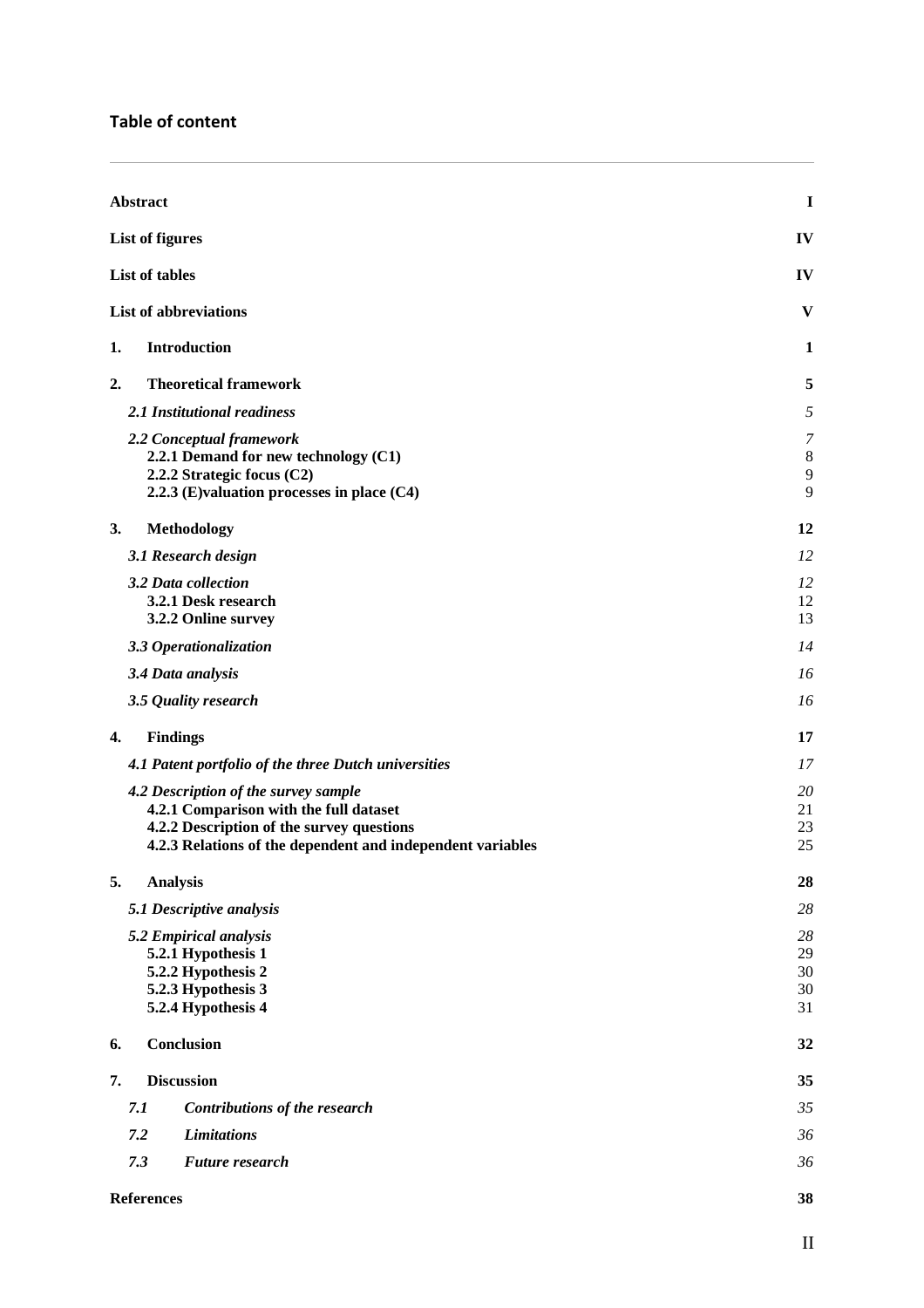| Appendices                                             |    |
|--------------------------------------------------------|----|
| Appendix 1: Online survey                              | 42 |
| Appendix 2: IPC subcategories (survey sample)          | 46 |
| Appendix 3: Comparison of the IPC subcategories        | 47 |
| Appendix 4: Creative process of the patented invention | 50 |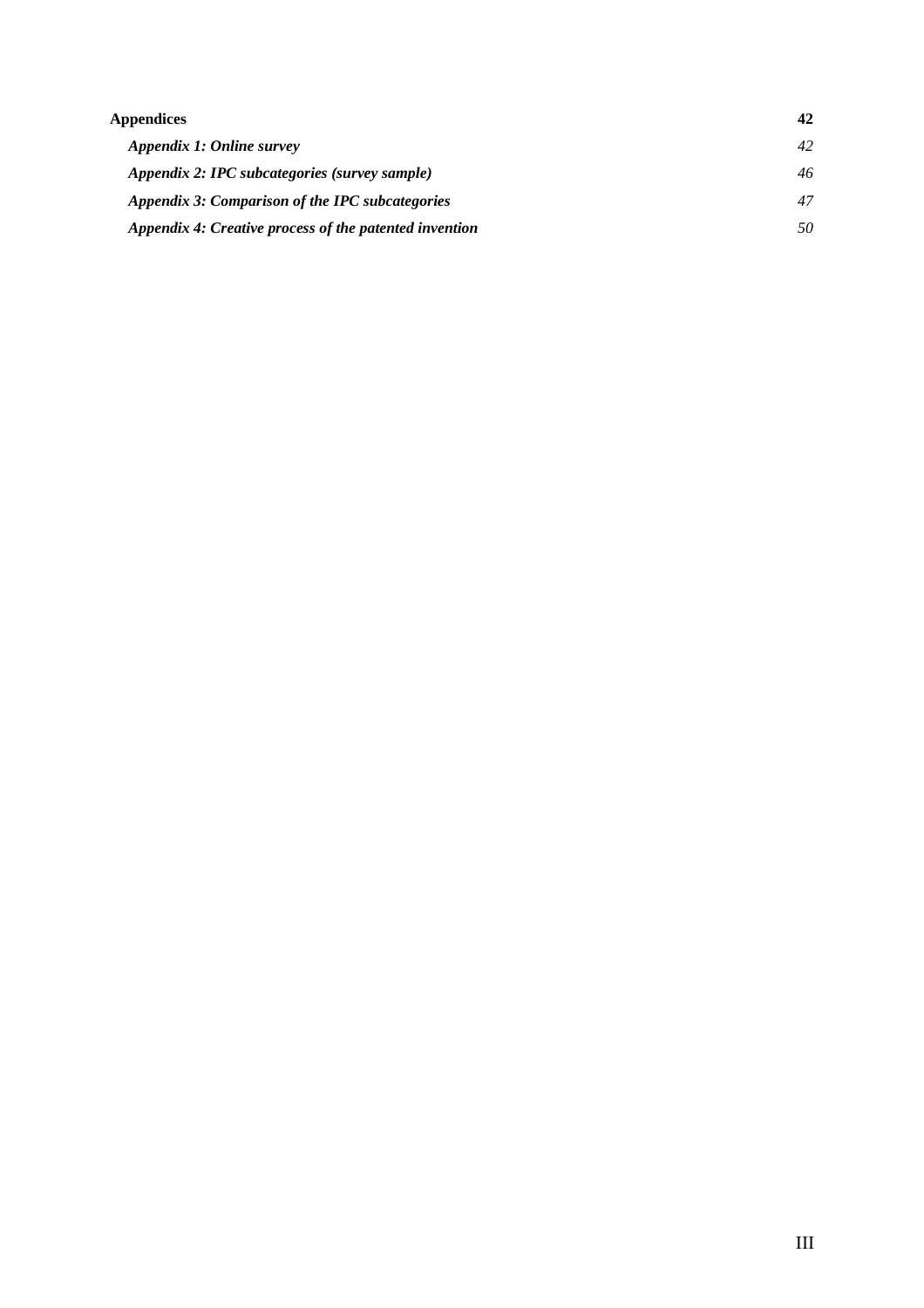# <span id="page-4-0"></span>**List of figures**

| Figure 1 | Overview of the conceptual framework                                                 |
|----------|--------------------------------------------------------------------------------------|
| Figure 2 | Overview of all patents held by Utrecht Holdings B.V., Leiden University & LUMC, and |
|          | <b>Groningen University &amp; UMCG</b>                                               |
| Figure 3 | Overview of the number of patents hold per University in the period of 1990 - 2020   |
| Figure 4 | Overview of IPC subcategories of the survey sample                                   |
| Figure 5 | Comparison of the IPCs of the full dataset and the survey sample                     |
|          |                                                                                      |

# <span id="page-4-1"></span>**List of tables**

- Table 1 Academic inventors in Denmark, France, Italy, the Netherlands, Sweden and the UK
- Table 2 Overview of IR categories
- Table 3 Overview of the used search terms
- Table 4 Operationalization table
- Table 5 Overview of the patents per university
- Table 6 Overview of the IPCs from the full dataset
- Table 7 Comparison of the IPC subcategories of the full dataset and survey sample
- Table 8 Overview of the relations of different variables and the commercialization of patents
- Table 9 Overview of the creative process of the patented invention
- Table 10 Overview of the four independent variables' descriptive statistics
- Table 11 Descriptive statistics and correlation table
- Table 12 Overview of regression results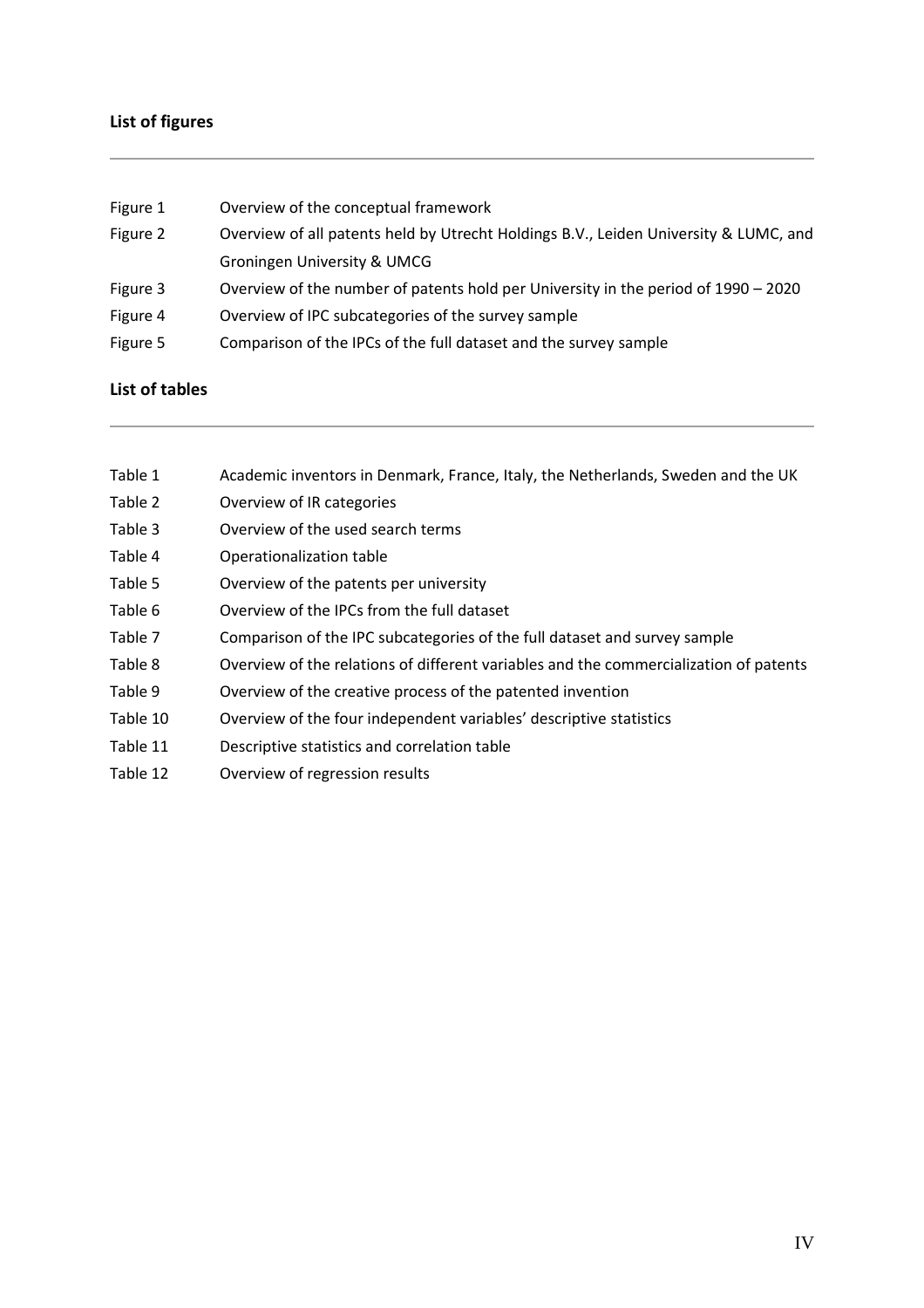# <span id="page-5-0"></span>**List of abbreviations**

| CVs         | <b>Control variables</b>                               |
|-------------|--------------------------------------------------------|
| DV          | Dependent variable                                     |
| <b>EPO</b>  | <b>European Patent Office</b>                          |
| GU          | <b>Groningen University</b>                            |
| <b>IPCs</b> | <b>International Patent Classifications</b>            |
| <b>IPRs</b> | Intellectual property rights                           |
| <b>IPs</b>  | Intellectual properties                                |
| IR          | Institutional readiness                                |
| <b>IS</b>   | Innovation system                                      |
| <b>IVs</b>  | Independent variables                                  |
| <b>KTO</b>  | Knowledge transfer office                              |
| LU          | Leiden University                                      |
| LUMC        | University Medical Center Leiden                       |
| <b>OECD</b> | Organization for economic co-operation and development |
| PA          | Patent Act                                             |
| <b>PCT</b>  | <b>Patent Cooperation Treaty</b>                       |
| <b>PROS</b> | Public research organizations                          |
| R&D         | Research and development                               |
| <b>TR</b>   | <b>Technology readiness</b>                            |
| <b>TT</b>   | Technology transfer                                    |
| <b>TTOs</b> | Technology transfer offices                            |
| <b>UICs</b> | University-industry collaborations                     |
| UK          | United Kingdom                                         |
| <b>UMCG</b> | University Medical Center Groningen                    |
| <b>UMCU</b> | <b>University Medical Center Utrecht</b>               |
| US          | <b>United states</b>                                   |
| UU          | <b>Utrecht University</b>                              |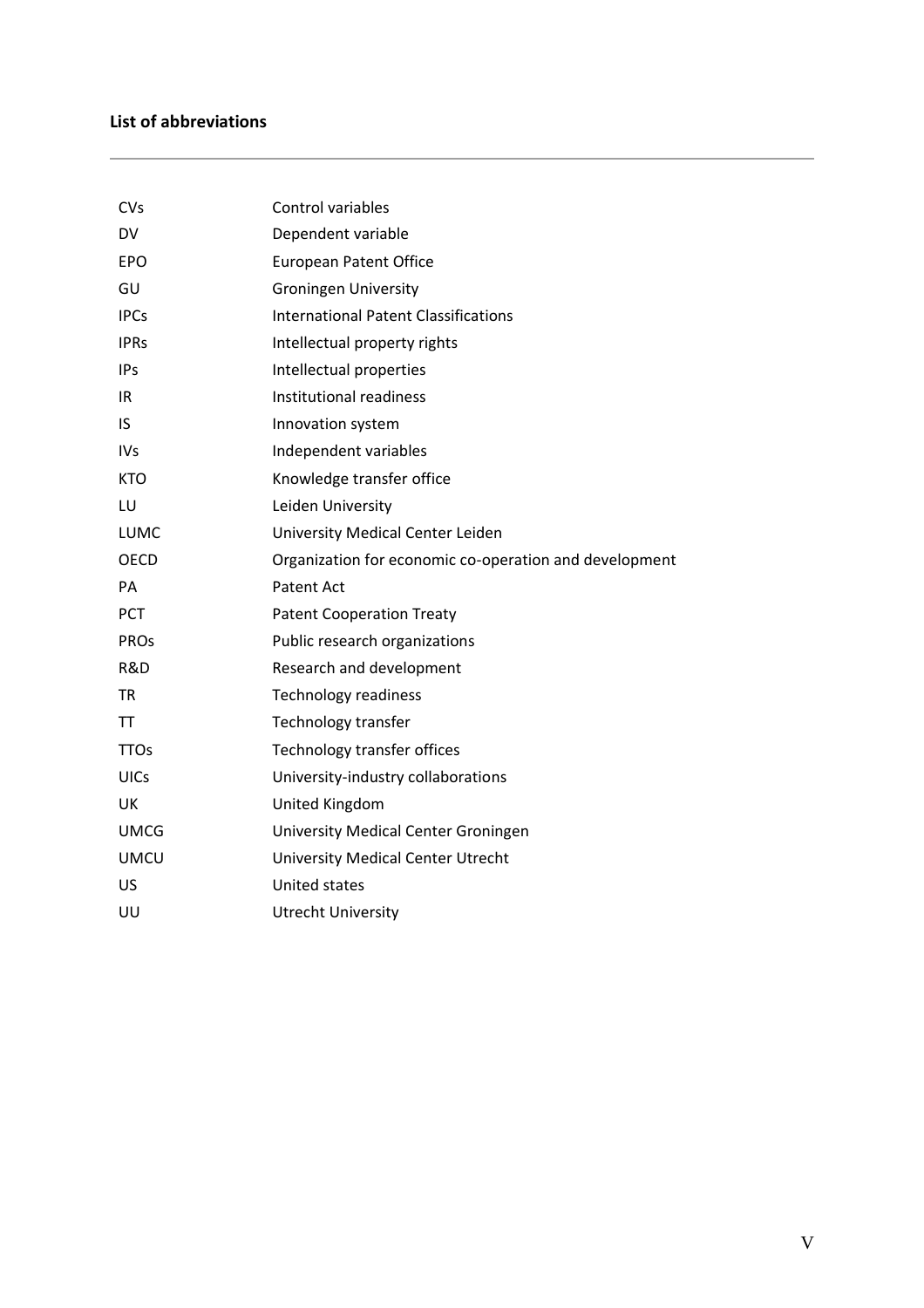#### <span id="page-6-0"></span>**1. Introduction**

The phenomenon 'Valley of Death', which is the gap between a newly created invention and a marketable innovation, is well-known globally (Klitsie et al., 2019). An invention is defined as the process whereby a novel idea is identified or even established, whereas innovations are combinations of inventions generating monetary success (Roberts, 2007). Inventions are not only developed by companies, but also by public research organizations (PROs) and universities. According to Andrews (2017), there are several aspects whereby universities guide their actors, helping to increase the number of inventions created through knowledge production as well as dissemination. For example, academic institutions provide students with skills on the one hand. On the other hand, knowledge from alumni or a faculty itself can spillover over to individuals which are geographically close to the university (Andrews, 2017). Further, not only employees, but also students generate new ideas during their research and studies. However, ideas from both employees and students are often not further followed since their advancement is too cost intensive or inventors cannot or do not want to be entrepreneurs. Hence, the new invention, created by universities' employees and students, will not be commercialized resulting in an invention-innovation gap. Nevertheless, newly created inventions can be protected against others from the imitation by filing a patent at the patent office (Bessen & Maskin, 2009).

Generally, over the last decade, European applications for patents rose by 17%. In total, the European Patent Office (EPO) received more than 181,000 applications in 2019 (EPO, 2020). When it comes down to the commercialization rate it is difficult to mention exact numbers as researchers do not agree on it. However, the results of the PatVal-EU survey indicate that around 36% of the examined European patents are never commercialized or used for industrial purposes (Giuri et al., 2007). Further studies found a similar outcome for the US and Japan, namely that more than 30% of patents are unexploited for various reasons (Walsh & Nagaoka, 2009; Walsh et al., 2016). For instance, for the strategic non-use whereby actors block comparable inventions from their competitors to be patented (Cohen et al., 2002a) or sleeping patents which *"[…] remain unused for nonstrategic reasons, such as the difficulty of turning the invention into a commercial application or the inability to find a party interested in licensing or buying the patent right."* (Weeds, 1999, as cited in Torrisi et al., 2016, p.1375). Such patents suppress research activity which is especially detrimental in the existence of spillovers from research and development (R&D) (Weeds, 1999).

Since the initiation of the Bayh-Dole Act, which allows universities to hold on to and license inventions that were financially promoted by the government (Thursby & Thursby, 2003) in the 1980s in the United States (US) of America, academic institutions obtained importance and expanded the role for university owned patents. In fact, US universities filed, after the new law, approximately 1,000 patents per year compared to the years before the Bayh-Dole Act where they filed less than 250 patents each year. However, in European countries this fast-growing trend could not be observed even though some European legislators followed the US by introducing similar laws (Mowery & Sampat,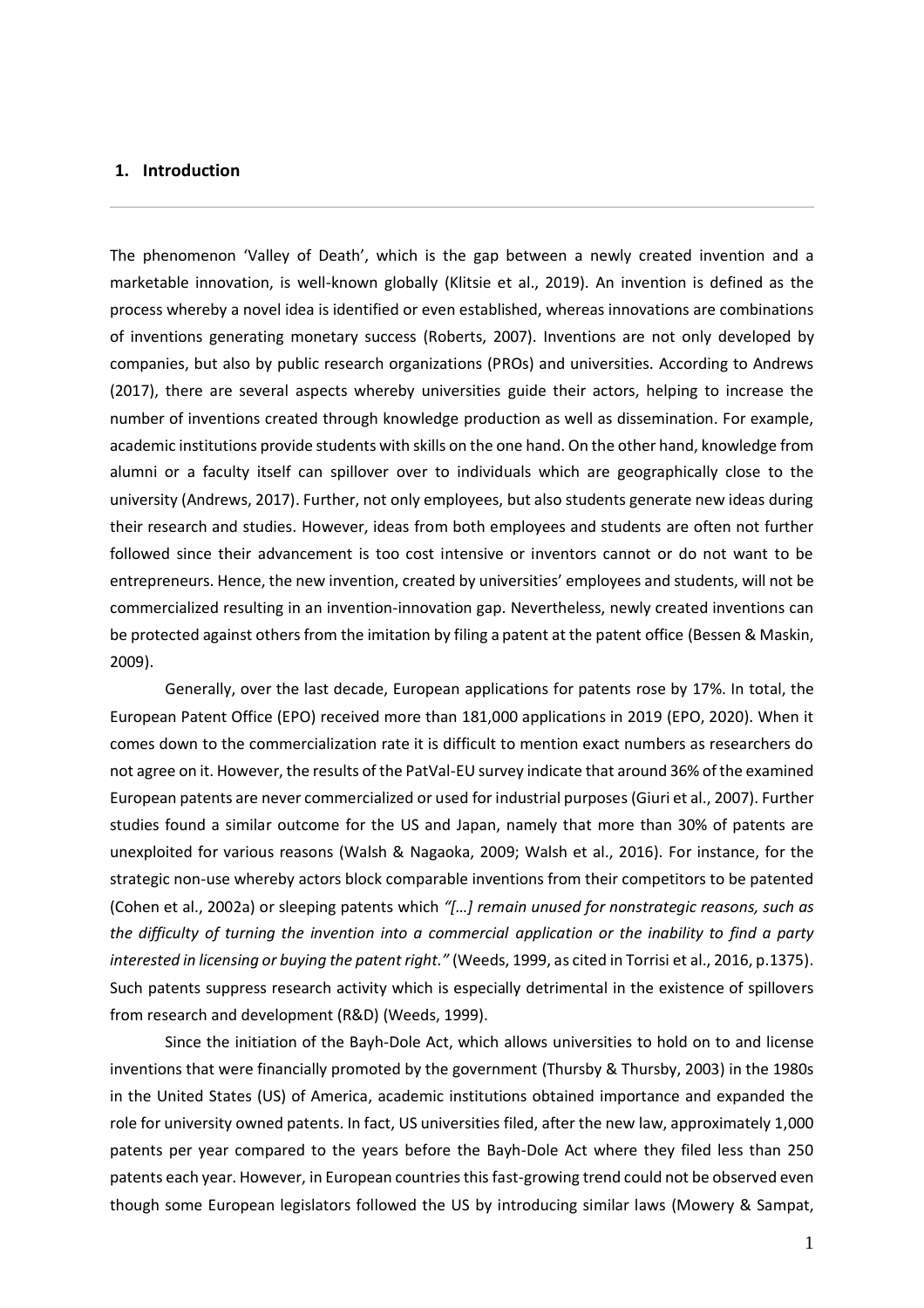2004). According to Lissoni (2012), university owned patents from the US and European countries cannot easily be compared, as inventors from European countries usually patent in their own name whereas inventors from the US patent in the name of their universities. Nevertheless, a few scholars point out that university patenting increased tremendously worldwide (Geuna & Nesta, 2006; Lissoni et al., 2008; Mowery et al., 2001). What is more, some academics debated the effects of the Bayh-Dole Act as it is stated that in order to ease technology transfer (TT) universities must patent their inventions (Cohen et al., 2002b; Jensen & Thursby, 2001; Verspagen, 2006). While this will help to link universities and industries together, scientists also pointed out that negative effects might occur by university patenting such as young researchers might publish less when operating patent activities, a decrease of teaching quality, an increase in secrecy which means that open science will be undermined, a greater focus on applied instead of basic research and future academic research might be more expensive than before (Geuna & Nesta, 2006).

Lissoni's (2012) APE-INV study (a project between 2009 and 2013 that aimed to create a harmonized dataset on academic patenting in Europe) determined the number of academic inventors from six European countries being, Denmark, France, Italy, the Netherlands, Sweden, and the United Kingdom (UK) in the years between 2002 and 2006 (see table 1 below). In France and Italy over 1,000 academic inventors were identified. In the other four countries, the average number of academic inventors was 570. Furthermore, he identified that university-owned patents in Europe do not exceed 30%. The Netherlands and the UK both had over 20%, in contrast to the remaining countries where the percentage of such patents was approximately 10%. The variance between these countries can be explained by the deviation of the degree of autonomy within the different countries (Lissoni, 2012). As in the Netherlands, for example, an essential goal of all public universities in 2005 was to valorize scientific knowledge as well as enhance knowledge transfer and focus on scientific and technical research. A few educational institutions are very fruitful in patenting activities, compared to other European universities (van Dongen et al., 2014). Lissoni (2012) further stresses that in the Netherlands various universities, amongst others Leiden, Utrecht, and Groningen are on the list of top ten owners of academic patents whereas in other countries mostly big companies are listed.

|                    | Academic inventors<br>(no.) <sup>a</sup> | Academic inventors<br>$%$ of prof.) $^a$ | Academic inv. incl.<br>unchecked (no.) $\frac{b}{b}$ | Academic inv. incl.<br>unchecked (% of prof.) $\frac{b}{2}$ |
|--------------------|------------------------------------------|------------------------------------------|------------------------------------------------------|-------------------------------------------------------------|
| <b>Denmark</b>     | 328                                      | 4.44                                     | 571                                                  | 7.72                                                        |
| France             | 1205                                     | 3.99                                     | 1822                                                 | 6.04                                                        |
| Italy              | 1353                                     | 4.29                                     | 1395                                                 | 4.42                                                        |
| <b>Netherlands</b> | 600                                      | 2.75                                     | 731                                                  | 3.35                                                        |
| Sweden             | 725                                      | 4.55                                     | 773                                                  | 4.86                                                        |
| UK                 | 630                                      | 2.30                                     | 4826                                                 | 17.66                                                       |

Table 1: Academic inventors in Denmark, France, Italy, the Netherlands, Sweden and the UK (Lissoni, 2012, p.199)

<sup>a</sup> Data from confirmed professor-inventor matches (professors confirmed to be the inventors).

<sup>b</sup> All matches, either confirmed or not confirmed (professors either confirmed to be the inventors or could not be contacted/did not reply).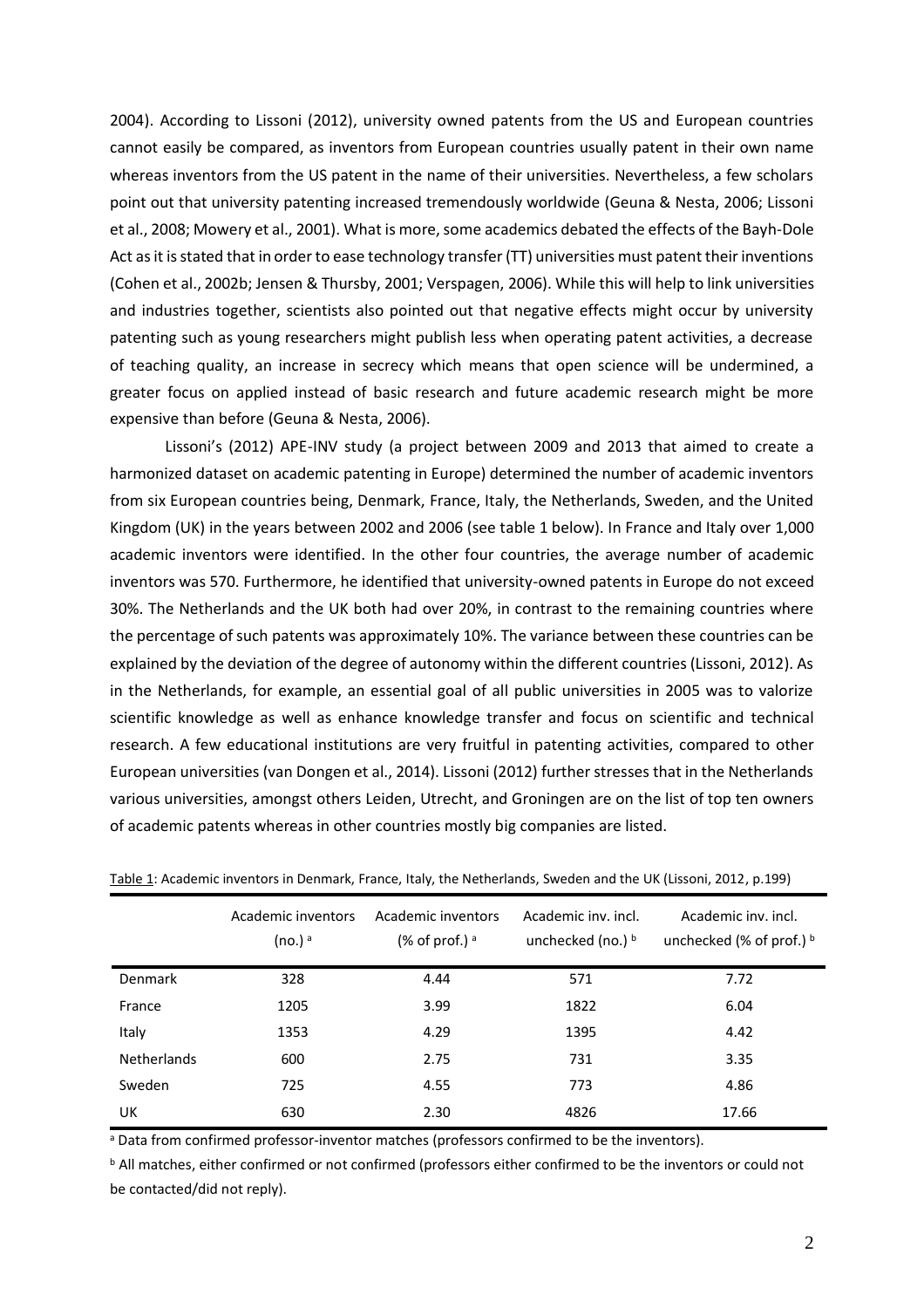Concerning intellectual property rights (IPRs) in the Netherlands, patent law is grounded in the Dutch Patent Act (PA) 1995 (*Dutch: Rijksoctrooiwet 1995*). In general, applicants can choose to protect their invention for 6 years whereby no novelty search is compulsory or 20 years whereby such novelty search is mandatory (Netherlands Enterprise Agency, 2021a). During this time, the invention is protected from others who might copy that invention, giving the owner temporal monopoly (Netherlands Enterprise Agency, 2021b). As filing a patent is both complex and associated with high costs, educational institutions are there to help employees with the procedure. In terms of patent ownership, art. 12(3) PA states that universities are the owner of the patent if the invention has been developed by its employees and/or students. Thus, for inventions created by a university's employee or student, it is unnecessary to frame a contract to transfer them to the university (The Ministry of Justice, 2009). What is more, according to the Association of Universities in the Netherlands (2016) universities are the ones who are authorized in decision making instead of the inventor of the invention.

Patented inventions created by employees as well as students from the university, are, however, not all successfully exploited. The problem with these patented inventions is that they might block other researchers or companies from creating similar ideas. Hence, the phenomenon of sleeping patents (i.e. patents which remain unused) needs to be tackled as previous literature did not arouse much attention to it. While some researchers focused on unexploited patents from firms, little is known about sleeping patents owned by universities. In light of this above, this research aims to gain insights on sleeping patents owned by a university, thus, the following research question and subquestions were addressed:

#### *Why are some university owned patents being commercialized and others still remain unused?*

#### Sub-questions:

- *To which degree do universities hold sleeping patents?*
- *What factors explain that university patents remain unused?*

In this research, the following three universities were chosen (1) Utrecht University and University Medical Center Utrecht, (2) Leiden University and University Medical Center Leiden , and (3) Groningen University and University Medical Center Groningen in order to obtain a greater understanding of sleeping patents owned by a university. These three Dutch universities were selected as they are among top owners of university patents in Europe (Lissoni, 2012; Reuters, 2019) as well as among the oldest and largest universities within the Netherlands. All patented inventions held by these three universities were first collected, followed by the identification of sleeping patents through an online survey which were then analyzed. Hereby, the institutional readiness framework, which was developed by Webster & Gardner (2019), was adopted. This relatively new approach helped to understand characteristics of sleeping patents which hinder the use of such patents.

This research contributes to the literature on the extent of the commercialization of IPRs by analyzing patents owned by UU and UMCU, LU and LUMC as well as GU and UMCG. Since the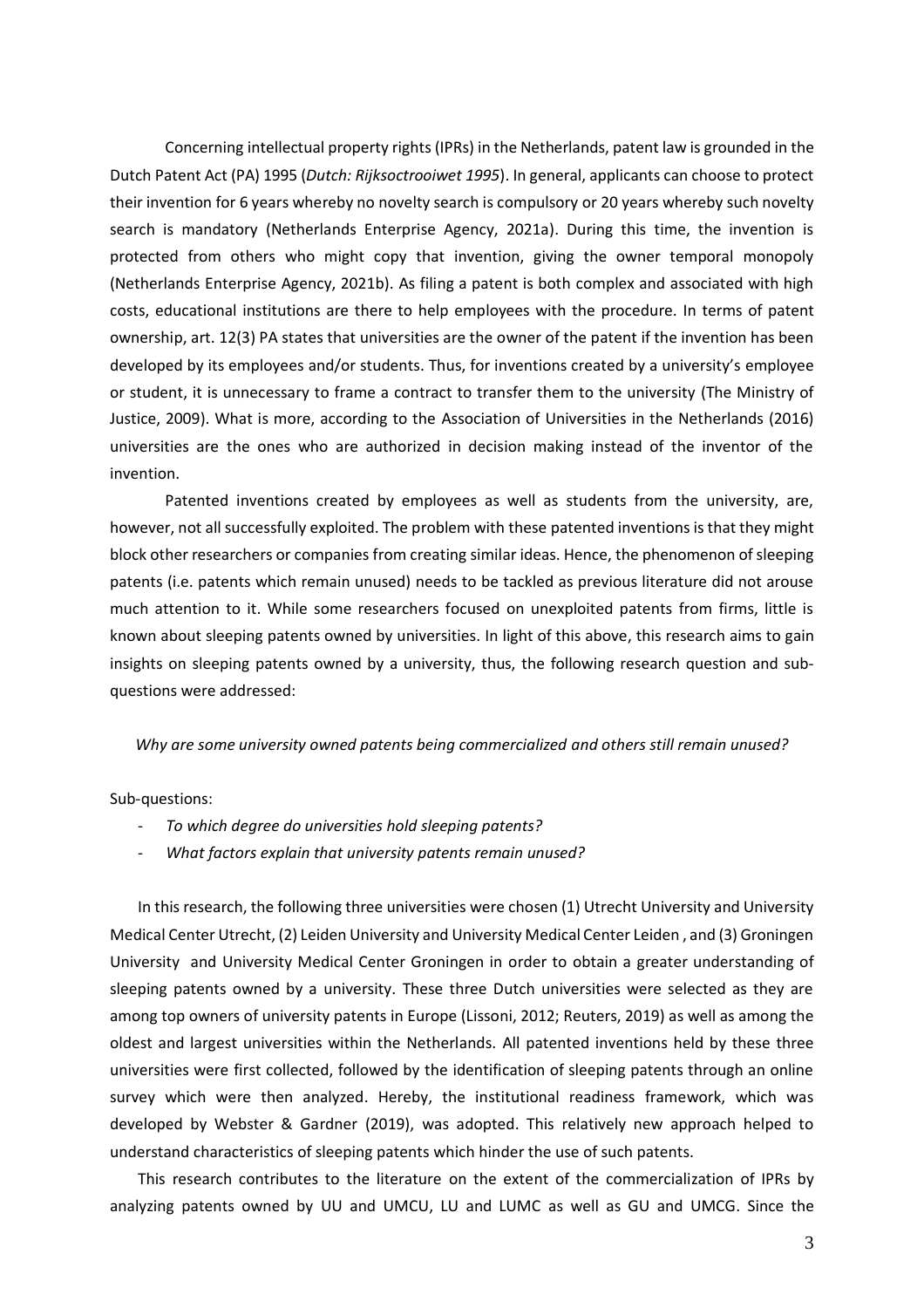phenomenon of sleeping patents has only been studied in the private sector, the focus on university owned patents provides first steps to understand why some of these patents are being commercialized, whereas others remain unused. The used theoretical framework, institutional readiness, typically helps to review if an institution is ready to adopt and implement a specific technology. However, in this study it is a tool to help understand problems/ruptures of a specific phenomena in order to find out why sleeping patents owned by a university occur. Hereby, the categories of the IR framework provided potential characteristics which might influence/explain the underlined phenomenon. Hence, it provides a wider aspect on the IR of universities. Furthermore, the use of the IR theory gives a better understanding of the lack of social and physical structures in order to foster an effective innovation system.

Concerning societal relevance, it is essential to recognize the extent and reasons why universities hold sleeping patents in order to be able to exploit new inventions into marketable innovations, thereby filling the gap of the 'Valley of Death'. This is especially important as innovations contribute to the competitiveness of a country, thereby positively stimulating economic growth. Also, another important reason to identify potential characteristics of sleeping patents is that such patents are blocking the development of new knowledge by others which eventually lead to the underinvestment of R&D. Further, universities are also better able to utilize their resources more efficiently and also can significantly save costs. By determining boundaries in the process of the commercialization of patents, universities are able to take the right measures and as a consequence, the patented inventions can be exploited.

In the following sections, the thesis first presents the theoretical framework to answer the aforementioned research questions [\(section 2\)](#page-10-0). This is followed by the methodology of this research [\(section 3\)](#page-17-0) including its research design, data collection as well as its data analysis. Hereafter, the findings are presented in [section 4,](#page-22-0) followed by the analysis of the results [\(section 5\)](#page-33-0). Lastly, the conclusion [\(section 6\)](#page-37-0) and discussion [\(section 7\)](#page-40-0) are being presented.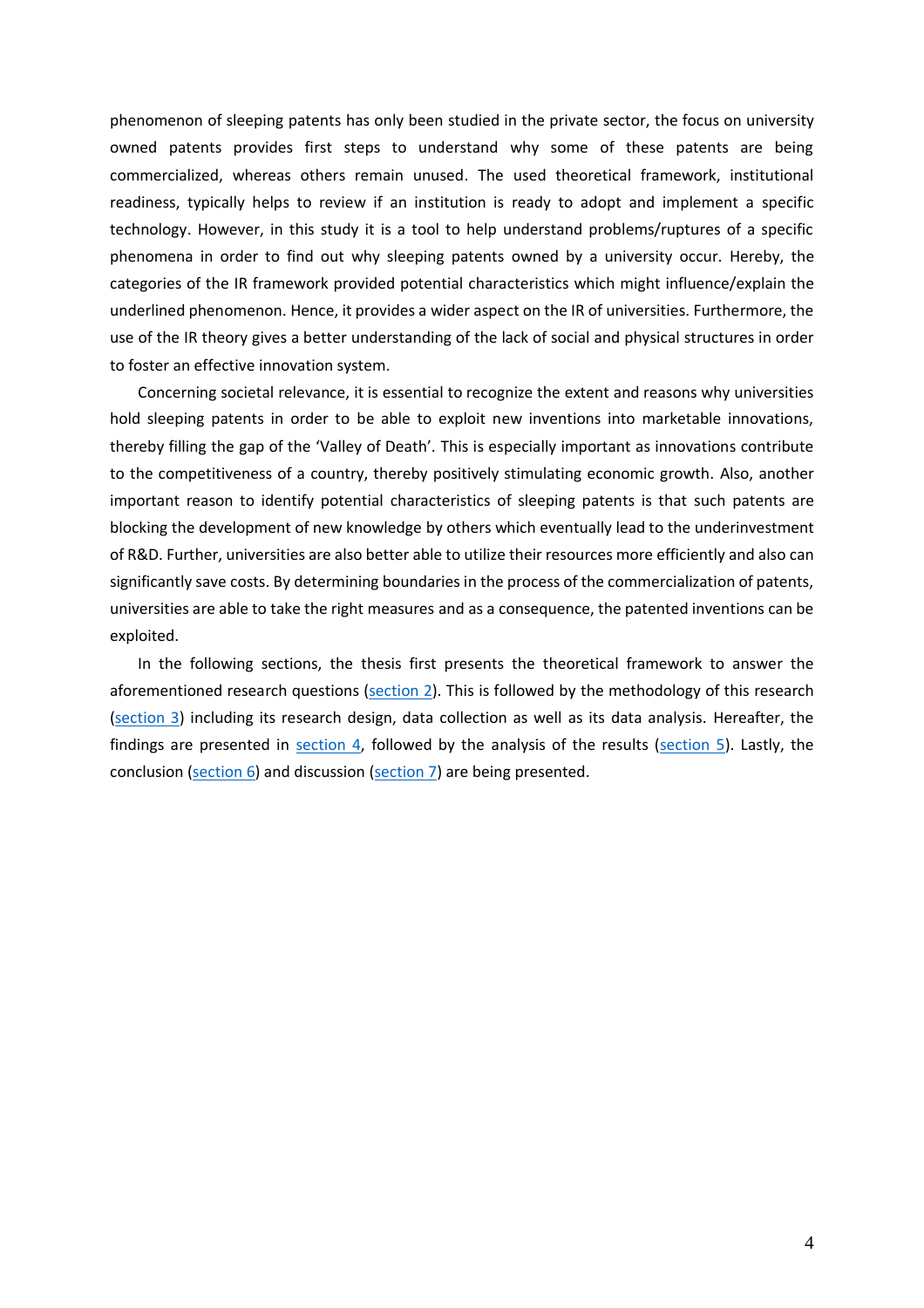#### <span id="page-10-0"></span>**2. Theoretical framework**

The following section describes the theoretical concepts that were applied in order to conduct this study which is divided into two sections. The first [\(section 2.1\)](#page-10-1) outlines the concept of the institutional readiness framework which gains insights into impeding characteristics and their accompanying institutional ruptures. In the second subsection [\(section 2.2\)](#page-12-0), the conceptual framework of this research is introduced by first stating reasons why universities file patents, followed by reconciling connections of unused patents and institutional problems with IR criteria for ease of understanding. Thus, this research builds on existing theory by linking the proposed research to the current state of the art in literature, identifying gaps, and formulating hypotheses to be tested.

#### <span id="page-10-1"></span>**2.1 Institutional readiness**

The institutional readinessframework has recently been conceptualized by Webster & Gardner (2019). It was established as, in the last years, academic literature ignored the fact that the main purpose of the technology readiness (TR) approach was to help new technologies to prepare for their distribution in a particular environment and not for measuring the success and development of emerging technologies. For this reason, they claimed that the TR framework has to be extended to a science, technology and innovation studies perspective. Webster & Gardner (2019) shifted the focus from a supply-side perspective to a user-side perspective by theorizing the concept of institutional readiness, which is defined as following *"[..] how new technologies are engaged with and made sense of through cultural processes and institutional structures within and outside of specific organizations.*" (p.1234). Hereby, the theory evaluates organizational dimensions which form adoption and implementation actions (Webster & Gardner, 2019). Thus, this relatively new approach appears to be a suitable theory as it focuses upon challenges of an institution.

As the society, nowadays, presents a knowledge-based community, the interlinkages between diverse institutions, such as the university, the industry as well as the government, are of importance in order to have an effective innovation system (IS), whereby each institution improves the performance of the other. By means of this, each institution undertakes some of the competences of the other institution. For example, the university obtains further resources from the public as well as the private sector in order to improve one of its conventional tasks, namely conducting research and the dissemination of knowledge. However, at the same time, the university takes over some functions from the industry and the government, such as the creation of novel ideas. For these reasons, the university revolutionized in the early  $20<sup>th</sup>$  century from a teaching academy to an entrepreneurial university. What has changed is that the outcome from basic research is considered as well as organizational instruments, such as patent offices and technology transfer offices (TTOs) within an academic institution, were developed in order to disseminate technology to the larger society by commercializing it to potential users. Thereby, the central expertise of a university has enlarged from knowledge distribution to the dissemination of intellectual properties (IPs) (Etzkowitz, 2003). As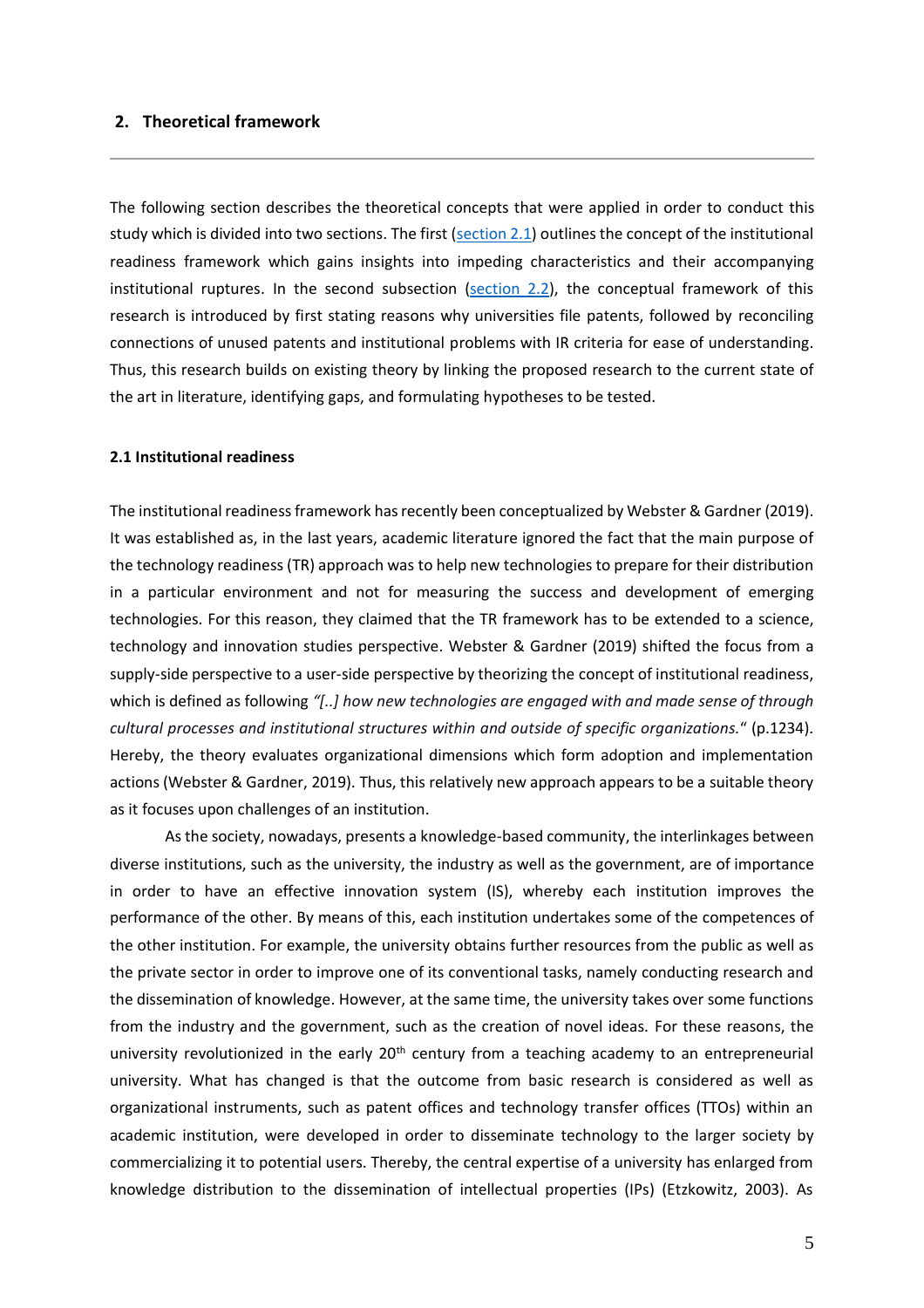academic institutions most probably lack the ability to exploit new technologiessine they are relatively new to these activities, universities should examine their institutional readiness in terms of commercialization activities.

In order to determine the readiness of an institution, Webster & Gardner (2019) outlined eight IR categories, being (1) Demand for new technology, (2) Strategic focus, (3) Relative need and benefit of new technology, (4) (E)valuation processes in place, (5) IR enacted through specific enablers within and outside the organization, (6) Receptivity, (7) Adoptive capacity, and (8) Sustainability. In their paper the authors claim that these categories are not progressive to each other, meaning that one category does not inevitably presuppose another one. Table 2 below, gives an overview of the eight IR categories and how each of them is operationally defined based on Webster & Gardner (2019). In the context of this study, the first category, *Demand for new technology*, deals with the identification of new technologies that meets the needs of a university as well as the society, by key actors of a university. The second category, *Strategic focus*, is a university's ability to identify potential new technologies and ascertain the relation to existing ones. *The relative need and benefit of new technology* (category 3) determines the skills of a university's employees to evaluate the adoption of new technologies within current and future contexts. Category 4, *(E)valuation of processes in place*, examines a university's capability to assess the value of novel technologies. Category 5, *IR enacted through specific enablers within and outside the organization*, measures the alignment of a university's new invention with both internal as well as external actors by their flexibility to modify work practices across these groups. *The Receptivity* (category 6) determines, if a university is capable of creating novel structures and thereby being able to cope with (organizational) challenges known prior to the new invention. Category 7, *Adoptive capacity*, measures if the novel invention aligns with a university's priorities as well as its capacity to cope with unforeseen challenges that arise during the adoption of the new invention. The last category, *Sustainability*, describes if a university can use/produce the new invention routinely. Subsequently, it also encompasses whether a university has enough resources and adequate knowledge.

| <b>IR Category</b>               | <b>Operationally defined</b>                                              |
|----------------------------------|---------------------------------------------------------------------------|
| C1: Demand for new technology    | Institution has key actors engaging with and identifying new technologies |
|                                  | that meet field/organizational needs                                      |
| <b>C2: Strategic focus</b>       | Institution has identified potential new technologies and determined      |
|                                  | their relation to existing ones                                           |
| C3: Relative need and benefit of | Institution has key actors assessing capacity to take-on and developing   |
| new technology                   | new technologies within current and future contexts                       |
| C4: (E) valuation processes in   | Assessments of the (diverse) values of new technologies are undertaken    |
| place                            | and shared                                                                |
| C5: IR enacted through specific  | Key individuals/groups are formally tasked to enable adoption especially  |
| enablers within and outside the  | in regards to meeting standards and regulatory requirements               |
| organization                     |                                                                           |

Table 2: Overview of IR categories (Webster & Gardner, 2019, p.1234)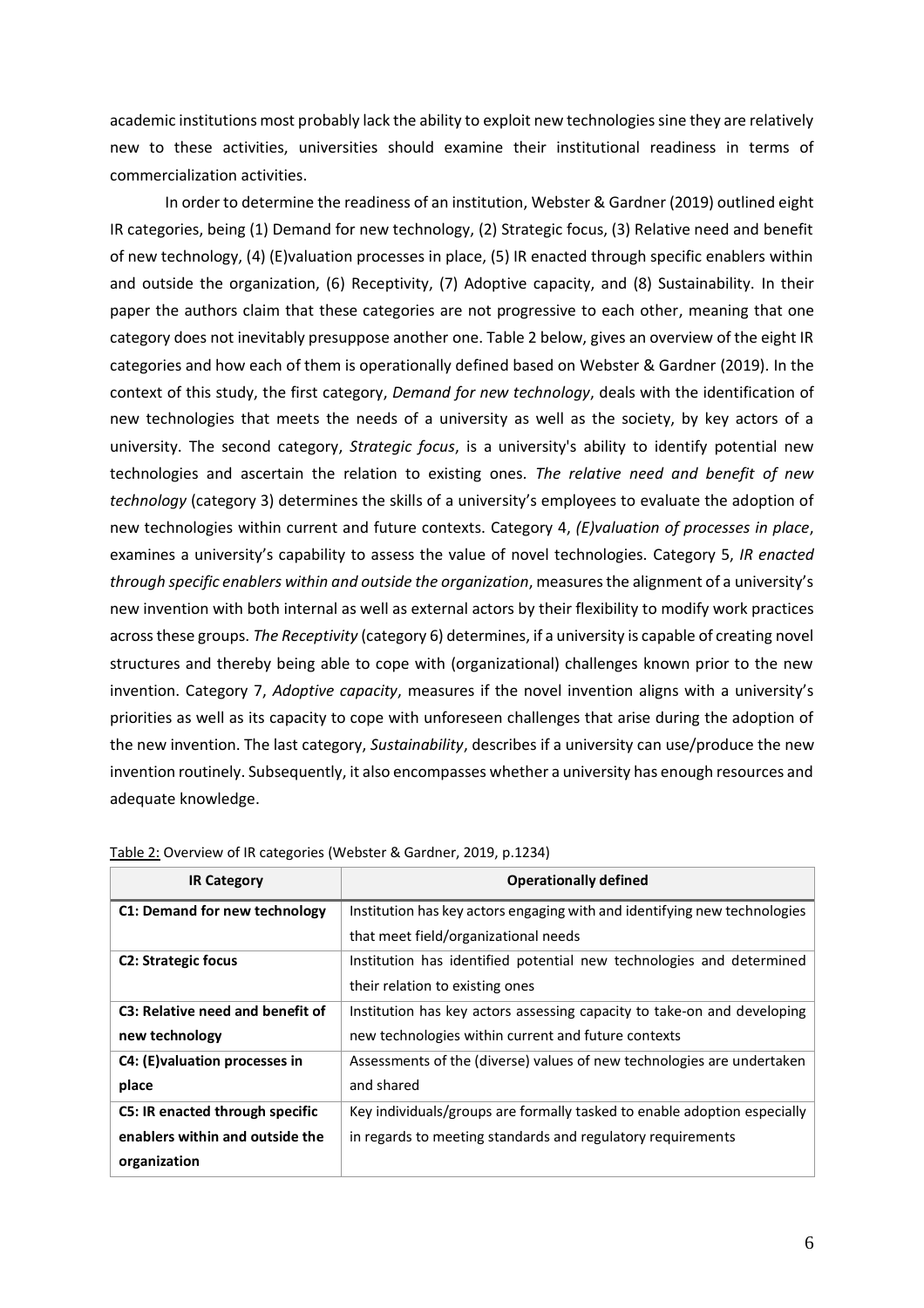| <b>C6: Receptivity</b>    | Novel institutional structures are created, in anticipation of expected     |  |  |  |  |
|---------------------------|-----------------------------------------------------------------------------|--|--|--|--|
|                           | challenges/affordances presented by new technology. These structures        |  |  |  |  |
|                           | reflect the need to retain staff, the construction of new innovation spaces |  |  |  |  |
|                           | and new technology platforms etc.                                           |  |  |  |  |
| C7: Adoptive capacity     | Novel technology aligns with institutional priorities and organizational    |  |  |  |  |
|                           | capacities. Initial problems and unanticipated challenges/affordances are   |  |  |  |  |
|                           | identified and seen to be manageable                                        |  |  |  |  |
| <b>C8: Sustainability</b> | technology is routinely produced/used/assessed<br>within<br>Novel           |  |  |  |  |
|                           | institutions. Current institutional arrangements and resources are          |  |  |  |  |
|                           | sufficient for routine and ongoing production, assessment, and              |  |  |  |  |
|                           | deployment                                                                  |  |  |  |  |

In this study, the focus lies on the following categories *Demand for new technology* (C1), *Strategic focus* (C2), and (*E)valuation processes in place* (C4) as the center of attention of these resulting institutional problems are on the invention itself and thus might influence the commercialization of novel inventions by a university. In contrast, the categories *Relative need and benefit of new technology* (C3), *IR enacted through specific enablers within and outside the organization* (C5), *Receptivity* (C6), *Adoptive capacity* (C7), and *Sustainability* (C8) were not considered in this research since they mainly asses a university's capability to adopt a certain technology on an institutional level as well as refer to the usage and production of a product. In the next subsection, first reasons why universities patent in the first place are investigated in order to understand and encounter potential reasons why some university owned patents remain unused. Literature on the used IR categories was explored and gaps were identified which grounded a rationale for this study.

#### <span id="page-12-0"></span>**2.2 Conceptual framework**

In this study, the institutional readiness theory is used in order to gain insights into why some university owned patents are sleeping and not being commercialized. The reasons for a university filing patents in the first place are being explored. As universities are still rather new to the possibility of owning patents, as mentioned in the introduction [\(section 1\)](#page-6-0), they most probably lack capabilities to exploit their newly invented technologies. For this reason, this study examines a university's potential ruptures by using the eight IR criteria in order to understand the characteristics of sleeping patents. Figure 1 on page 11, gives an overview of the used conceptual framework.

To begin with, in the early 20<sup>th</sup> century, the sociologist Robert Merton already stated that in order to fulfill collective progress, scientific knowledge strongly depends on the sharing of theories and research materials (Lee, 2013). However, nowadays, private ownership is most of the time required since it is necessary to yield ample inducement for investment in R&D of scientific inventions (Berman, 2008). As mentioned in [section 1,](#page-6-0) since the introduction of the Bayh-Dole Act universities patent their inventions more frequently than before (Mowery & Sampat, 2004). According to Owen-Smith & Powell (2001) reasons why academic institutions file patents vary notably across research areas. They found that both physical and life scientists aim to protect their inventions. Nonetheless, they also point to a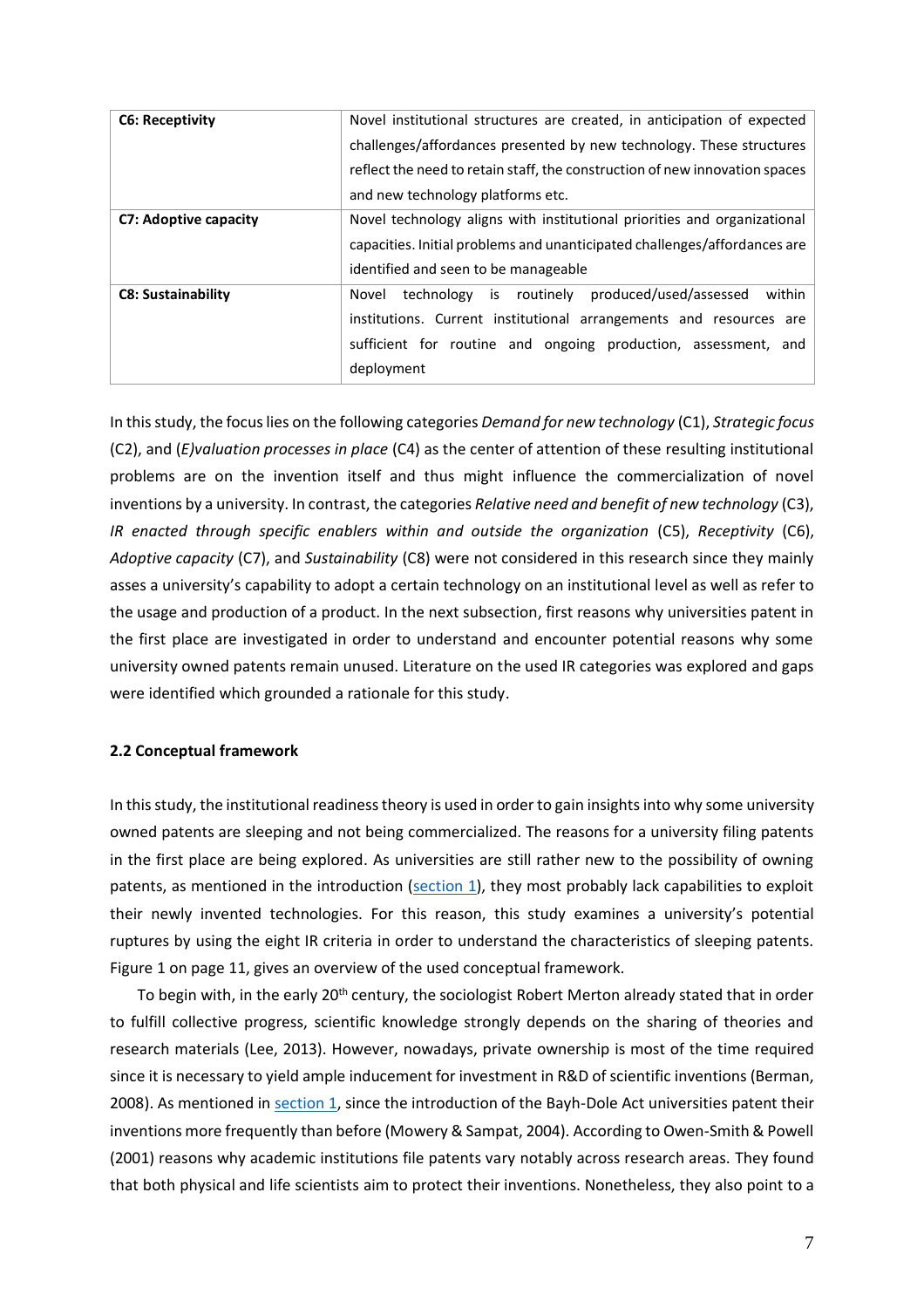difference in incentive as they state the following: "*physical scientists patent for freedom of action, life scientists patent for strategic advantage*" (Owen-Smith & Powell, 2001, p.16). The former do so as most markets they enter are crowded whereby entrenched products and IPs constrain a university's ability to obtain income from it. Whereas, in the latter, scientists are not threatened by this, as such patents have a greater potential to open markets. What is more, Owen-Smith & Powell (2001) found that scientists also file patents as it *" […] increases their academic visibility and status by reaffirming the novelty and usefulness of their work."* (p.20f). Another reason why universities patent is the leverage due to patents. Again, there is a difference between the two aforementioned research areas. Life scientists' purpose is to attract financial investments from companies or venture capitalists, whereas physical scientists strive to gain relationships with firms (Owen-Smith & Powell, 2001).

#### <span id="page-13-0"></span>**2.2.1 Demand for new technology (C1)**

The IR category 1, *Demand for new technology*, describes university's key actors and their capacity to identify new technologies to fulfill the field as well as organizational needs. As previously mentioned, the knowledge-based society challenges a university's main role as knowledge producers. Therefore, in order to maintain this role, universities will need to take on a market-oriented role which can be attained through collaborations to enhance knowledge production which meets the needs of the society as well as the university (Snellman, 2015). Moreover, the consensus of several studies is that collaborating institutions foster knowledge spillovers and thus will lead to innovations (Etzkowitz & Leyesdorff, 2000; Hájek & Stejskal, 2018). The foremost reason for this is that new inventions, that meet a field as well as organizational need, are mostly identified by the alliances with key actors as Anderson (2008) outlines. Additionally, in the 1990s Etzkowitz & Leyesdorff (1995) already claimed that in order to follow either a national or international innovation strategy, the relationship between an academic institution, the industry as well as the government will be a fundamental element in the late 20<sup>th</sup> century. However, since the global 'hollowing out of the nation state' (i.e. the nation state was losing functions, legitimacy, and authority to multiple actors (Ferlie et al., 2008)), the government restricted federal research funds (Ferlie et al., 2008; Jones, n.d.; Venturewell, 2019). For this reason, universities need to seek other institutions, such as from the private sector, to fill this financial gap and ultimately to fulfill the society's needs. The literature suggests that collaborations between a university and the industry are crucial as both strengthen each other, with each benefiting from the other. Universities not only benefit financially through university-industry collaborations (UICs), but also gaining additional resources to conduct further research, such as scientific equipment (Jones, n.d; Venturewell, 2019; Zieba & Vik-Langlie, 2020). In light of this above, it is highlighted that collaborations of diverse entities are of importance in order to understand the demand for a new technology. Specifically, UICs are essential as universities benefit financially as well as create market-oriented innovations that fulfill the needs of the society and the institutions. Thus, it can be said that universities which collaborate with different entities, specifically with the private sector, are more likely to hold patent inventions which are successfully commercialized. Implying that if a university does not collaborate with different institutions to develop a patent invention, especially with companies, these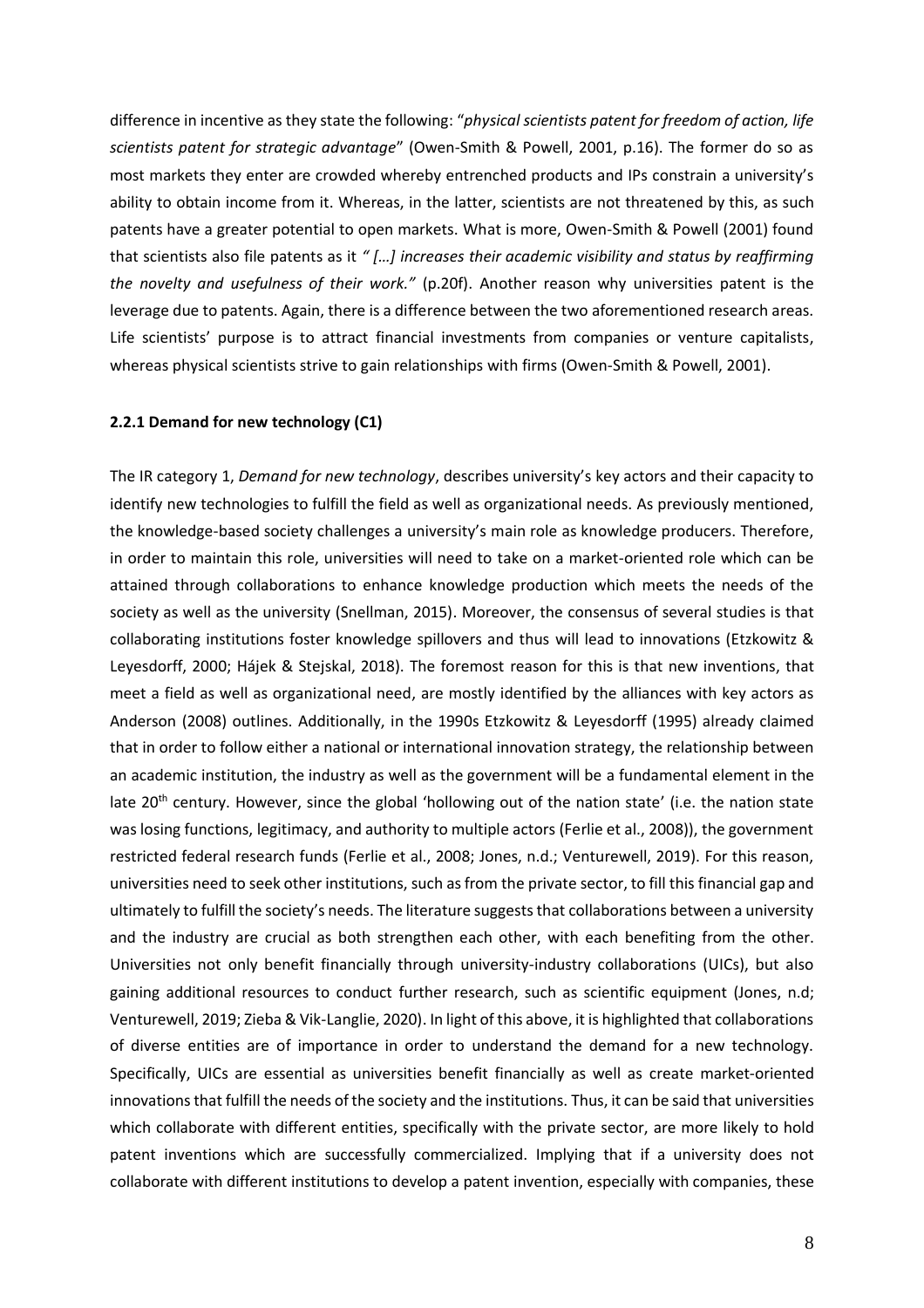patents will remain unused, thus sleeping. Based on this, the following two hypotheses were developed:

*Hypothesis 1: There is a negative association between a university's collaboration with different institutions and sleeping patents.*

*Hypothesis 2: There is a negative association between a university-industry collaboration and sleeping patents.*

# <span id="page-14-0"></span>**2.2.2 Strategic focus (C2)**

The second IR category, *Strategic focus*, refers to the skills of a university's employees to identify a relation between a new invention and previous technologies. Thursby & Thursby (2001) recognize a greater increase of success of a new invention by the university, if a prototype already exists. Furthermore, according to Packalen & Bhattacharya (2015) inventions which build on most previous ideas/technologies have a higher chance resulting in subsequent innovations. However, some scholars disagree on this subject matter. Cooper (2018), for example, highlights success drivers, inter alia, the uniqueness of a product. He claims that an invention which is more differentiated and entails distinctive benefits, will thrive higher success rates compared to inventions relating to previous technologies. Khademi & Ismaila (2013) agree with him by highlighting the fact that technologies from a university must diverge from existing ones in order to be successfully commercialized. Henceforth, the researcher expects that if a new invention is unique and not strictly incremental, it will not remain unused, thus, leading to the hypothesis below:

*Hypothesis 3: There is a negative association between the uniqueness of a new invention and sleeping patents.*

### <span id="page-14-1"></span>**2.2.3 (E)valuation processes in place (C4)**

The IR category 4, *(E)valuation processes in place*, relates to a university's capability to assess the value of novel technologies. Therefore, in this study's context it is crucial that universities are able to determine the value of the inventions that are being patented. The evaluation of university owned patents is used to demonstrate a university's scientific output (Liening et al., 2018). According to Hsu et al. (2021) measuring the economic value of academic patented inventions constitutes a complex task. Nevertheless, Gambardella's et al. (2005) report explains that the economic use of patents can also be understood as indirect measures of a patent's value. This is confirmed by other scholars as well as they highlight that one of the main criteria which influences the value of a patent is the protection strategy (Blind et al., 2008; Lee, 2009). However, there are different types of motives of the inventors to patent, namely (1) commercial exploitation, (2) licensing, (3) cross-licensing, (4) prevention from imitation, (5) reputation, and (6) blocking patents (Gambardella's et al., 2005). The first motivation to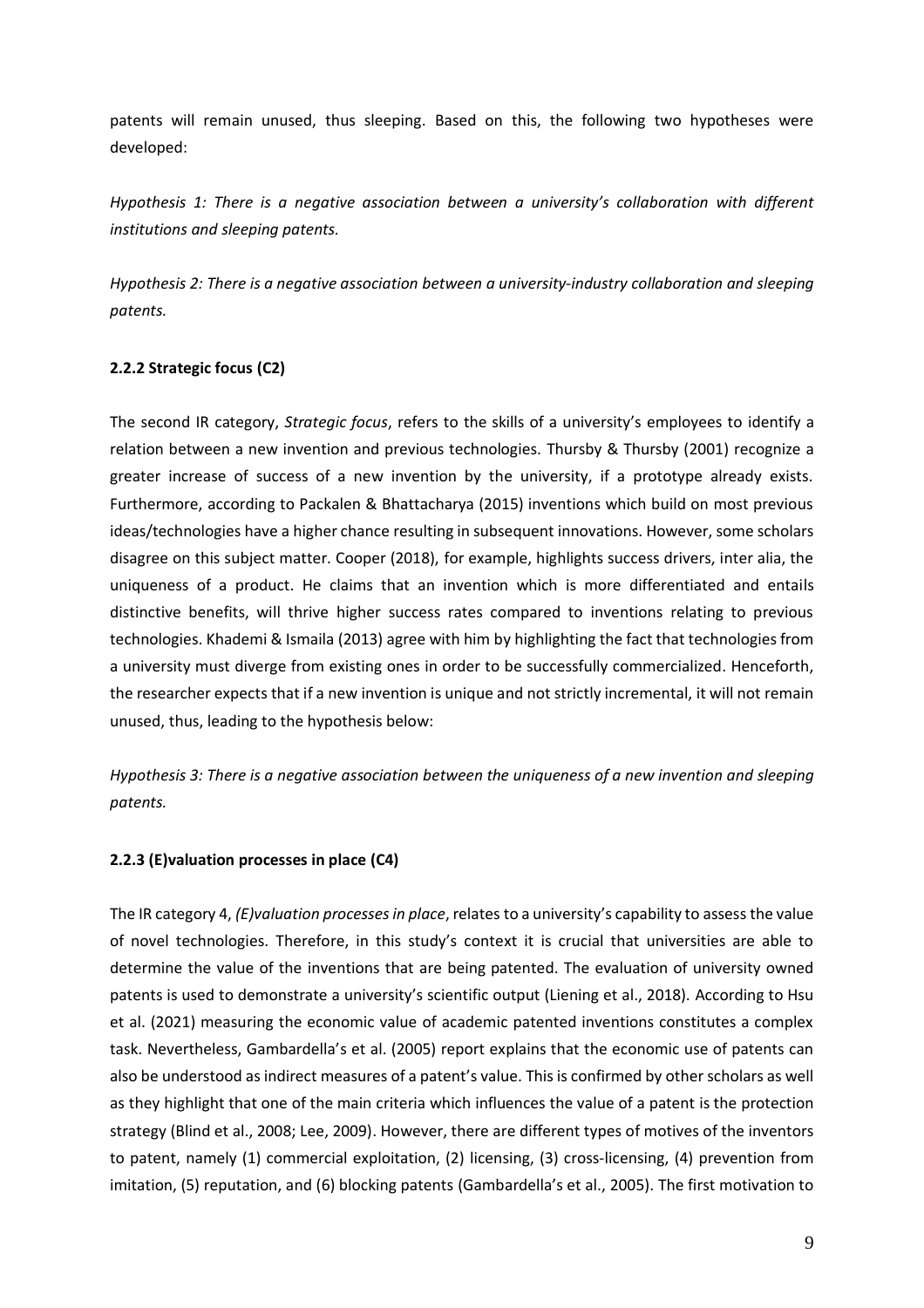patent is the commercial use of the invention, which gives the patent holder exclusive rights to exploit the invention, thereby excluding others to use, make, or sell an invention (Stedeford, 2009). It is expected that this economic use negatively influences sleeping patents when the inventors perceive a high importance, since the main motivation to patent is the commercial benefit. The second motivation, licensing, gives the licensee the right to make and sell the new invention. Hereby, additional money can be raised as the third party (licensee) has to pay a fee to exploit a patent's rights (Mordhorst, 1994, p.14). Again, the researcher expects a negative relationship between those two variables as the licensees are using this invention, therefore, it does not remain unused. Similarly, the third motivation, cross-licensing (i.e. a reciprocal agreement between the owners of independent or dependent patents granting mutual permission to use each other's patent) (Grindley, 2018), benefits by bundling complementary/interdependent technologies in order to prosper superior innovations (Cohen et al., 2000c; Grindley, 2018). Thus, also a negative association between sleeping patents and cross-licensing is expected by the researcher for the same reason as licensing. For the fourth and fifth motivation to patent, the prevention from imitation and the reputation of the inventors, the researcher also expects a negative effect of both on sleeping patents. Concerning the last motivation to patent, a blocking patent is used to patent complementary inventions of the rivals in order to prevent the commercialization of the competitors' patents. Cohen et al. (2002a) highlighted that "*by preventing other firms from controlling all the rights necessary to commercialize products, a firm will assure itself of "player" status in an industry in the sense of assuring itself access to the technology of rivals via cross-licensing*."(p.1361). Hence, it is expected that blocking patents is also negatively associated with sleeping patents. The researcher further expects that the higher the importance of the diverse economic uses of patents, the greater the value of a patent is, which ultimately will lead to a successful commercialization. Therefore, assessing the importance of the above mentioned motives to patent an invention are crucial in order to hold a patent with a greater value. This leads to the following hypothesis:

*Hypothesis 4: There is a negative association between the importance of the economic use of patents and sleeping patents.*

To sum up, identifying reasons why some patents remain unused by using the IR framework seems to give a more holistic view on institutional problems which impede patents owned by a university to be commercialized.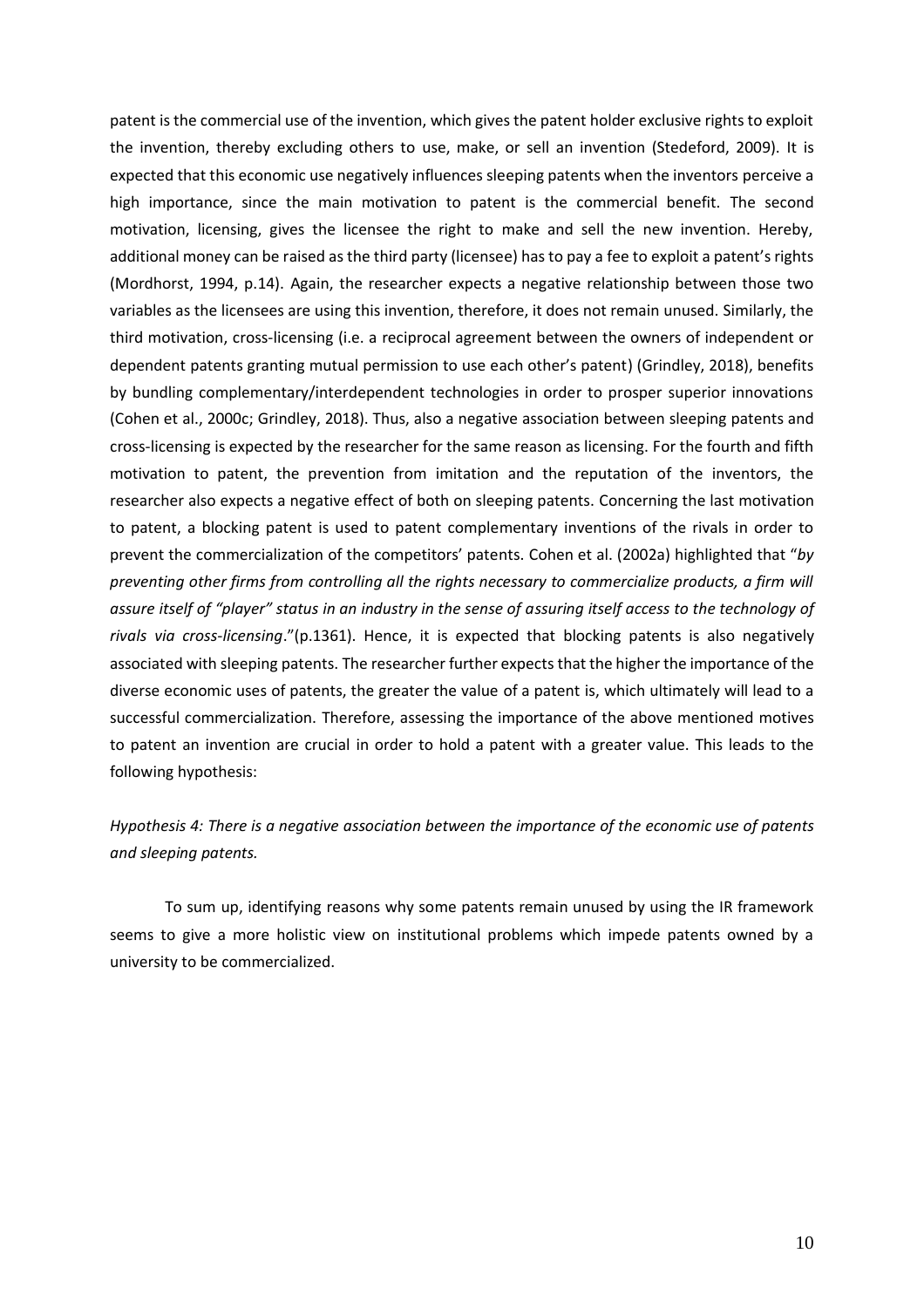

Figure 1: Overview of the conceptual framework (Own figure)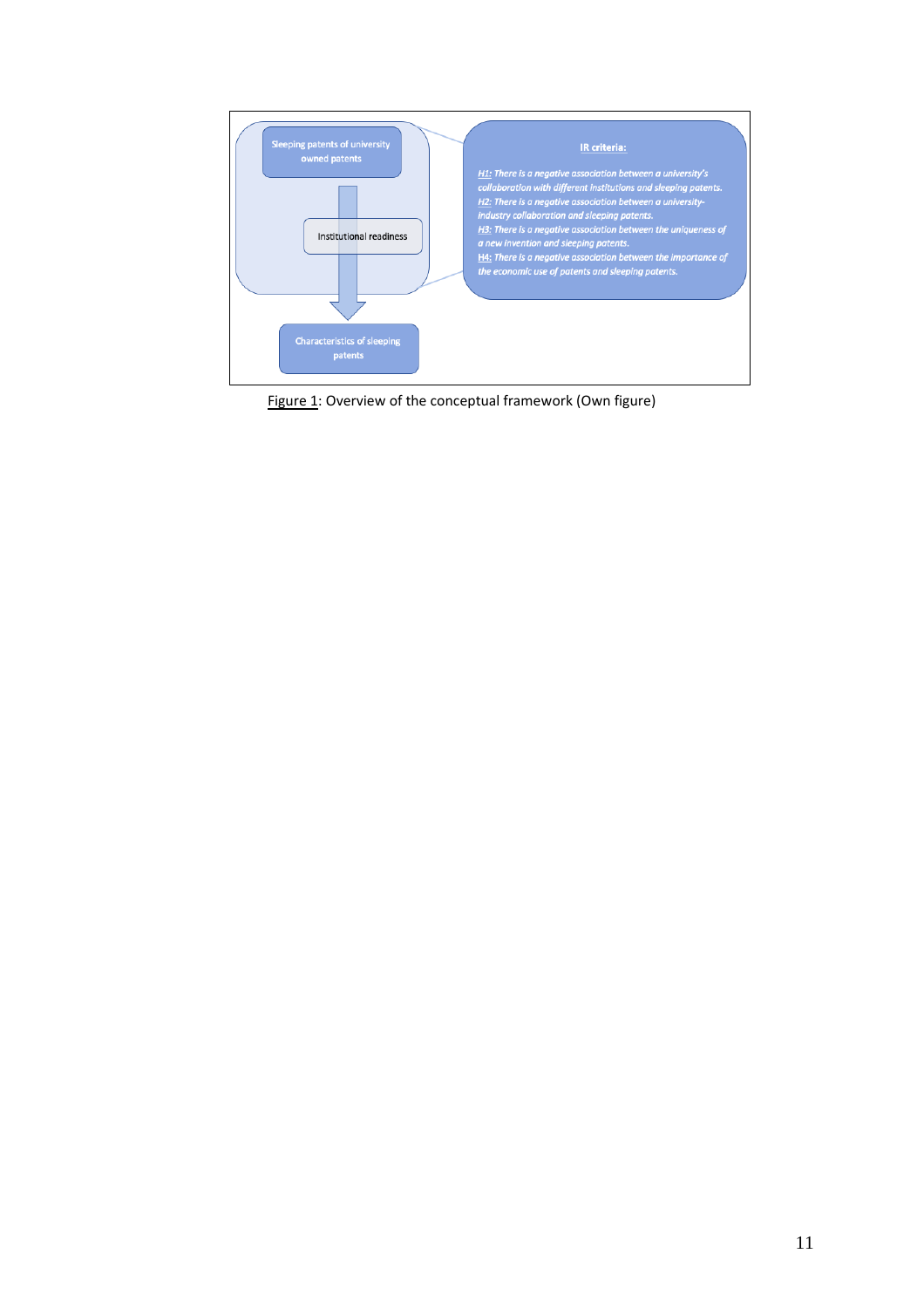#### <span id="page-17-0"></span>**3. Methodology**

In this section, the methodological strategies that were applied to conduct this study are discussed. The preceding section [\(section 2\)](#page-10-0) constitutes the theoretical basis for this. The research design is described first in [section 3.1](#page-17-1) to give an overview of the used methods. The second subsection (section [3.2\)](#page-17-2) is the description of the collected data, followed by the operationalization of the theoretical concepts [\(section 3.3\)](#page-19-0). [Section 3.4](#page-21-0) outlines the method used to analyze the retrieved data. Lastly, in [section 3.5,](#page-21-1) the reliability and validity of the used methods are outlined.

#### <span id="page-17-1"></span>**3.1 Research design**

As the foundation of this thesis, a primary research approach was adopted as an explanation of the underdeveloped phenomenon of sleeping patents owned by a university is being looked at (Apuke, 2017; Queiros et al., 2017). Hereby, a quantitative method was chosen as the research design since the center of attention is on objectivity. Furthermore, the selected design provides a comprehensive clarification of the investigated phenomenon by gathering determinable measures. According to Yin (1981) there are diverse research strategies for three different purposes, namely exploratory, descriptive, and explanatory. In this research study, first a descriptive research, the description of the filed patents by three Dutch universities, was conducted in which the focal point is facts and characteristics of the phenomenon, disregarding the discovery of the cause and reasons (Bhasin, 2019). This was followed by exploratory research which aims to examine an underdeveloped concept in order to gain a better understanding of it (Formplus, 2007). Hence, this seems to be an adequate approach as limited research has been performed on this distinct subject matter. The used instrument to measure quantitative results in this study is an online survey among inventors from the three universities. What is more, as this thesis builds on preceding theoretical knowledge, a deductive approach appears to be suitable. Deductive research is concerned with testing a particular theory by deducing hypotheses from it, which are then tested (Bell et al., 2019). This method allows continuous reciprocal actions between theoretical and empirical findings. The proposed conceptual framework [\(section 2.2\)](#page-12-0) was used as a guidance in order to answer the research questions. Further, the operationalization of the conceptual framework will be presented further down in this section.

#### <span id="page-17-2"></span>**3.2 Data collection**

The following subsections describe the process of the collected data. Hereby, the used data sources as well as how data was collected are outlined.

#### <span id="page-17-3"></span>**3.2.1 Desk research**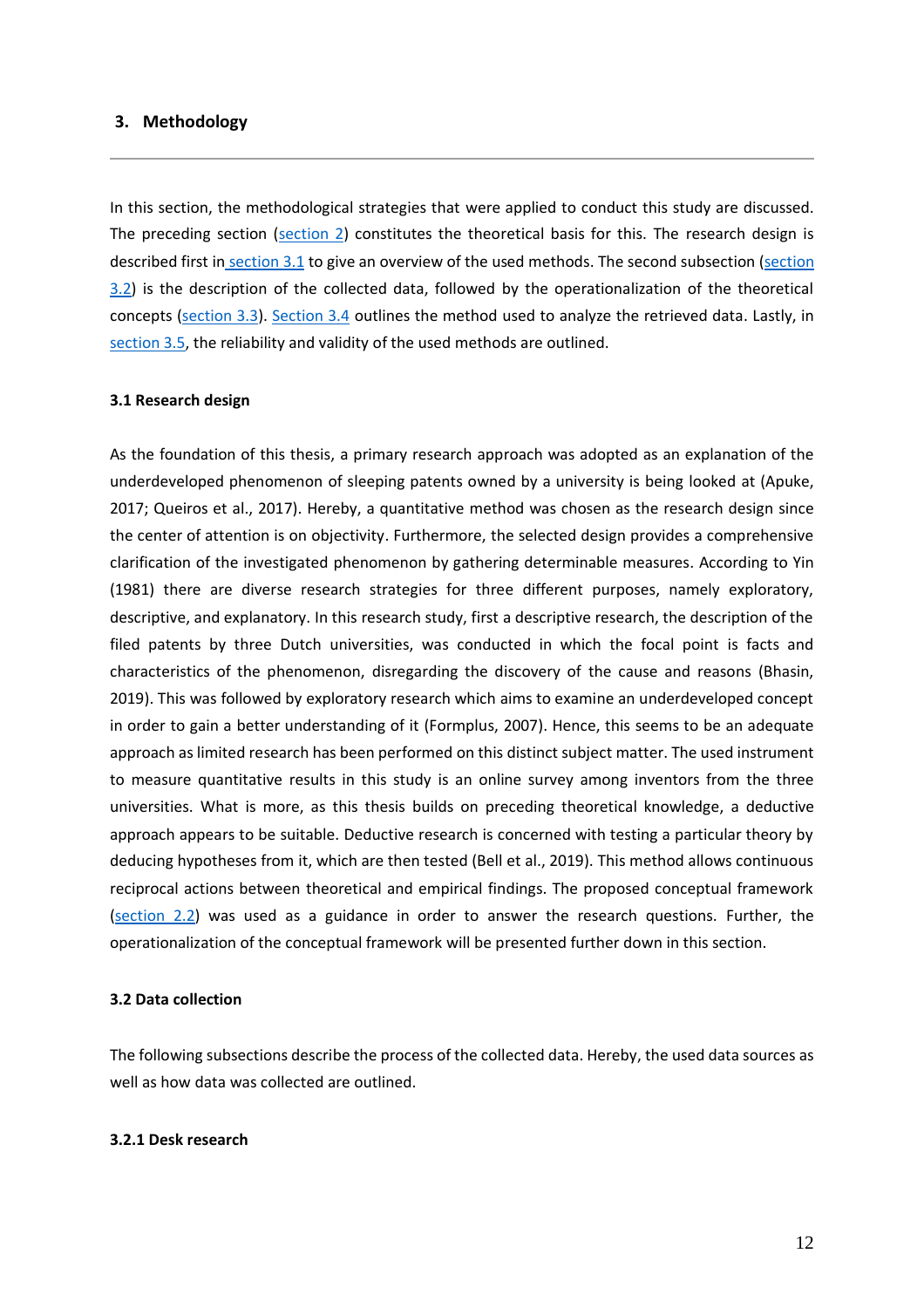The relevant patents were gathered from the website *Espacenet* which is a worldwide patent search tool provided by the EPO where one can access information about patents freely (Espacenet, 2020). As the focus lied upon inventions owned by a university, the researcher focused on three Dutch universities being (1) Utrecht University and University Medical Center Utrecht, (2) Leiden University and University Medical Center Leiden, (3) Groningen University and University Medical Center Groningen as mentioned above. These three academic institutions were chosen as some scholars argue that they are top owners of academic patents within Europe (Lissoni, 2012; Reuters, 2019). Furthermore, the three Dutch universities are not only among the five oldest universities in the Netherlands, but also one of the largest universities within this country. At Utrecht University more than 35,000 students, at Leiden University 32,806 students and at Groningen University 34,000 students are currently enrolled (University of Groningen, 2021a; Universiteit Leiden, 2021; Utrecht University, 2021). For these reasons, in order to find all relevant patents from these three universities, the filter 'applicants' was applied to select only the appropriate patents. Further, with the intention to find relevant data, the following search terms were selected individually for each university (see table 3 beneath). A database of 1,029 university owned patents was generated. At the same time, first the REGPAT Database by the organization for economic co-operation and development (OECD), which contains EPO and Patent Cooperation Treaty (PCT) patents by region (OECD, 2021), was filtered according to the universities' region. This has been done with the help of the tool *RStudio* which is a statistical open-source tool (RStudio, 2021). Second, the OECD Patent Quality Indicators Database and the filtered OECD REGPAT Database were merged. The former includes a set of indicators, also consisting of the indicator 'forward citations' indicating the importance of a patent, to grasp both technological and economical value of EPO and USPTO patents (OECD, 2021). Afterwards, the number of forward citations of each patent was manually inserted into the dataset by the researcher. This process was carried out for each university individually. However, not all patents from the REGPAT Database were included in the OECD Patent Quality Indicators Database, meaning no indicator could be assigned. The patents with a missing indicator were then matched with google patents manually.

| <b>Utrecht</b>                                    | Leiden                 | Groningen                   |
|---------------------------------------------------|------------------------|-----------------------------|
| Ziekenhuis Utrecht                                | Ziekenhuis Leiden      | Ziekenhuis Groningen        |
| Universitair Medisch<br>$\overline{\phantom{0}}$  | Leids Universitair     | Universitair Medisch        |
| Centrum Utrecht                                   | <b>Medisch Centrum</b> | Centrum Groningen           |
| Utrecht University<br>$\overline{\phantom{0}}$    | Leiden University      | <b>Groningen University</b> |
| Univ Utrecht<br>$\overline{\phantom{0}}$          | Univ Leiden            | Univ Groningen              |
| Utrecht Holdings B.V.<br>$\overline{\phantom{0}}$ |                        |                             |

| Table 3: Overview of the used search terms (Own table) |  |  |  |
|--------------------------------------------------------|--|--|--|
|--------------------------------------------------------|--|--|--|

#### <span id="page-18-0"></span>**3.2.2 Online survey**

The used measuring instrument was an online survey, as already mentioned above, to obtain greater insights about potential reasons why only some university owned patents are commercialized and others are left unused. For this, the online survey system, *Qualtrics*, was used (Qualtrics, 2021). An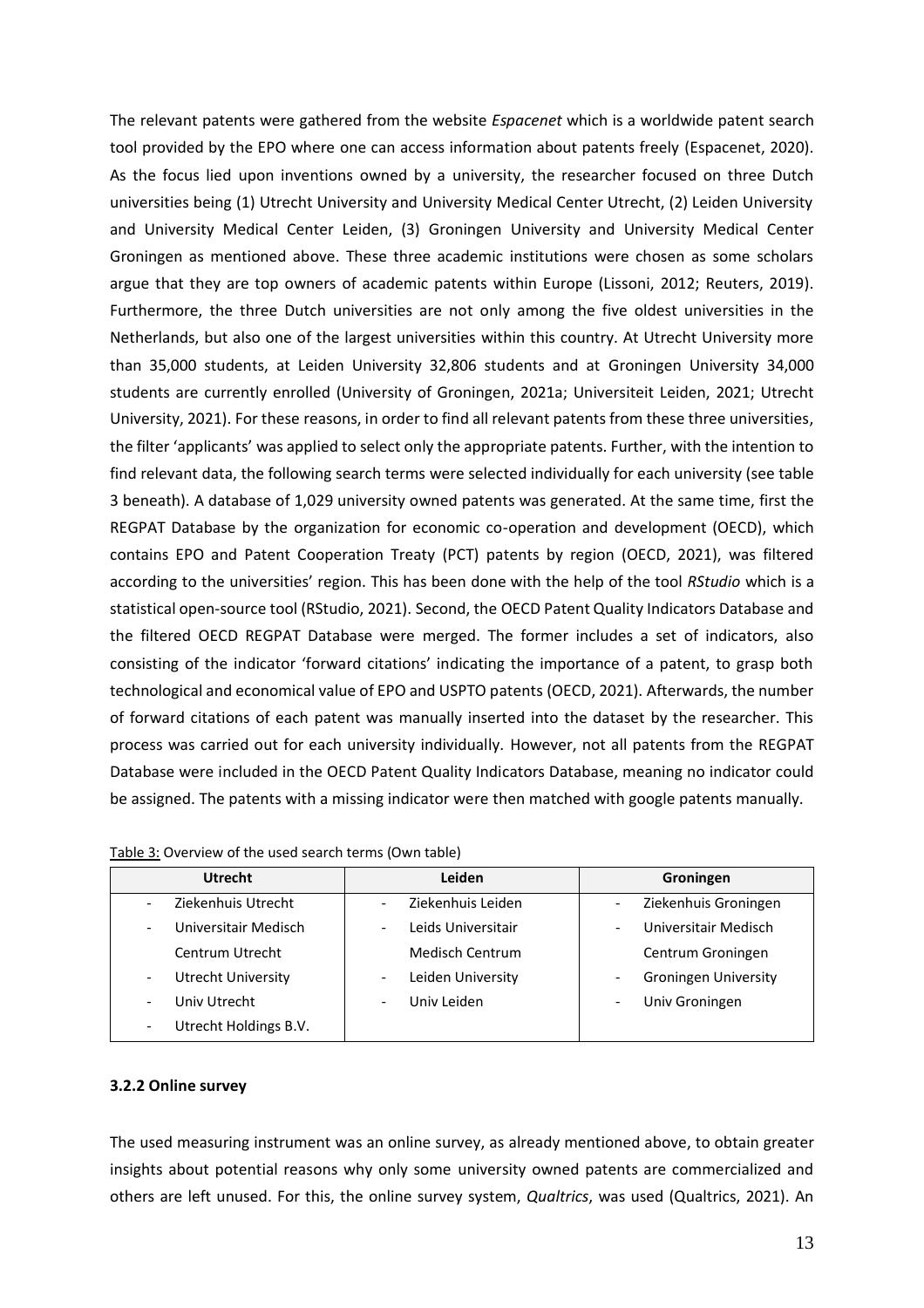advantage of an online survey is the quick and convenient approach, whereby, in this study, information about the invention process, value as well as the commercialization of the patents was gained. What is more, a clustered sample, which is a probability sampling method, was selected in this study as at least one inventor of each patent was chosen.

Hereby, scientists were included if they have filed a patent whereby one of the relevant universities was an assignee. For each available patent, at least one inventor was reached out to, however, for some patents (n= 124 patents) no contact detail could be found, thus, the sample contained 1,000 inventors of 905 patents. These scientists were either approached through their university/company e-mail address or through their LinkedIn as well as ResearchGate profile. In case an inventor filed multiple patents he/she was asked to refer to his/her most recently filed patent. What is more, the researcher first conducted a pilot of the survey by asking ten inventors to fill in the survey and afterwards give feedback to the researcher. Three inventors were willing to participate in the pilot and thereafter the questions were adjusted accordingly to the participants' feedback.

[Appendix 1](#page-47-1) provides an overview of the survey. First, general questions about the filed patents were asked, followed by more specific questions on the process of the invention and the value of the patent, which were mostly based on the PatVal study (Gambardella et al., 2005). In order to receive the required data from the survey, closed-ended questions were made use of. With the aim of minimizing ethical issues, the researcher included a short-informed consent statement (see Appendix [1\)](#page-47-1) in the online survey. If the participant did not consent to it, the survey finished automatically. Additionally, the survey was conducted in the period of the 11<sup>th</sup> of June until the 2<sup>nd</sup> of July 2021 (three weeks). Hereby, a response rate of 7,5% (75 responses) could be achieved.

#### <span id="page-19-0"></span>**3.3 Operationalization**

In this section, the researcher presents how the theoretical concepts were measured to be able to perform an analysis on the relation of the dependent variables (DV) and independent variables (IVs). Hereby, table 4 on the next page provides an overview of the variables and its indicators as well as measurement. All variables in this study were operationalized by the questions from the online survey. For the dependent variable, a binary system was used by which the success of a patent was grounded. The two categories determine whether a patent has been exploited (0) or not exploited (1). This was assessed by asking the inventors if their patent has been used for commercial or industrial purposes and if the invention has been used for subsequent innovations. Further, for the context of the regression analysis, the patents where the inventors are still investigating possibilities were categorized as commercialized patents.

Further, the four potential features (IVs), which were identified by the existing institutional readiness theory, were assessed the following. The first IV, *a university's collaboration with different institutions*, was operationalized by determining whether the particular universities established a formal collaboration with key actors or not. This variable was also measured as a binary variable demonstrating whether a formal collaboration (1) or no formal collaboration (0) was formed. The second IV, a *university-industry collaboration,* was determined by the type of collaborations. Hereby,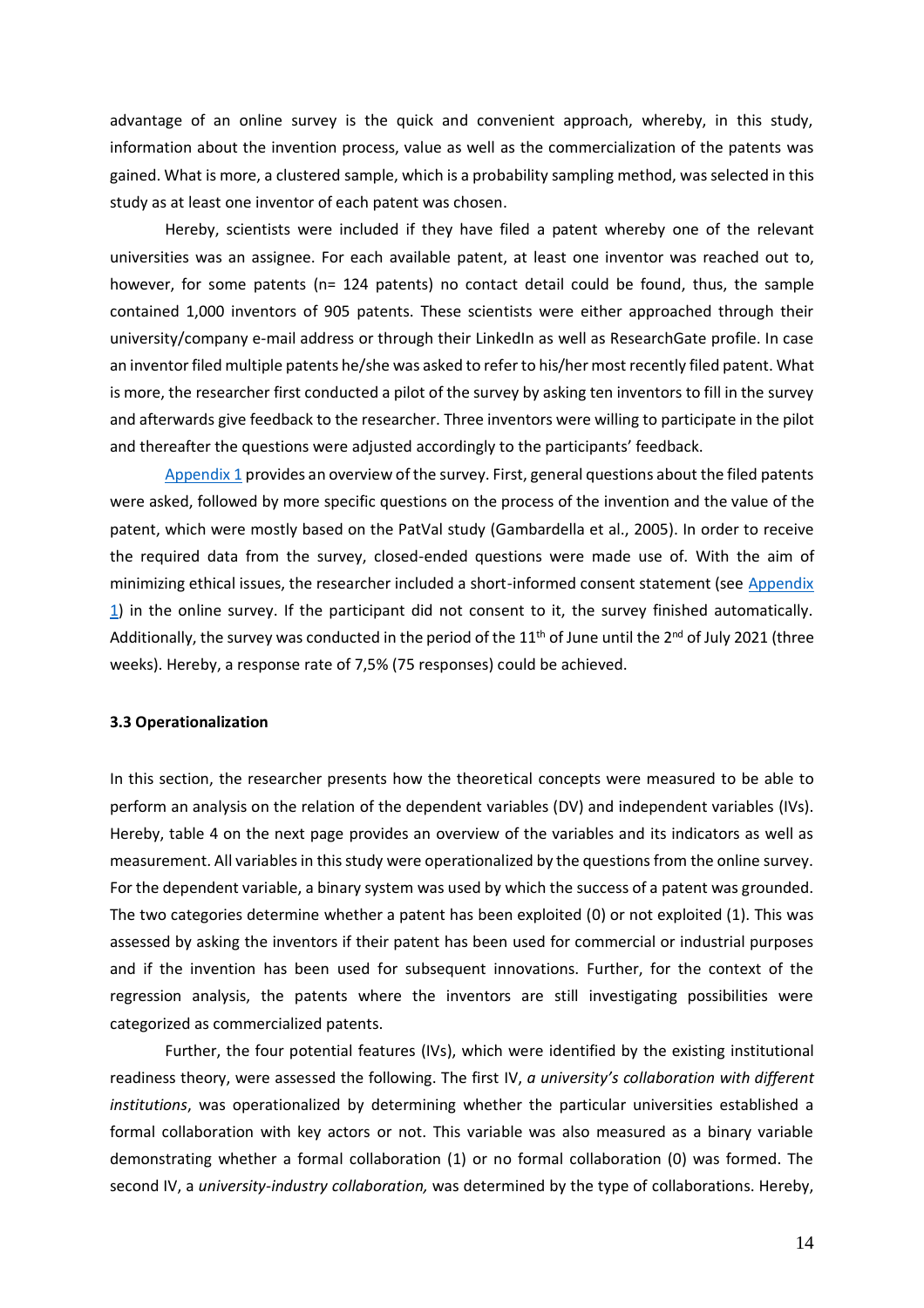collaborations with the private sector (1) and collaborations with others (0) was assessed. The third variable, *uniqueness of a new invention*, was assessed based on the relation between a new invention and previous technologies by asking the inventors whether their patent invention was built on previous technologies or not. The fourth IV, *the importance of the economic use of patents,* was operationalized by looking at the importance of the different motivations to patent, whereby for each inventor the level of importance was added up.

Lastly, in this research three control variables (CVs), namely *University, Year of the application, and IPC*, were used, which were all factorized in the regression analysis. The first CV, *University,* control for the universities where the particular patent was filed. The second control variable, *Year of application,* was used in order to control for the year in which a particular patent was filed by one of the three universities. This variable was taken as a categorical variable that ranges from 1990 to 2020, as the obtained patents from the survey were filed in-between these years. The last control variable in this study, *IPC,* controls for the field in which a patent belongs to. This variable was based on the International Patent Classifications (IPCs), which will be further described in [section 4.1,](#page-22-1) in order to control for the patents' technical fields.

| <b>Variables</b> | <b>Terms</b>    | Variable                             | Indicator                                                      | <b>Measurement</b>                                      | <b>Type</b>                          |
|------------------|-----------------|--------------------------------------|----------------------------------------------------------------|---------------------------------------------------------|--------------------------------------|
| <b>DV</b>        | Unused          | Sleeping                             | Commercialization of a                                         | Sleeping patents (1)                                    | Categorical (Binary/                 |
|                  | patents         | patents                              | patent                                                         | Commercialized patents (0)                              | Dichotomous)                         |
|                  |                 | Demand for<br>new technology<br>(C1) | A university's<br>collaboration with<br>different institutions | Formal collaboration (1)<br>No formal collaboration (0) | Categorical (Binary/<br>Dichotomous) |
|                  |                 | Demand for                           | A university-industry                                          | University-industry                                     | Categorical (Binary/                 |
|                  |                 | new technology                       | collaboration                                                  | collaboration (1)                                       | Dichotomous)                         |
|                  | Characteristics | (C1)                                 |                                                                | No university-industry                                  |                                      |
| IV               |                 |                                      |                                                                | collaboration (0)                                       |                                      |
|                  | of sleeping     | Strategic focus                      | The uniqueness of a                                            | Uniqueness of patents (1)                               | Categorical                          |
|                  | patents         | (C2)                                 | new invention                                                  | <b>Build on previous</b>                                | (Nominal)                            |
|                  |                 |                                      |                                                                | technologies (0)                                        |                                      |
|                  |                 |                                      |                                                                | Inventor does not know (2)                              |                                      |
|                  |                 | (E)valuation                         | The importance of the                                          | Added number of the                                     | Categorical (Ordinal)                |
|                  |                 | processes in                         | economic use of patents<br>importance of the economic          |                                                         |                                      |
|                  |                 | place (C4)                           |                                                                | use of patents                                          |                                      |
|                  |                 | University                           | Universities                                                   | Utrecht Holdings B.V. (0)                               | Categorical                          |
|                  |                 |                                      |                                                                | Leiden University and LUMC                              | (Nominal)                            |
|                  |                 |                                      |                                                                | (1)                                                     |                                      |
|                  |                 |                                      |                                                                | Groningen University and                                |                                      |
| $\mathsf{cv}$    |                 |                                      |                                                                | UMCG(2)                                                 |                                      |
|                  |                 | Year of the                          | Year of the application                                        | Years                                                   | Categorical                          |
|                  |                 | application                          |                                                                |                                                         | (Nominal)                            |
|                  |                 | <b>IPC</b>                           | <b>IPC</b>                                                     | IPCs $(A - NA)$                                         | Categorical                          |
|                  |                 |                                      |                                                                |                                                         | (Nominal)                            |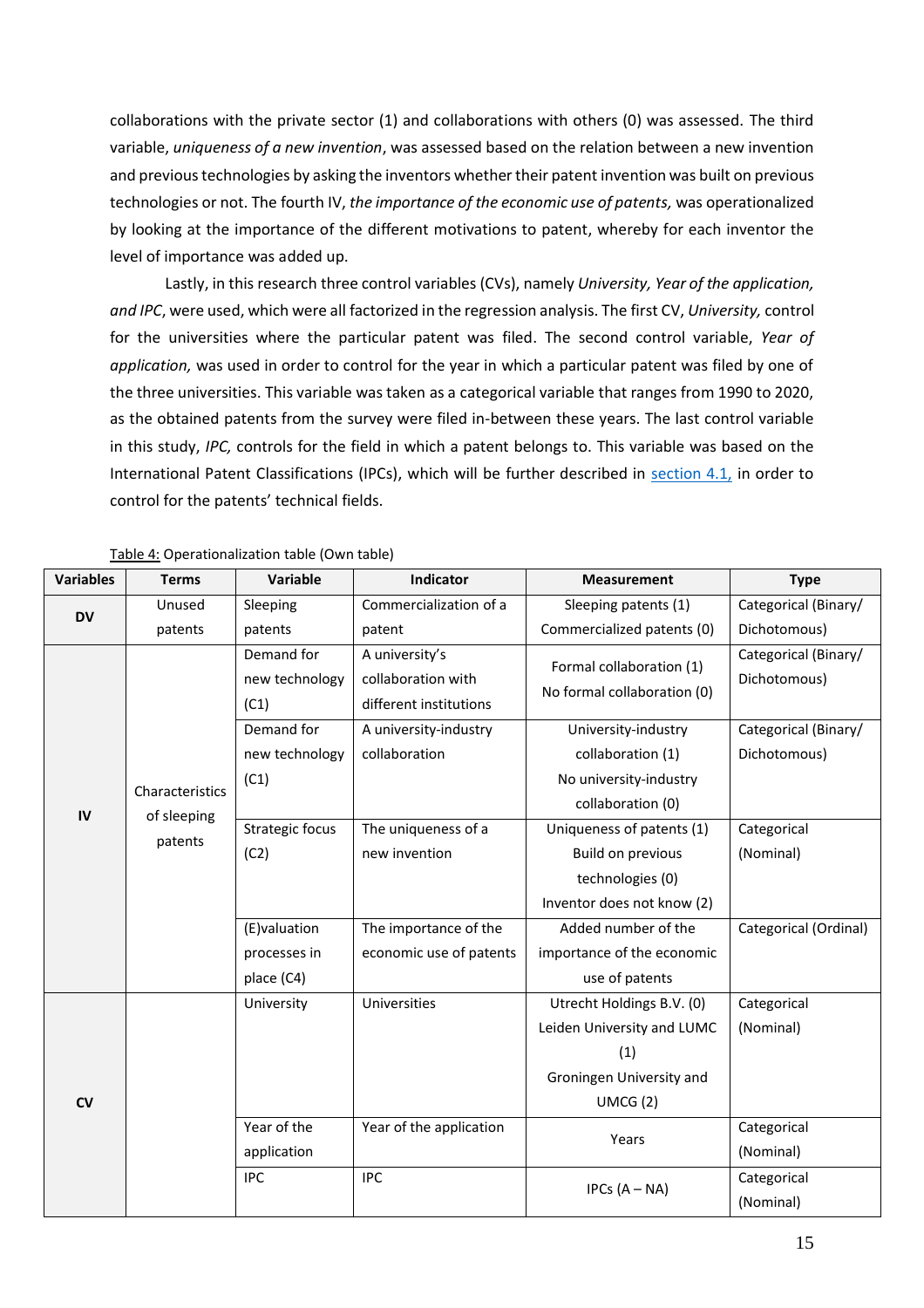#### <span id="page-21-0"></span>**3.4 Data analysis**

This subsection presents the chosen analysis methods as well as how the retrieved data will answer the research question. The analysis of the obtained data took place by means of a regression analysis as well as correlations in order to assess the deduced hypotheses. Also, this method was chosen in order to analyze which of the above described independent variables are associated with the dependent variable as well as which type of relationship they present. More particularly, as the dependent variable, sleeping patents, can only take two different values, as described in the operationalization namely zero and one, a binary logistic regression model was used. A binary logistic regression analysis calculates the maximum likelihood of observing the data, thereby predicting whether an outcome is observed or not. In this study the outcome refers to 'exploited' or 'not exploited'. Furthermore, as the dependent variable is a categorical variable, the assumption of linearity between the variables is violated. The logistic expression of this model transforms the linear function into a S-shaped logistic function giving the probabilities of an observation. For this, RStudio was used in order to examine the relationships between the DV and IVs.

#### <span id="page-21-1"></span>**3.5 Quality research**

The last subsection outlines the quality of this research. The quality in a quantitative research can be evaluated with two different indicators namely, reliability and validity (Sürücü & Maslakci, 2020). *Reliability* refers not only to the consistency of the process and the measures of this research, but also to the replicability of the findings. This is being assured as the used method, data sources and analysis techniques, are specified throughout this study, thus replicable for other researchers. In particular, the prior operationalization is closely followed in the analysis in order to assure reliability of this study. Also, as a pilot survey was conducted, as described in [section 3.2.2,](#page-18-0) consistency could be guaranteed.

The second quality indicator, *validity*, can be divided into two categories, namely internal and external. The differences of the two validity categories are the following. The former validity category relates to the appropriateness of the chosen process and tools to collect and analyze data, whereas the latter measures whether the findings of a study are generalizable or not (Slack & Draugalis, 2011). The internal validity is also being granted as most of the questions asked are deduced from the European PatVal survey. Further, in case of closed-ended questions, the response category 'neutral' was excluded increasing the validity of the inventors' response. Also, in order to ensure that the theoretical concepts were measured correctly, the findings were compared regularly to the integrated conceptual framework. However, triangulation cannot be guaranteed since only one researcher conducts this study which has a limited timeframe. The external validity indicator, generalizability, cannot be assured as this research focuses only on three universities in the Netherlands which might not be applicable for other countries or even universities within the Netherlands.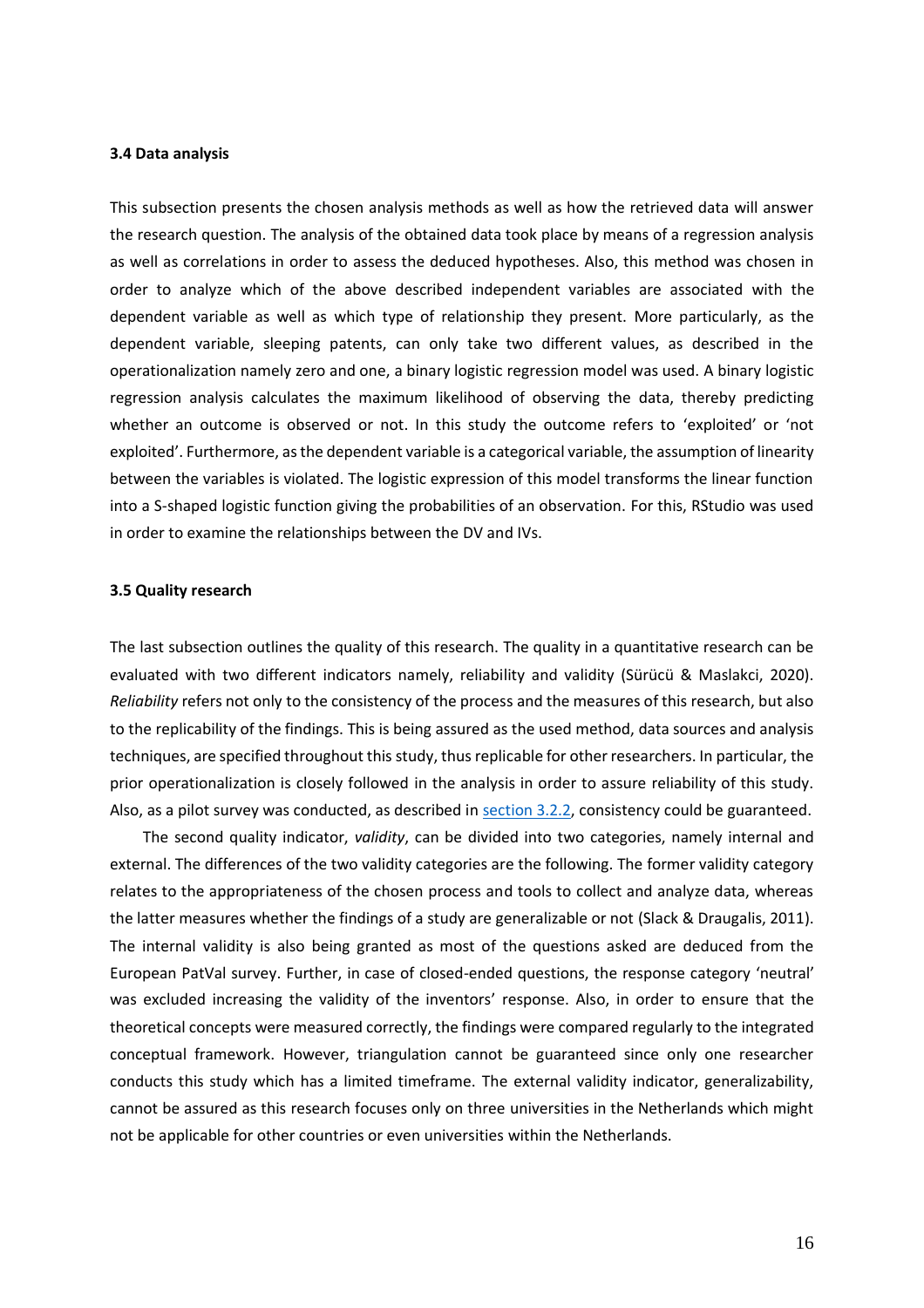#### <span id="page-22-0"></span>**4. Findings**

The following section describes the findings of the two datasets, namely the full as well as the survey sample, which is divided into two main subsections. The first [section 4.1,](#page-22-1) discusses the dataset retrieved from the EPO website which grounded the foundation for further and detailed analysis. Whereas in the last section, [section 4.2,](#page-25-0) the data of the collected survey sample is described.

#### <span id="page-22-1"></span>**4.1 Patent portfolio of the three Dutch universities**

The results, which will be presented at a later stage of this study, are drawn from the following dataset described below. The dataset consists of all existing university owned patents that were granted by the EPO to one of the three universities. Hereby, patents from the University of Utrecht and the University Medical Center Utrecht are held by Utrecht Holdings B.V. which constitutes the knowledge transfer office (KTO) of both (Utrecht Holdings, 2020). In contrast, the other two universities' KTO (LURIS in case of the University of Leiden and University Medical Center Leiden; IP & Business Development in case of GU and University Medical Center Groningen) do not hold the patents, nevertheless, they support patent applicants with the application, commercialization, and finding potential partners (LURIS, 2021; University of Groningen, 2021b).

The first patent filed from the three academic institutions at the EPO was Leiden University in 1969, thus, the dataset ranges from this year and the most completed recent year 2020. However, in the years between 1970 and 1975 as well as in the 1980s no patents from these universities were filed. Regarding the number of patents filed, on average 20 inventions per year were protected. The graph on the next page (figure 2) illustrates the number of patents filed in total as well as per university in the given period of time. Overall, a link between the Bayh-Dole Act in the 1980s, as mentioned in [section 1,](#page-6-0) and an increase of filed patents can be seen. All three universities experienced a fluctuation in patenting inventions after the year of 1980. In the preceding years, between 1970 and 1975 the number of filed patents reached a plateau, however, in general a gradual increase can be observed. In 2004, the majority of Utrecht Holdings B.V.'s patents were filed with 18 patents. In contrast, LU and LUMC peaked in 2014 as well as in 2017 with 27 filed patents in both years, whereas GU and UMCG filed most patents (25 patents) in 2016. All three universities collectively reached a peak of 53 patents filed in 2017, followed by a rapid downward trend.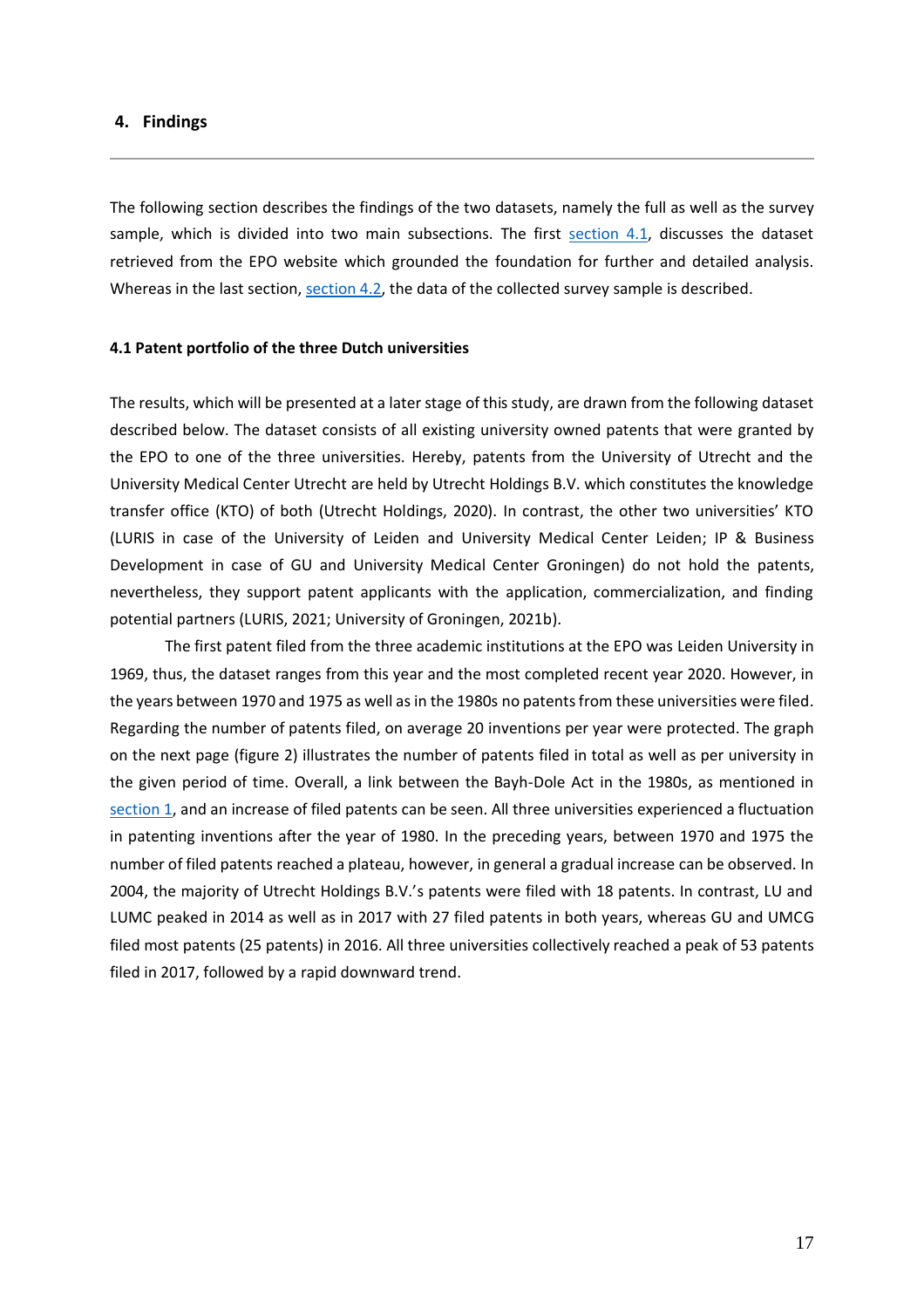

Figure 2: Overview of all patents held by Utrecht Holdings B.V., Leiden University & LUMC, and Groningen University & UMCG (Own figure)

The dataset shows that a total of 1,029 patents were filed by either one of the three academic institutions in the previous mentioned period of time. <sup>1</sup> Table 5 on the next page summarizes the following described values. Hereby, Utrecht Holdings B.V. possesses 262 patents (25.3% out of the full dataset) and has individual ownership of 171 patents (65.3%). These can be further divided into 67 patents filed by UMCU and 104 patents by UU. Additionally, 22 patents (8.4%) were filed by UU as well as UMCU jointly, referring to an internal collaboration. Hence, these patents will not be treated as a collaboration with other institutions as Utrecht Holdings B.V. has sole proprietorship. The remaining, 69 patents (26.3%) are outcomes of collaborations with other institutions, such as universities at a national as well as international level or companies. Concerning the patents owned by Leiden University and LUMC, this academic institution holds the most patents compared to the other two universities namely 476 (45.9% out of the full dataset). Similar to Utrecht Holdings B.V., nine patents (1.9%) were filed by LU and LUMC collectively, thus also treated as individual ownership of LU and LUMC. Another 26.1% (124 patents) are owned by LUMC, 33.6% (160 patents) by LU individually, and the remaining 38.4% (183 patents) have multiple assignees. The retrieved data further demonstrates that the remaining university also holds 12% of its patents (36 patents) which were filed by GU and UMCG cooperatively. Only seven patents (2.3%) were registered by UMCG individually, 48.2% (144 patents) and 37.5% (112 patents) were filed by GU and through collaborations respectively leading to a total of 299 patents (28.8% out of the full dataset).

In terms of patent number, Leiden University and LUMC appear to be the most innovative institutions of the three, which was also confirmed by Reuters' Europe's top 100 most innovative universities in 2019. Hereby, Leiden University was ranked under the top 20 universities, being the most inventive academic institution in the Netherlands. UU as the third and GU as the sixth most innovative within the Netherlands (Reuters, 2019). What is more, on average, innovations from all

 $1$  Note the difference between the total number and the sum of the filed patents for the three universities is due to the fact that eight patents were filed by two of the three universities at the same time, whereby both universities are the assignees. Thus, each of these patents only counted as one patent in the full dataset as they are the exact same patent.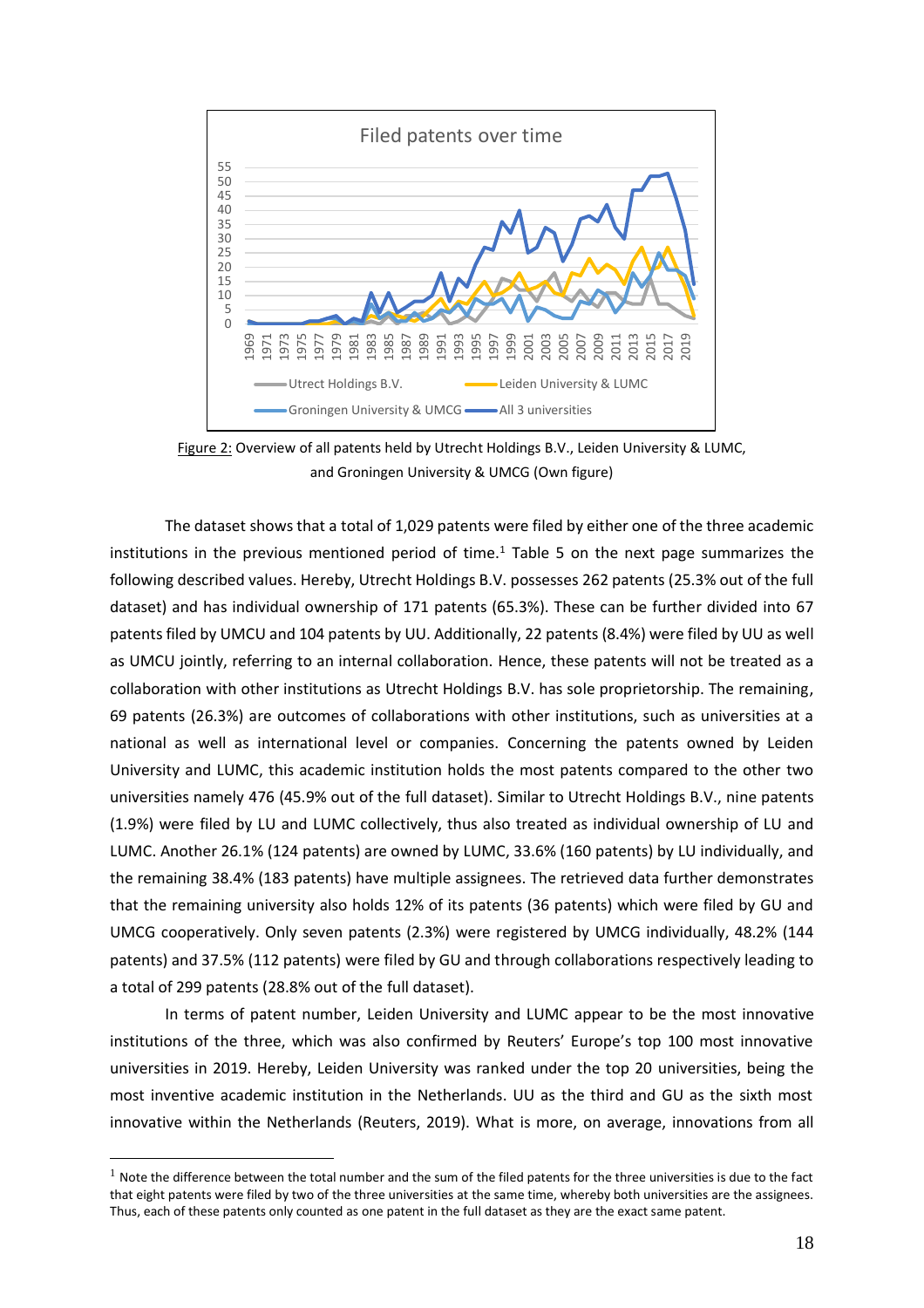three academic institutions were invented by four inventors. Nevertheless, the minority, 6.7% (9.5% of the Utrecht dataset, 4.8% of the Leiden dataset, and 7% of the Groningen dataset) of all patents, have only one inventor and 52 patents (5%) have no inventor assigned.

|                        | $n = 1,029$ patents          |                |           |            |                      |                |
|------------------------|------------------------------|----------------|-----------|------------|----------------------|----------------|
|                        | <b>Utrecht Holdings B.V.</b> |                | LU & LUMC |            | <b>GU &amp; UMCG</b> |                |
| <b>Total number of</b> | 262                          |                |           | 476        | 299                  |                |
| patents                | (25.3%)                      |                |           | (45.9%)    | (28.8%)              |                |
| <b>Collaborations</b>  | 69                           |                | 183       |            | 112                  |                |
| with other             | (26.3%)                      |                |           |            |                      | (37.5%)        |
| institutions           |                              |                | (38.4%)   |            |                      |                |
|                        | UU                           | <b>UMC</b>     | LU        | <b>UMC</b> | GU                   | <b>UMC</b>     |
|                        |                              | <b>Utrecht</b> |           | Leiden     |                      | Groningen      |
| <b>Individual</b>      | 22                           |                | 9         |            | 36                   |                |
| ownership              | (8.4%)                       |                | (1.9%)    |            | (12%)                |                |
|                        | 104                          | 67             | 160       | 124        | 144                  | $\overline{7}$ |
|                        | (39.7%)                      | (25.6%)        | (33.6%)   | (26.1%)    | (48.2%)              | (2.3%)         |
| Average number of      |                              |                |           | 4          |                      |                |
| inventors              |                              |                |           |            |                      |                |
| 1 inventor only        | 25                           |                | 23        |            | 21                   |                |
|                        | (9.5%)                       |                | (4.8%)    |            | (7%)                 |                |
| No inventor            | 12                           |                | 19        |            | 21                   |                |
|                        | (4.6%)                       |                | (4%)      |            | (7%)                 |                |

Table 5: Overview of the patents per university (Own table)

Note: the percentages always refer to each university's total number of patents hold

The 1,029 inventions can further be classified into the IPCs which constitutes a classification system. Its purpose is to classify patent documents, thereby making it easier to search for a particular patent according to its technical field (WIPO, n.d.). The following fields are covered by the IPCs: *A – Human necessities* such as personal or domestic articles and health-related inventions, *B – Performing operations*; *Transporting*, for example physical or chemical processes, *C – Chemistry; Metallurgy* such as inorganic chemistry and treatment of water, *D – Textile; Paper* for example braiding and yarns, *E – Fixed Constructions* such as construction of roads and earth or rock drilling, *F – Mechanical engineering; Lighting; Heating; Weapons; Blasting* for example machines or engines in general, *G – Physics* such as nuclear physics, and *H – Electricity* for example basic electronic circuitry. The dataset obtained from the three universities cover all technical fields apart from IPC E, *Fixed Constructions*. Most patent inventions (43.4%) are assigned to the IPC C, *Chemistry; Metallurgy*, followed by the IPC A, *Human necessities*, with the second highest number of patents (359 patents), and IPC G, *Physics* which makes up 14.1% of the full dataset. Particularly, the majority (95% out of the IPC A) relates to health-related inventions classified in the subcategory *A61 – Medical or veterinary science, Hygiene*.

Table 6 on the next page displays the number of patents per field in which all the inventions were established for the full dataset including the division per university. Interestingly, it can be seen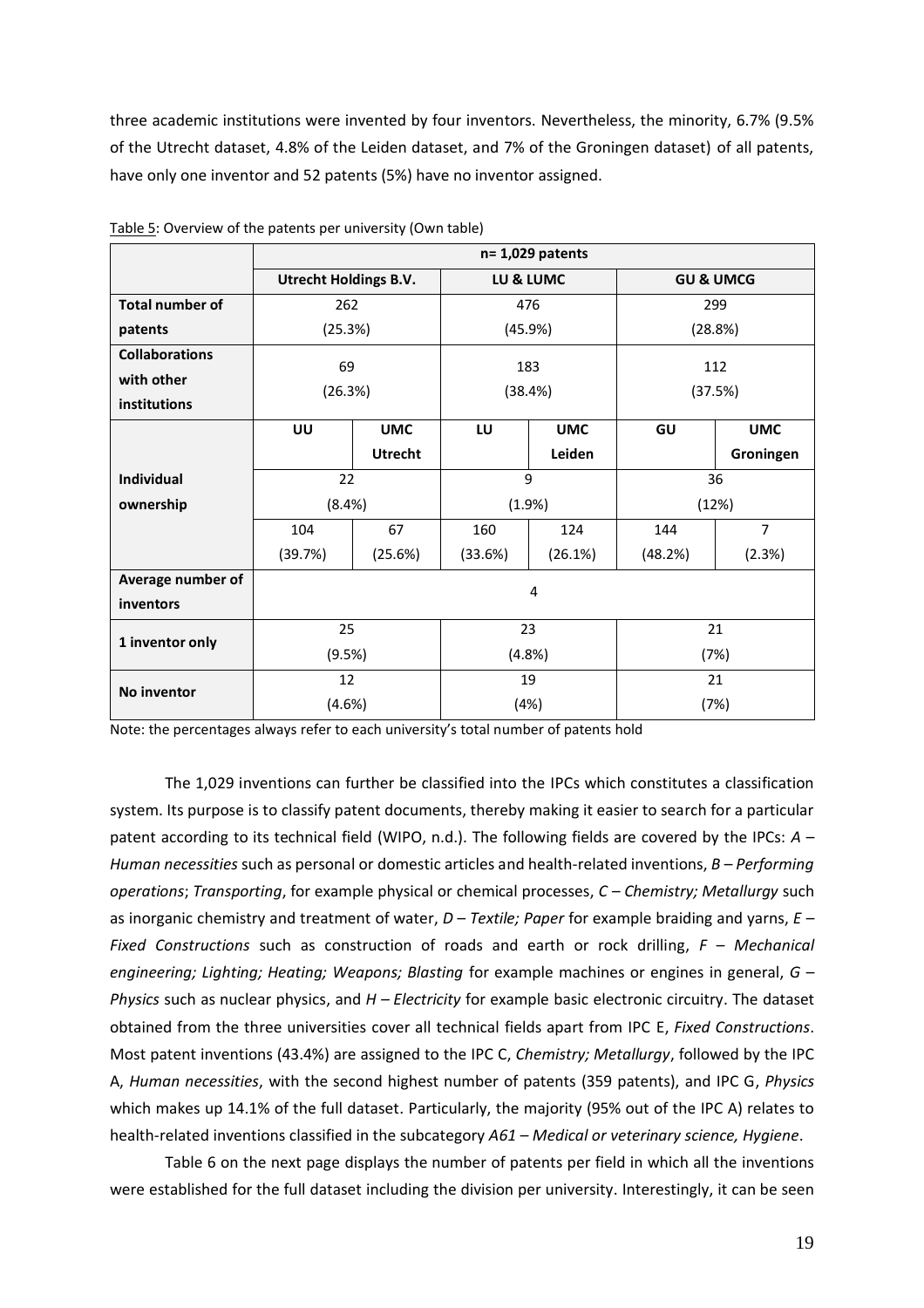that all three universities' most inventions relate to chemical inventions (IPC C). Utrecht Holdings B.V. holds 40.8%, almost half (46.4%) of LU's and LUMC's inventions, and 41.1% of GU's and UMG's patents relate to this particular category. Also, the second greatest number of patents held belongs to the area of human necessities. Hereby, Utrecht Holdings B.V. holds 39.7% out of all its patents from IPC A. LU and LUMC have 147 patents (30.9%), whereas GU and UMCG hold 111 patents (37.1% out of their patent portfolio) relating to this specific field.

Furthermore, 263 out of the 1,029 patents (25.6%) held by the aforementioned universities were not cited by others, thus signaling an insignificance of these particular patents, which might indicate sleeping patents. Therefore, further research on this dataset is needed to conclude on sleeping patents described in the following sections.

|                   | <b>Total number of</b><br><b>IPCs</b> | <b>Utrecht Holdings</b><br>B.V. | LU and LUMC    | <b>GU and UMCG</b> |
|-------------------|---------------------------------------|---------------------------------|----------------|--------------------|
| $A - H$ uman      | 359                                   | 104                             | 147            | 111                |
| necessities       | (34.9%)                               | (39.7%)                         | (30.9%)        | (37.1%)            |
| $B - Performing$  | 43                                    | 11                              | 18             | 14                 |
| operations;       | (4.2%)                                | (4.2%)                          | (3.8%)         | (4.7%)             |
| Transporting      |                                       |                                 |                |                    |
| $C$ – Chemistry;  | 447                                   | 107                             | 221            | 123                |
| Metallurgy        | (43.4%)                               | (40.8%)                         | (46.4%)        | (41.1%)            |
| $D - Textiles;$   | $\overline{2}$                        | $\Omega$                        | 0              | $\overline{2}$     |
| Paper             | (0.2%)                                | (0%)                            | (0%)           | (0.7%)             |
| $E$ – Fixed       | $\mathbf{0}$                          | $\Omega$                        | $\Omega$       | $\Omega$           |
| Constructions     | (0%)                                  | (0%)                            | (0%)           | (0%)               |
| $F - Mechanical$  | 5                                     | $\Omega$                        | $\mathbf{1}$   | $\overline{4}$     |
| engineering       | (0.5%)                                | (0%)                            | (0.2%)         | (1.3%)             |
| $G - Physics$     | 145                                   | 33                              | 78             | 35                 |
|                   | (14.1%)                               | (12.6%)                         | (16.4%)        | (11.7%)            |
| $H - Electricity$ | 21                                    | 5                               | $\overline{7}$ | 9                  |
|                   | (2%)                                  | (1.9%)                          | (1.5%)         | (3%)               |
| $NA$ – Unassigned | 7                                     | $\overline{2}$                  | 4              | $\mathbf{1}$       |
|                   | (0.7%)                                | (0.8% )                         | (0.8% )        | (0.4% )            |

Table 6: Overview of the IPCs from the full dataset (Own table)

#### <span id="page-25-0"></span>**4.2 Description of the survey sample**

This section describes the main findings of the survey sample which is divided into three subsections. The first, [section 4.2.1,](#page-26-0) outlines a comparison with the full dataset, followed by [section 4.2.2](#page-28-0) that illustrates insightful survey questions. The last [subsection 4.2.3](#page-30-0) presents first relations of the dependent and independent variables which will be further analyzed in section 5.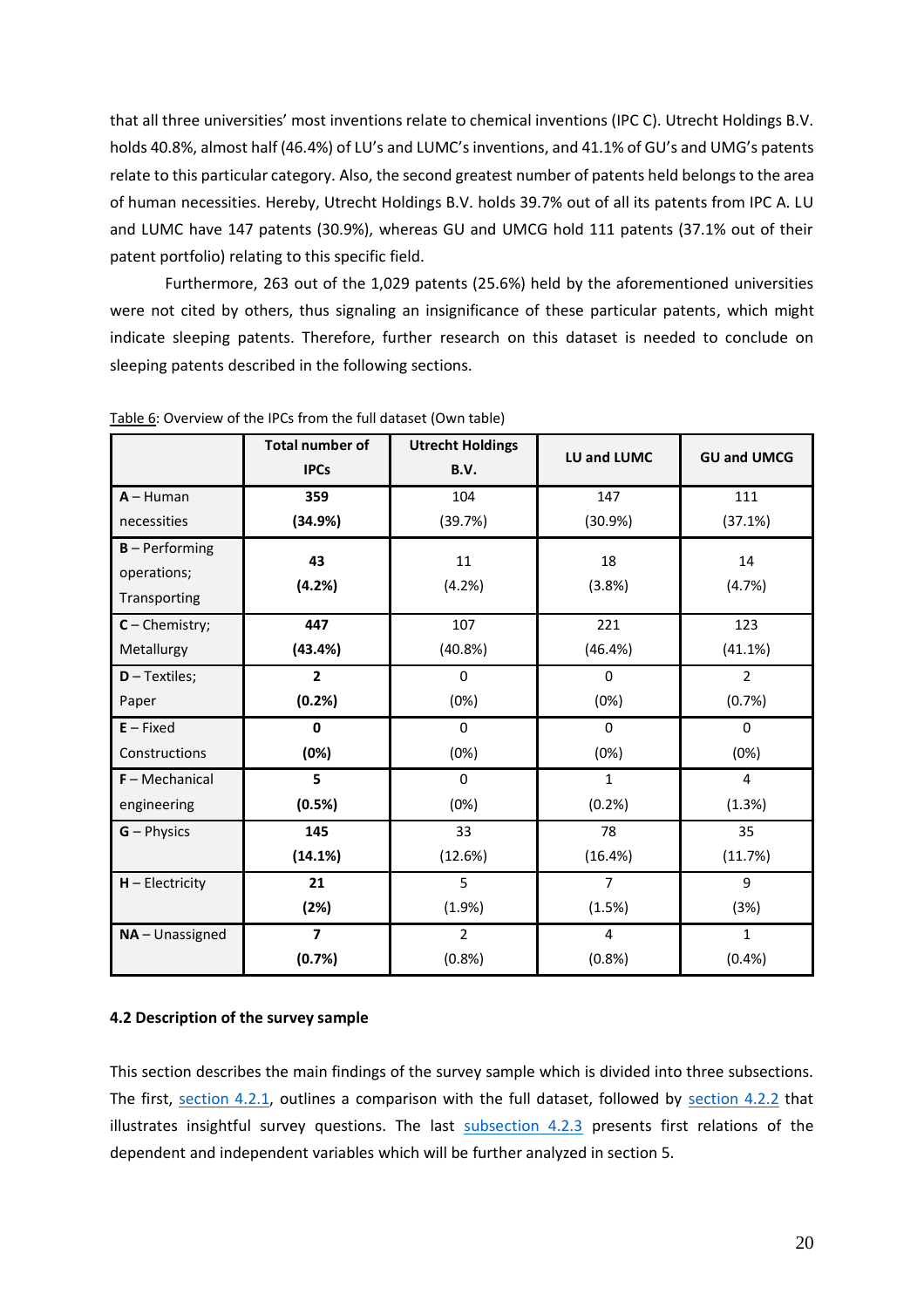#### <span id="page-26-0"></span>**4.2.1 Comparison with the full dataset**

To begin with, it is essential to examine the distribution of the filed patents over the three universities. A comprehensive online survey of inventors from patents owned by either Utrecht Holdings B.V., Leiden University and LUMC, or Groningen University and UMCG was conducted. In total, 75 responses were received, however, six answers were removed as these inventors were not aware whether their patent has been commercialized or not. Thus, resulting in 69 adequate responses representing the years between 1990 and 2020 as the participating inventors filed their patents between this period of time. On average 2.3 patents per year were filed in the last 30 years. The line graph on the next page (figure 3) demonstrates the number of patents filed in the survey sample for both each university and the sum of all universities together. Congruent to the full dataset, the quantity of patents filed oscillates within these years. Nevertheless, the majority of patents (55.1%), relating to all three universities, were filed in the last ten years reaching its peak in 2014 and 2018 with each seven patents filed, which are equally divided among the academic institutions. This can be explained by the fact that the researcher asked the inventors to name their most recent filed patent. While in the prior 20 years, from 1990 – 2010, a slight increase can be observed, whereby on average 1.6 patents were filed. The Utrecht Holdings B.V. reached its highest point in several years namely, 1999, 2008, 2010, 2015, 2018, and 2020 by protecting two inventions at that time. Similar to the full dataset, LU and LUMC reached a peak of three patents in the following two years, 2009 and 2016. In contrast, GU and UMCG hit a high of four patents in 2014 being the greatest number of patents filed in the survey sample. What is more, out of the 69 responses 40.6% of the inventions were assigned by Leiden University and LUMC, 33.3% by Utrecht Holdings B.V., and the remaining 26.1% by Groningen University and UMCG. The majority of the patented inventions (60.9%) did not set up a formal collaboration (i.e. collaborations involving well defined contracts among the parties), for example with other universities or companies.



Figure 3: Overview of the number of patents hold per University in the period of 1990 – 2020 (Own figure)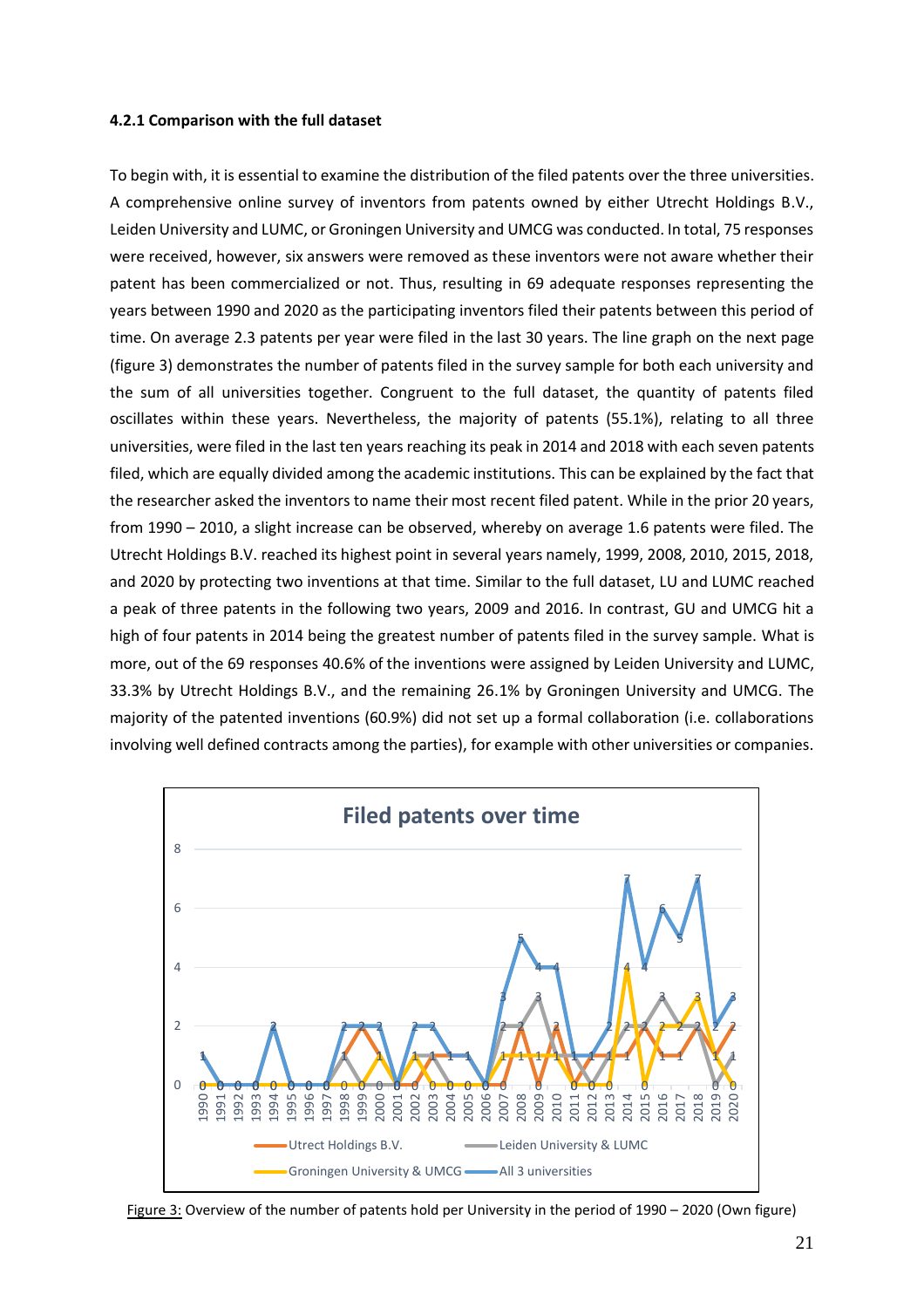The protected inventions from the survey sample represent various fields with a majority relating to both *Human necessities*(IPC A) and *Chemistry and Metallurgy* (IPC C) with each representing 34.8% which is equal to 24 patents. Within the former category, almost all responses from this category (95.8%) are health-related inventions (A61) and within the latter category a little over 50% relate to the subcategory Biochemistry (C12). Figure 4 in [Appendix 2](#page-51-0) displays these subcategories per IPC category for the survey sample. From the full dataset (table 6 on page 19) it is noticeable that the highest number of patents relate to the chemistry field and not relating to two different areas. Figure 5 on the next page demonstrates a comparison of the two datasets in order to have a clear overview of the quantity of patents per category. A further detailed comparison from the two datasets about the subcategories can be seen in table 7 in [Appendix 3.](#page-52-0) Nevertheless, comparing the two datasets and dividing the two major categories, *Chemistry and Metallurgy* as well as *Human necessities*, further per university, it can be seen that Utrecht Holdings B.V.'s ratio of the number of patents hold relating to category A, *Human necessities*, has the same value (full dataset: 29% and survey sample: 29.2%). However, concerning the second major category, the survey sample holds almost twice as many patents from this category in relation to the full dataset with 41.7% and 23.9% respectively. The LU's and LUMC's ratio of the number of patents diverge slightly within both categories. Category A, *Human necessities,* holds nearly 5% more patents in the survey sample than in the full dataset (45.8% and 40.9% respectively), whereas in category C, *Chemistry and Metallurgy*, a variance of 7.7% was observed (full dataset: 49.4% and survey sample: 41.7%). With regards to the third university, GU and UMCG, category A has almost 5% more patents, similar to LU and LUMC, however, a greater amount is held within the full dataset (30.9% and survey sample: 25%). In the field of chemistry, GU and GUMC filed 123 patents in total (27.5% out of this particular category) and four patents (16.7% out of this particular category) are held in the survey sample, resulting in a 10.8% disparity. What is more, the last category with a great value of patents relates to an area concerning the attributes and character of energy as well as non-living matter, namely the field of *physics* (IPC G). In the full dataset 145 patents (14.1%) belong to this area, whereas 13 patents (18.8%) out of the survey sample are categorized in the field of physics. The residual IPCs were divided among the fields of physical or chemical processes, electricity, and textiles accordingly. In both datasets these classifications constitute only the minority of all hold patents. One invention out of the 69 responses has not been classified in its original document at a patent office as shown in figure 5 on the next page.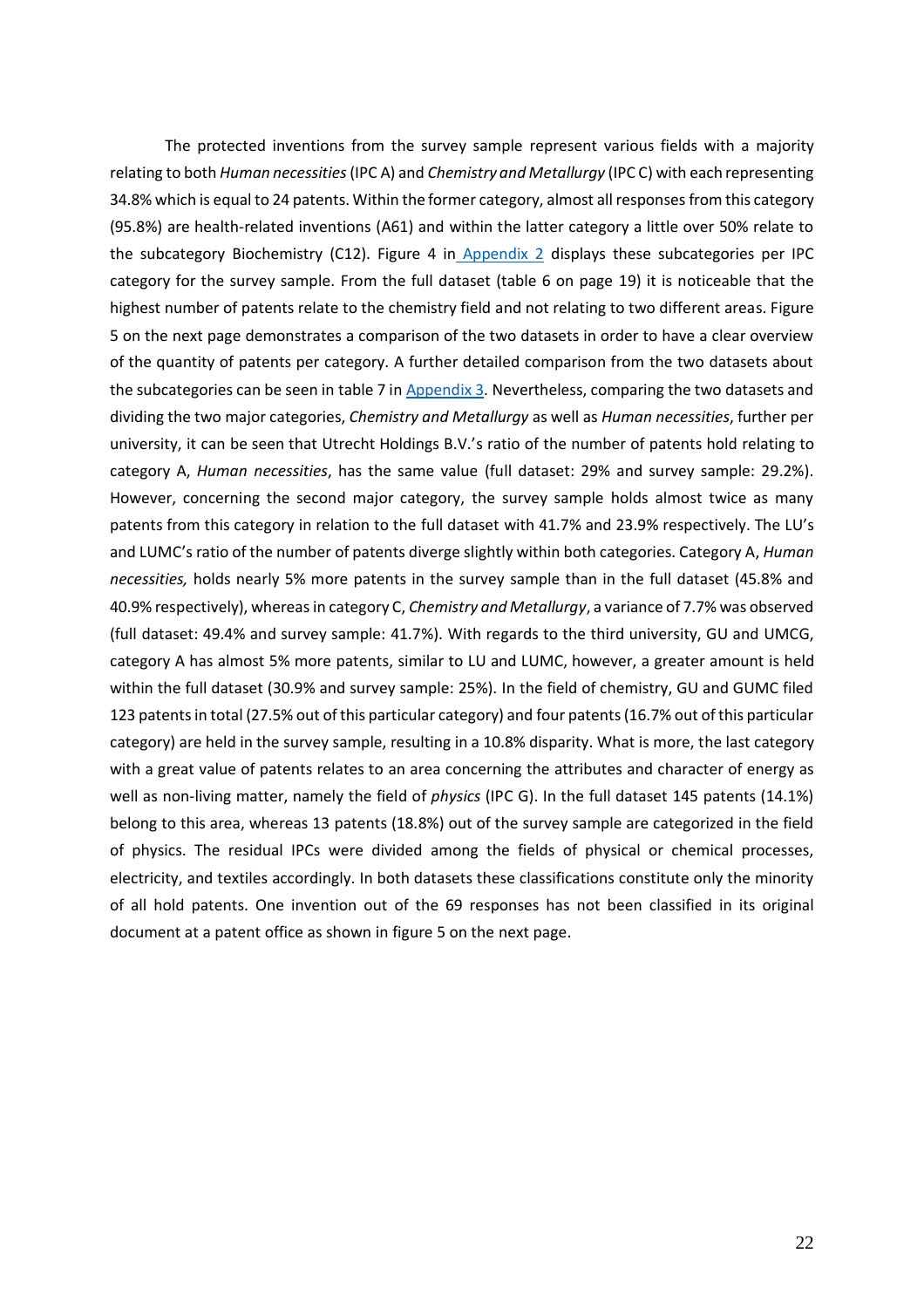

Figure 5: Comparison of the IPCs of the full dataset and the survey sample (Own figure)

#### <span id="page-28-0"></span>**4.2.2 Description of the survey questions**

This section highlights some aspects found when analyzing the survey questions. Concerning the commercialization of the patents, 44.9% (31 inventions) have been successfully exploited by the universities, whereas 30.4% (21 patents) have been unused according to the respondents. The remaining 24.6% (17 patents) have not been commercialized, but its inventors are still investigating possibilities. As mentioned in the operationalization [\(section 3.3\)](#page-19-0), the patents where the inventors are still investigating possibilities were not categorized as sleeping patents. Thus, in total the majority of patents in the survey sample, in particular 69.5%, were commercialized. A further aspect of how to recognize sleeping patents could be the number of citations. As mentioned in [section 4.1,](#page-22-1) no citations might imply sleeping patents. From the retrieved datasets it is evident that zero citations are no indicator for a patent to be exploited or not. The data points out that 3 patents (4.3%) with no citations have not been commercialized, however, 11.6% (8 patents), which were not cited by others, were exploited. With regards to the patents where the inventors are still investigating possibilities to commercialize, 15.9% (11 patents) received no citations from other researchers. Almost half of the participating inventors' patents (34 patents) received no or at least one citation. Interestingly, it was further found that the average number of citations for commercialized patents (6.8 forward citations) is slightly lower compared to sleeping patents (7.3 forward citations). Patents where the inventors are still searching for the possibility for commercial use, on average these patents received 2.1 forward citations. In light of this above, there is no clear evidence of a connection between a low number of citations and unexploited patents.

Table 8 on the next page shows relevant aspects relating to the commercialization of university owned patents. When looking at the creative process which led to the inventors' invention, it was found that a bit over 40% (29 patents) of all inventions were an outcome of a targeted achievement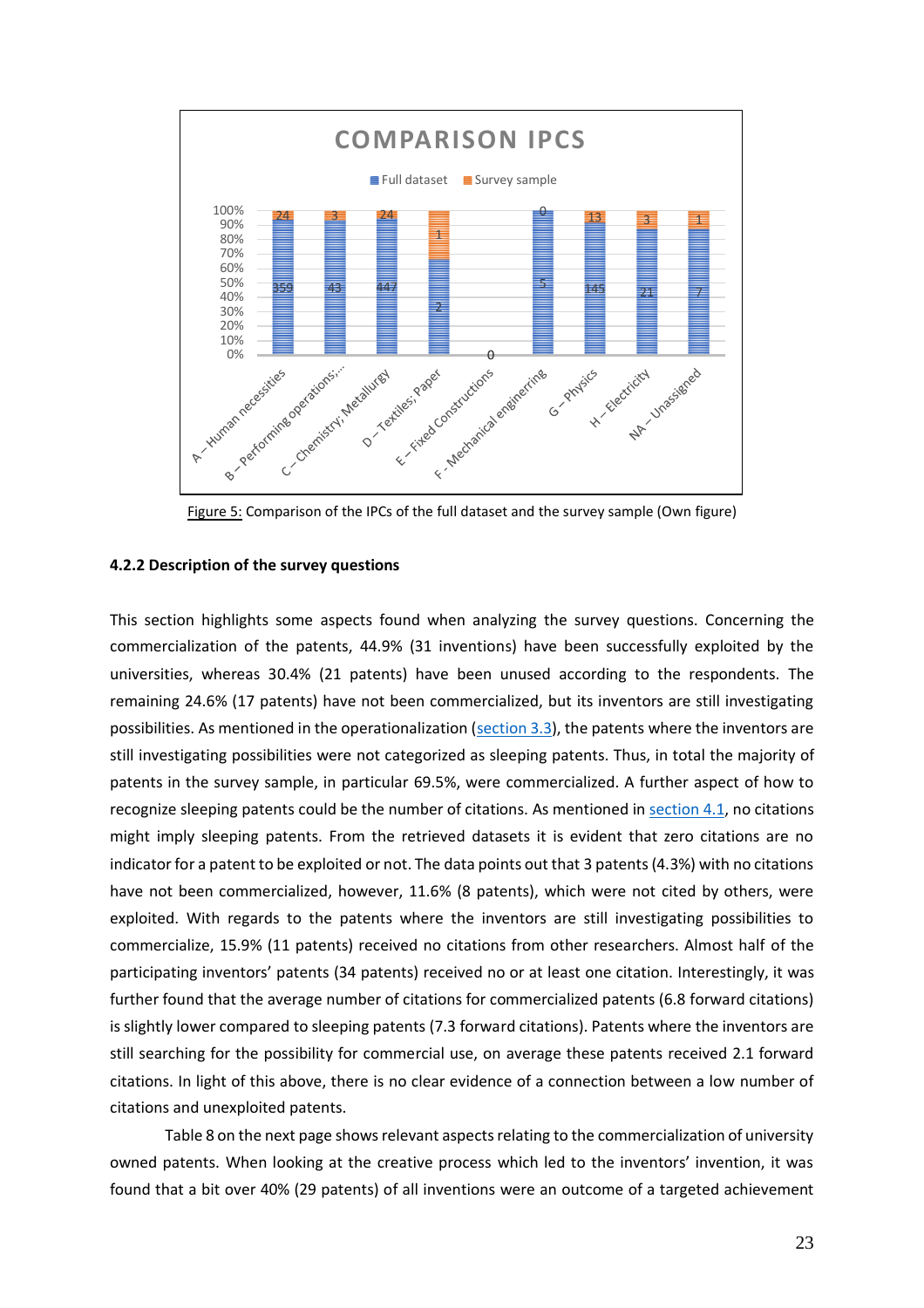of a research or development project (see table 9 in [Appendix 4\)](#page-55-0). Hereby, 8 patents (11.6%) were exploited by the inventors, while 17.4% were patents which have not been used. Whereas, 16% (11 patents each) were either an unexpected by-product of a research or development project or came from pure inspiration/creativity, and was then further developed in a (research or development) project. Inventions which were created through an unexpected by-product as well as pure inspiration were mostly successfully commercialized (8.7% each) and only a small percentage (4.3% and 2.9% respectively) are still left unused. Thus, it can be said that inventions which result from a project unexpectedly have a good chance of being successfully commercialized.

Out of the results it is also apparent that most patents filed by the three universities are subsidized by the Dutch government or the academic institution itself. More particularly, 26.1% were financed by Government Research Programmes, such as the Dutch Research Council (NWO), or other government funds with an almost equal share in terms of the commercialization rate. However, most sleeping patents (8.7%) and patents where inventors are investigating possibilities (10.1%) were inventions financed by the government. In contrast, most commercialized patents (13%) were supported financially through internal funds of the university, whereas only a small number of patents are sleeping which were internally funded.

The majority of the inventors (62.3%) further indicated that university laboratories were extremely important as a source of knowledge to create the patented invention, whereby 21 patents (30%) were successfully commercialized and 11 patents (15.9%) are still left unused. With regards to scientific literature, inventors mostly agree upon that this was an important source of knowledge. Nevertheless, 10 patents (14.9%) still remain unused, whereas more patents (22.4%) were commercialized. The only significant distinction that was found relates to patent literature. Most inventors, from patents which still remain unused (9%), did not use patent literature in order to create the novel invention, however, some inventors, from 10 commercialized patents (14.9%), were of the opinion that this particular source of knowledge is somewhat important. Other than that, no real difference between commercialized and sleeping patents were found in terms of the importance of the source of knowledge. Furthermore, most inventors also agreed upon that some knowledge sources such as non-university public laboratories, technical conferences and workshops, customers or product, and suppliers were not important at all as they did not use this source to create their invention. This relates to both commercialized and sleeping patents.

Another aspect found are the challenges related to the academic environment in terms of patent activity. First, the participating inventors highlighted that receiving enough funds (externally or internally) for the new invention constitutes the biggest challenge. For both commercialized and sleeping patents most inventors (29% and 24.6% respectively) indicated that the preservation of monetary resources was a big challenge. Second, the accumulation of academic knowledge rather than focusing on trying to meet market demands was perceived as the second biggest challenge. Hereby, 17 inventors (24.6%) who commercialized their patents, whereas only 7 inventors (10.1%) whose inventions remain unused, displayed that this constituted a challenge. Within this, half of the inventors of sleeping patents indicated that this was no challenge while creating a new invention. Third, keeping the balance of the university's main mission and the research itself was recognized as the slightest challenge. Therein, most inventors from sleeping patents (59.1%) were of the opinion that keeping the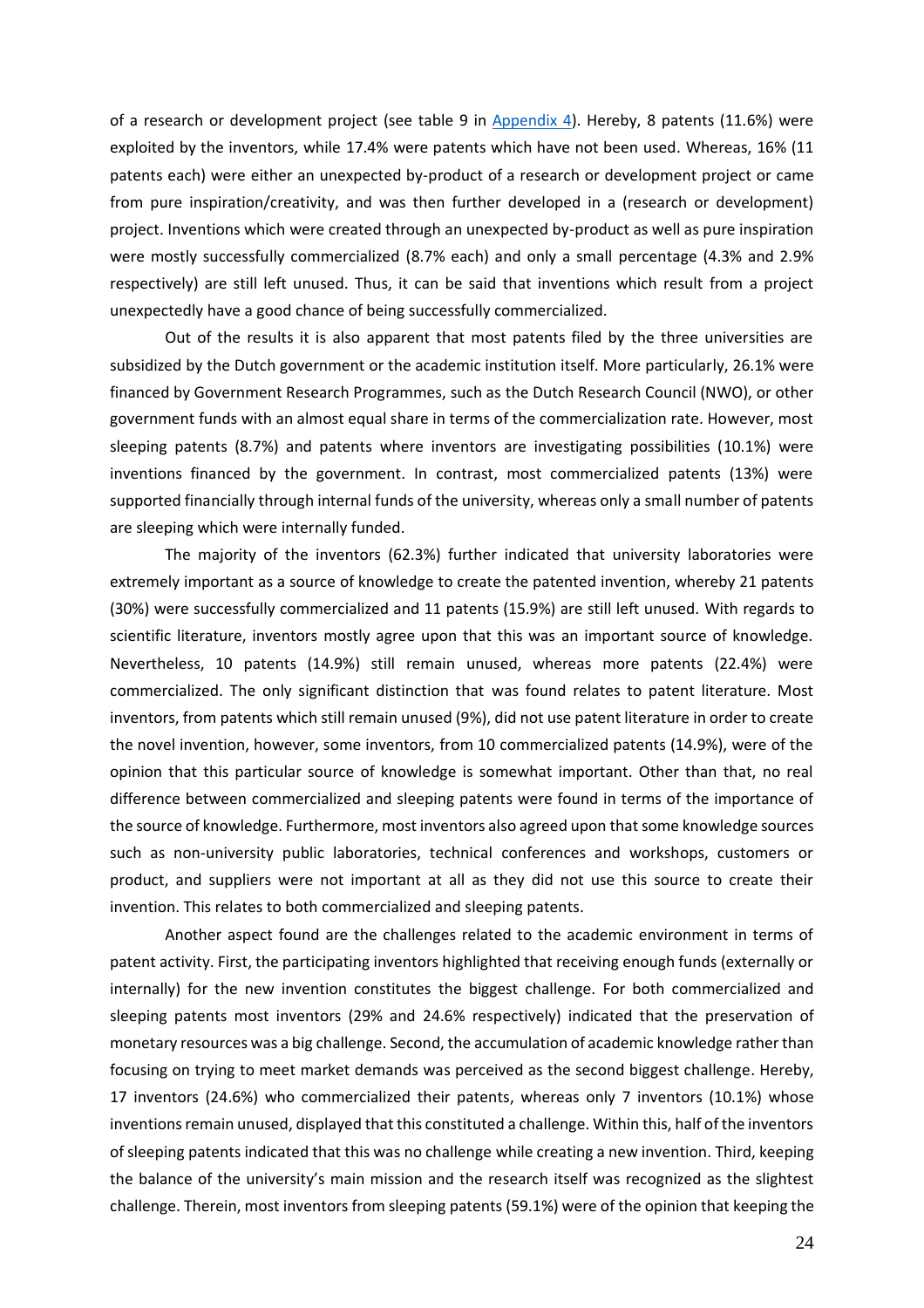balance between the two, presents no challenge, whereas most inventors from successfully commercialized patents (46.7%) perceived it as a challenge. Furthermore, some other challenges were highlighted by the inventors such as finding appropriate industrial partners to further develop and/or commercialize the newly created invention, finding a good technology TTO as well as receiving enough funds to not only develop a new invention, as mentioned above, but also to maintain the patented invention further.

|                         |                 |                                                  |                              | Investigating                |  |  |
|-------------------------|-----------------|--------------------------------------------------|------------------------------|------------------------------|--|--|
|                         |                 | <b>Commercialized patents</b>                    | <b>Sleeping patents</b>      | possibilities to             |  |  |
|                         |                 |                                                  |                              | commercialize                |  |  |
|                         |                 | targeted achievement of                          | targeted achievement of      | targeted achievement of      |  |  |
| <b>Creative process</b> |                 | a research or                                    | a research or                | a research or                |  |  |
|                         |                 | development project                              | development project          | development project          |  |  |
| <b>Funding</b>          |                 | Internal funds of the                            | Government<br>Research       | Government<br>Research       |  |  |
|                         |                 | university                                       | Programmes                   | Programmes                   |  |  |
|                         | Most            |                                                  |                              |                              |  |  |
|                         | important       | University laboratories                          | University laboratories      | University laboratories      |  |  |
|                         | source of       |                                                  |                              |                              |  |  |
|                         | knowledge       |                                                  |                              |                              |  |  |
| Source of               |                 | Non-University public<br>$\frac{1}{2}$           | Non-University public        | Non-University public        |  |  |
| knowledge               | Least           | laboratories                                     | laboratories                 | laboratories                 |  |  |
|                         | important       | <b>Technical conferences</b>                     | <b>Technical conferences</b> | <b>Technical conferences</b> |  |  |
|                         | source of       | and workshops                                    | and workshops                | and workshops                |  |  |
|                         | knowledge       | Customers or product<br>$\overline{\phantom{a}}$ | Customers or product         | Customers or product         |  |  |
|                         |                 | Suppliers                                        | Suppliers                    | Suppliers                    |  |  |
|                         | <b>Balance</b>  |                                                  |                              |                              |  |  |
|                         | between a       |                                                  |                              |                              |  |  |
|                         | university's    |                                                  |                              |                              |  |  |
|                         | main mission    | Challenge                                        | No challenge                 | No challenge                 |  |  |
| <b>Challenges</b>       | and the         |                                                  |                              |                              |  |  |
| related to<br>academic  | research itself |                                                  |                              |                              |  |  |
|                         | Accumulation    |                                                  |                              |                              |  |  |
| patenting               | of academic     | Challenge                                        | No challenge                 | Challenge                    |  |  |
|                         | knowledge       |                                                  |                              |                              |  |  |
|                         | Receiving       | Big challenge                                    | Big challenge                |                              |  |  |
|                         | enough funds    |                                                  |                              | <b>Big challenge</b>         |  |  |

Table 9: Overview of the relations of different variables and the commercialization of patents (Own table)

#### <span id="page-30-0"></span>**4.2.3 Relations of the dependent and independent variables**

In this section, first observed relations between the DV and IVs are presented, which were analyzed in more detail, based on the IR categories, in [section 5.](#page-33-0) Firstly, the correlations between a university's collaboration with at least one entity and the commercialization of patents was looked at. The survey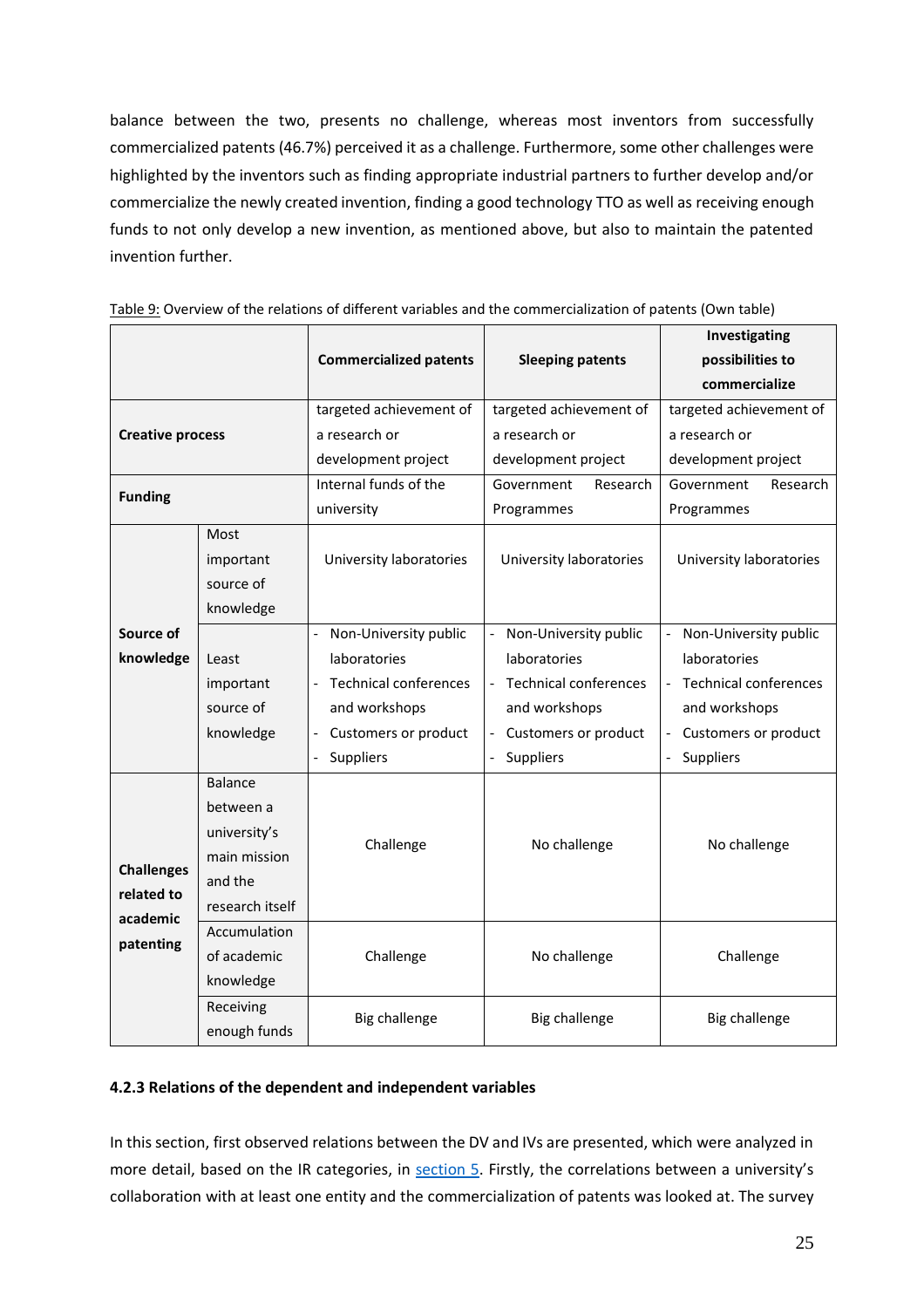revealed that if a formal collaboration was established with another institution, less patents (14.5%) were unused instead of being exploited (24.6%) (see table 10 on the next page). Meaning that inventions from inventors who collaborated with another entity are more likely to be commercialized. However, the findings also showed that in the case of no collaboration, with other universities or companies, also more patents (43.5%) are being commercialized. This indicates that universities which do not establish strategic alliances were also able to exploit their patents. When looking at the commercialized patents it can be seen that the more successful innovations are the ones which did not establish a collaboration. Furthermore, patents which have not been used commercially did not show a big difference regarding a collaboration with other institutions. Meaning that patents, which remain unused, have equally established or not established a collaboration with other institutions. Secondly, the same was found for UICs, since 58% of all patents have been commercialized, whereby the three universities did not collaborate with an institution of the private sector. However, it further indicated that, in terms of sleeping patents, more patents remained unused (26.1%) when also no university-industry collaboration was established, whereas, only 5.8% (4 patents) of the inventors established a UIC. Thirdly, new inventions that were based on previous technologies, were all successfully commercialized and no patents remained unused. However, when looking at radical inventions it can be seen that more patents (23.3%) were left unused compared to commercialized patents (13%). In some cases, inventors did not know whether his/her invention was built upon previous technologies or if they were unique in character. Nevertheless, a large proportion of these inventions were exploited (31.9%), whereas only a small number of patents (8.7%) remained sleeping. Lastly, the correlations of the importance of the economic use and the commercialization of patents is described. According to the findings, patents with an importance that was above the average were mainly successfully exploited (37.7%). Only 8.7% where the inventor perceived a high importance of the economic use of patents were left unused. In contrast, patents where the inventors perceived an importance below the average did not show a big differentiation (a deviation of 7.2%) between commercialized and sleeping patents.

|                         | <b>Independent variables</b> | <b>Commercialized or</b><br>investigating<br>possibilities | <b>Sleeping patents</b> |
|-------------------------|------------------------------|------------------------------------------------------------|-------------------------|
| <b>Collaboration</b>    | Formal collaboration         | 17                                                         | 10                      |
| with different          |                              | (24.6%)                                                    | (14.5%)                 |
| institutions            | No formal collaboration      | 30                                                         | 12                      |
|                         |                              | (43.5%)                                                    | (17.4%)                 |
|                         |                              | 7                                                          | 4                       |
| University-<br>industry | Collaboration with industry  | (10.1%)                                                    | (5.8%)                  |
| collaboration           | No collaboration with        | 40                                                         | 18                      |
|                         | industry                     | (58%)                                                      | (26.1%)                 |
| Uniqueness of a         | Build on previous technology | 16                                                         | 0                       |
| new technology          |                              | (23.2%)                                                    | (0%)                    |

| Table 10: Overview of the four independent variables' descriptive statistics (Own table) |  |  |
|------------------------------------------------------------------------------------------|--|--|
|                                                                                          |  |  |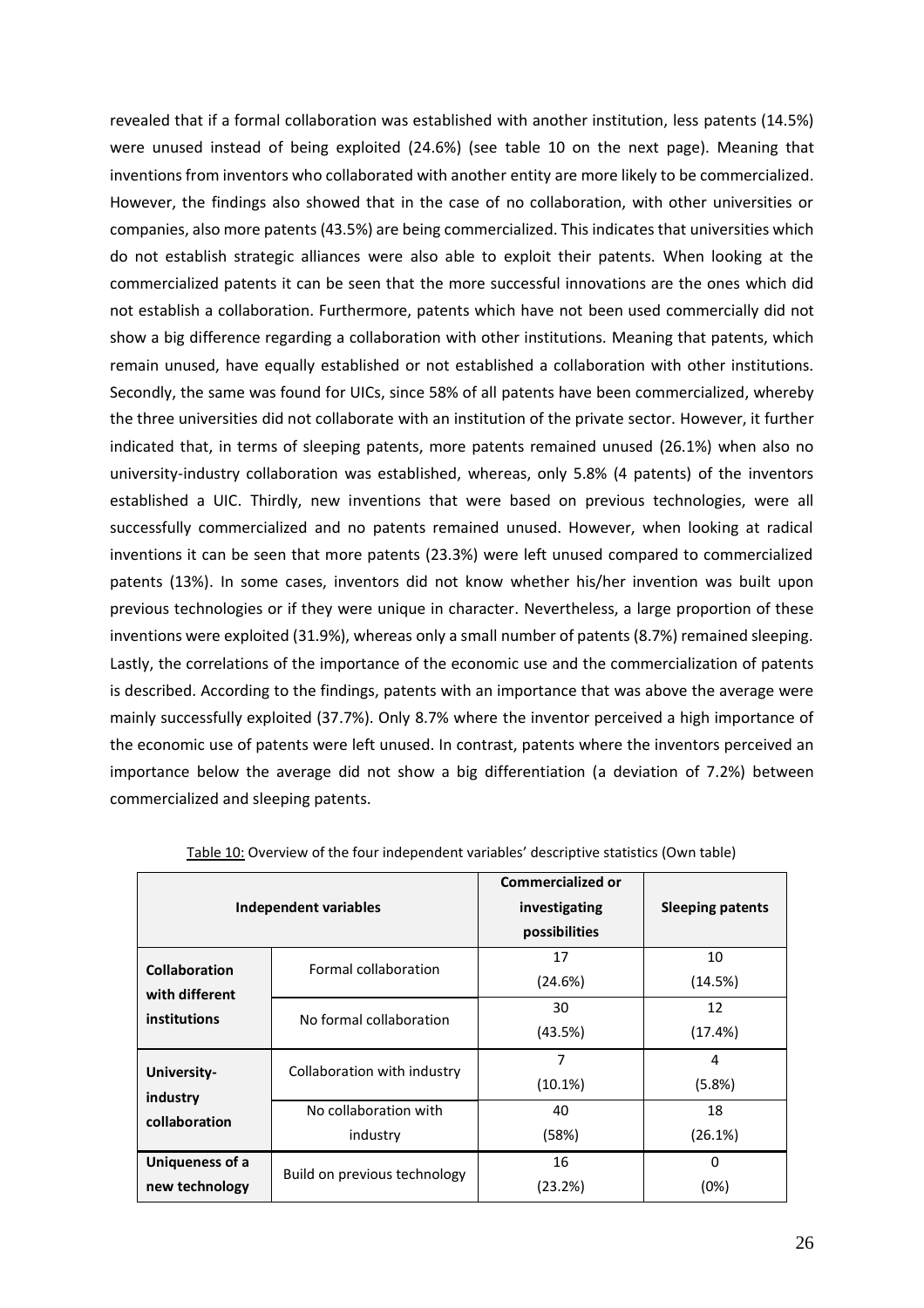|                                      | Uniqueness of a new      | 9       | 16      |
|--------------------------------------|--------------------------|---------|---------|
|                                      | technology               | (13%)   | (23.3%) |
|                                      | Inventor does not know   | 22      | 6       |
|                                      |                          | (31.9%) | (8.7%)  |
|                                      | Above the average of the | 26      | 6       |
| Importance of the<br>economic use of | importance               | (37.7%) | (8.7%)  |
| patents                              | Below the average of the | 21      | 16      |
|                                      | importance               | (30.4%) | (23.2%) |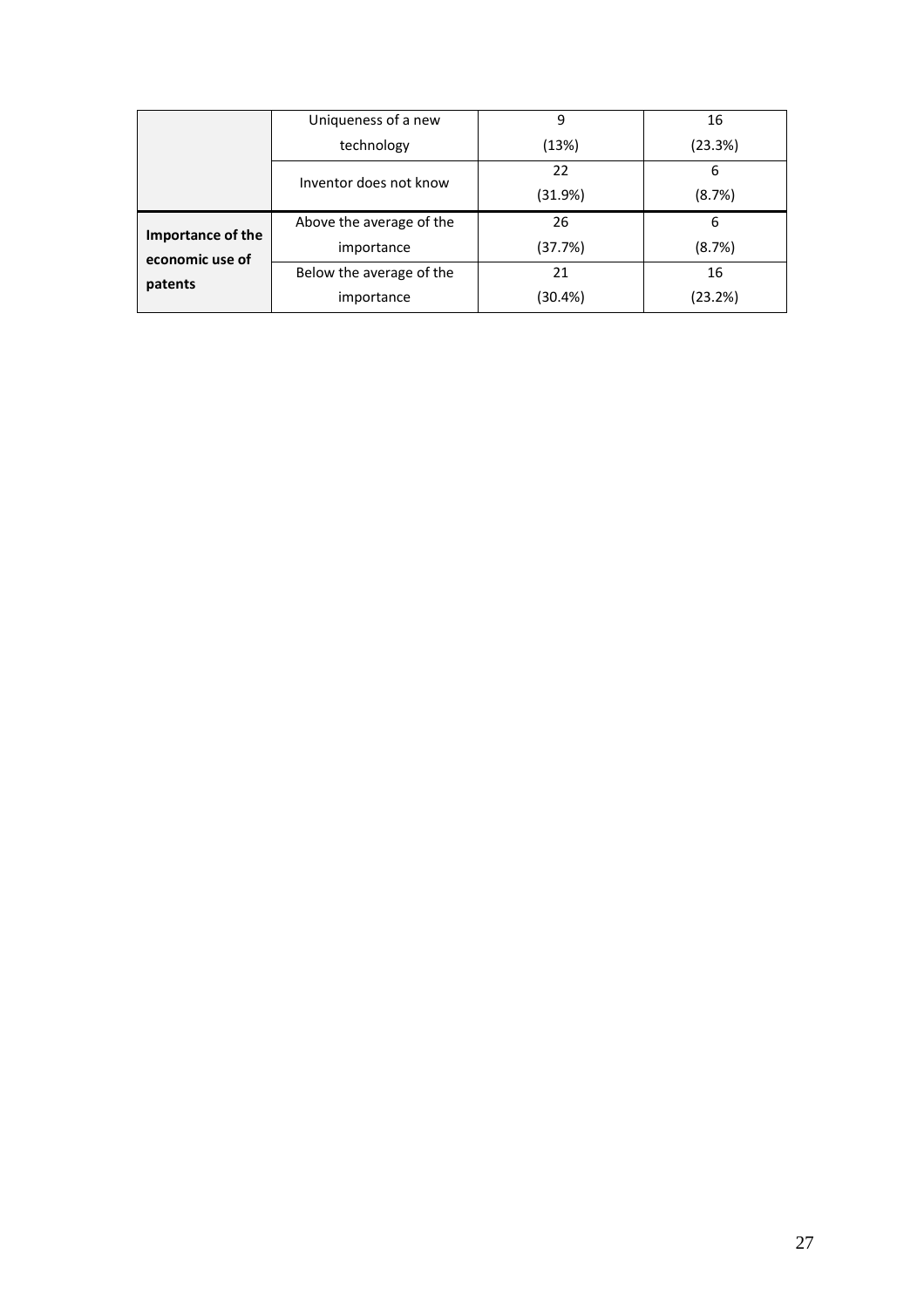#### <span id="page-33-0"></span>**5. Analysis**

In this section, first the descriptive analysis ( $section 5.1$ ) is described, whereby the descriptive statistics of the used variables as well as a correlation table are presented. This is followed by the empirical analysis [\(section 5.2\)](#page-33-2), therein the hypotheses are confirmed or rejected.

#### <span id="page-33-1"></span>**5.1 Descriptive analysis**

Table 11 below shows the descriptive statistics of the used variables as well as how each of them correlate with each other. It indicates that none of the variables significantly correlate with the underlying phenomenon. The first independent variable, *collaboration with different institutions*, correlates positively (r = 0.096) with sleeping patents, meaning that the number of sleeping patents increases if a collaboration with different institutions was established. However, *a university-industry collaboration* negatively correlates (r = - 0.004) with sleeping patents, implying that sleeping patents decrease if universities collaborate with the private sector to fulfill the field as well as organizational needs. The third variable, *the uniqueness of a new invention*, positively correlates (r = 0.381) with sleeping patents, indicating that the number of sleeping patents increases if the newly created invention is unique in character. Lastly, the variable, *importance of the economic use of patents*, positively correlates (r = 0.206) with sleeping patents. This results in an increase of sleeping patents when the value of a patent is higher.

| Mean   | <b>SD</b> | Min. | Max.           | (1)      | (2)      | (3)      | (4)      | (5)          |
|--------|-----------|------|----------------|----------|----------|----------|----------|--------------|
| 0.3188 | 0.469     | 0    | 1              | 1        |          |          |          |              |
| 0.3913 | 0.492     | 0    | $\mathbf{1}$   | 0.096    | 1        |          |          |              |
| 0.1594 | 0.369     | 0    | 1              | $-0.004$ | 0.543    | 1        |          |              |
|        |           |      |                |          |          |          |          |              |
| 1.174  | 0.785     | 0    | $\overline{2}$ | 0.381    | 0.012    | $-0.148$ | 1        |              |
| 16.09  | 4.432     | 4    | 27             | 0.206    | $-0.137$ | $-0.125$ | $-0.021$ | $\mathbf{1}$ |
|        |           |      |                |          |          |          |          |              |

Table 11: Descriptive statistics and correlation table (Own table)

 $N = 69$ 

#### <span id="page-33-2"></span>**5.2 Empirical analysis**

A further analysis, a binary logistic regression, was conducted in order to examine associations between potential characteristics of the underlined phenomenon and sleeping patents. Table 12 below represents the results of this analysis to test the four deduced hypotheses. Hereby, the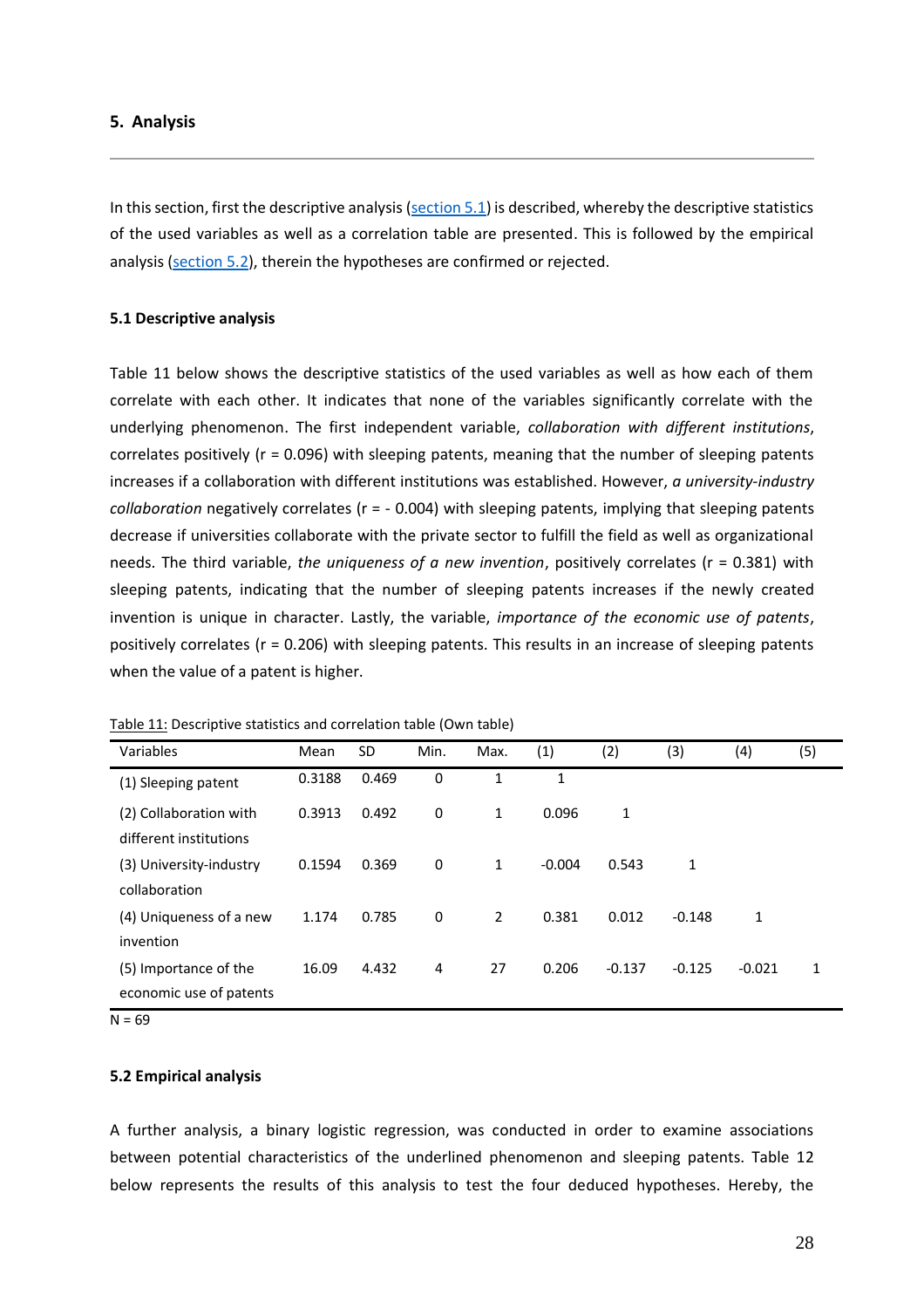coefficients and standard errors in-between brackets of each model are displayed. The table shows that two out of the four independent variables, namely *uniqueness of the new invention* and *the importance of the economic use of patents*, are statistically significant on a 5% level. For the remaining two independent variables no significance could be observed, thus they do not statistically affect sleeping patents. Models 1 to 4 are discussed separately in the subsequent subsections. Concerning Model 5, all IVs were included in one model to see if the four variables together have an effect on sleeping patents. However, no significance, for any of the four variables, was found which might be explained by the low number of observations or how the IVs correlate with each other.

|                           | Model 1 | Model 2  | Model 3    | Model 4    | Model 5    |
|---------------------------|---------|----------|------------|------------|------------|
| (1) Collaborations with   | 0.185   |          |            |            | 3.299      |
| different institutions    | (1.306) |          |            |            | (4.011)    |
| (2) University-industry   |         | $-0.758$ |            |            | $-1.708$   |
| collaboration             |         | (1.346)  |            |            | (2.776)    |
| (3) Uniqueness of the new |         |          | $3.717**$  |            | 2.944      |
| invention                 |         |          | (1.689)    |            | (1.807)    |
| (4) Importance of the     |         |          |            | $-0.754**$ | $-0.432$   |
| economic use of patents   |         |          |            | (0.363)    | (0.324)    |
| (5) University            | Yes     | Yes      | Yes        | Yes        | Yes        |
| $(6)$ IPCs                | Yes     | Yes      | <b>Yes</b> | Yes        | <b>Yes</b> |
| (7) Year of application   | Yes     | Yes      | Yes        | Yes        | Yes        |

#### Table 12: Overview of regression results (Own table)

Note: The table displays logit models with its coefficients and standard errors in-between brackets  $*$  p < 0.1,  $**$  p < 0.05,  $***$  p < 0.01

 $N = 69$ 

#### <span id="page-34-0"></span>**5.2.1 Hypothesis 1**

The coefficient that is given (in table 12 above) refers to an increase of a sleeping patent when the inventor/s formed a *collaboration with different institutions* compared to when no collaboration was formed. Accordingly, there is a 0.185 increase in sleeping patents when a collaboration with other entities was formed compared to when no collaboration was established. Meaning that the more successful innovations are the ones which did not establish a collaboration which is contrary to most literature streams (Anderson, 2008; Etzkowitz & Leyesdorff, 2000; Hájek & Stejskal, 2018). However, these results are not statistically significant, thus these results cannot be considered reliable. For this reason, the first hypothesis: "*There is a negative association between a university's collaboration and sleeping patents*" cannot be confirmed nor rejected. The only positive and significant, at a 10% level, results in this model indicated the control variable *University 2*, referring to GU and UMCG. What is more, in the results the response indicates whether a patent is sleeping and the categorical predictor indicates whether a formal collaboration was established or not. Since the odds ratio is more than 1, the odds that a patent is sleeping is 20% higher for inventors who set up a collaboration with different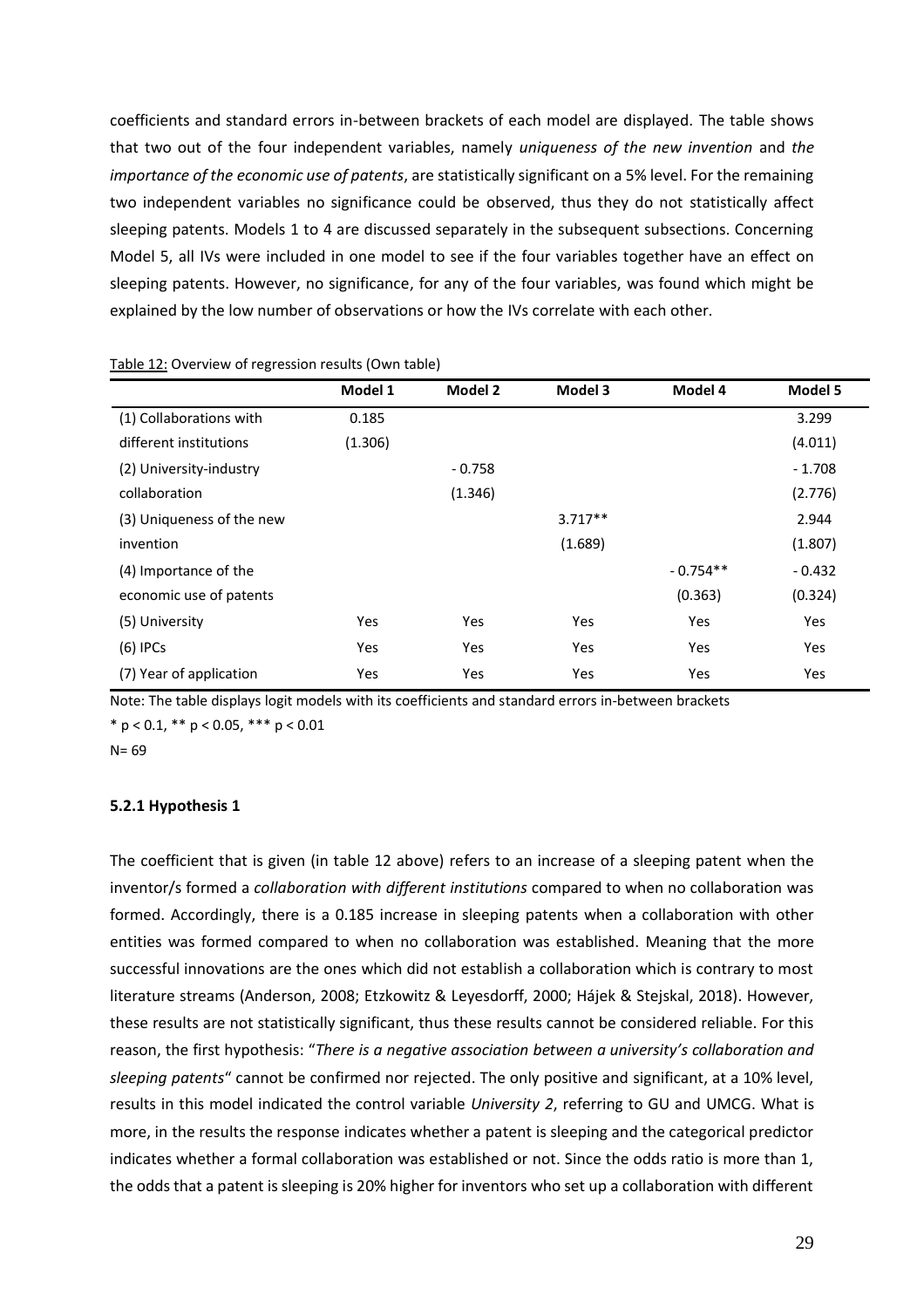entities compared to when no collaboration was established. As such, collaborations with different institutions do not appear to align more in this study than if no collaboration was established. Hence, in order to fulfill the field as well as organizational needs, referring to the IR C1, *Demand for new technology*, this research suggests that collaborations with other entities are not necessarily needed. Therefore, further research should be undertaken in order to find out if the nonexistence of this relation between these two variables are caused by the used approach or sample or if the relation exists at all. Not discovering an association between these two variables could be explained by the low number of responses in the survey.

#### <span id="page-35-0"></span>**5.2.2 Hypothesis 2**

The analysis showed a negative correlation between a *university-industry collaboration* and unused patents owned by a university. More particular, the coefficient of this variable indicated a decrease by 0.758 of sleeping patents, if universities collaborate with the private sector. The odds ratio of this variable showed that the probability that a patent owned by a university is sleeping is 53% lower if a university-industry collaboration exists in contrast to when no collaboration between these two actors was formed. However, the second hypothesis: *"There is a negative association between a universityindustry collaboration and sleeping patents"* can neither be confirmed nor rejected based on this study, as no significance was found. This implies that a collaboration between academic institutions and the private sector does not particularly stimulate a successful exploitation of an invention which in turn meets the needs of the field and the university. Again, the control variable, *University 2* (GU and UMCG), is the only significant variable in this model, however, this time at a 5% level. Thus, it can be said that a collaboration, regardless with a specific sector or with any institution as shown in the previous subsection, has no effect on unused patents held by universities. Therefore, these findings suggest that a UIC is not necessary to identify the *demand for new technologies* (C1), which meet the needs of the field and the university, as it has no significant influence on whether a patent was successfully commercialized or still remained unused. As such, this finding can relate again to the low number of observations in this analysis.

#### <span id="page-35-1"></span>**5.2.3 Hypothesis 3**

It was theoretically expected that inventions that do not imitate previous technologies are more likely to be exploited. Nevertheless, resulting from the survey sample, it demonstrated the opposite. In contrast to the previous hypotheses, table 12 above shows that the independent variable, *uniqueness of a new technology*, is statistically significant on a 5% level. The variable suggests that a one unit increase in this variable increases the number of sleeping patents by 3.717. This implies that patents which protect inventions, that are new to the university, are more likely to be sleeping than incremental patents. As these results are statistically significant the third hypothesis: "*There is a negative association between the uniqueness of a new invention and sleeping patents."* can be rejected*.* As such, in order to successfully commercialize an academic patent, the findings suggest that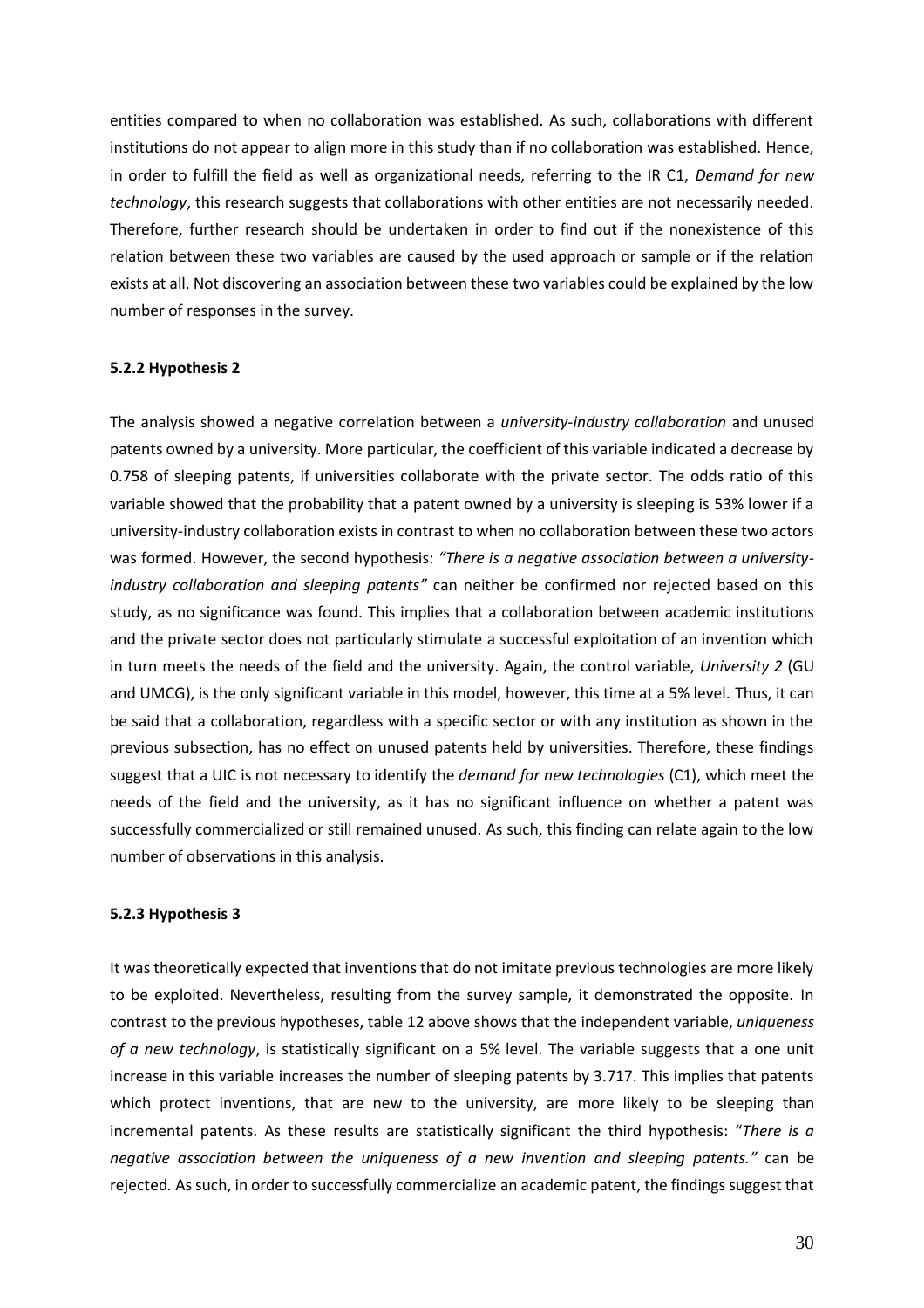the newly created invention should build upon previous technologies. This correlation, between inventions that build upon prototypes or previously created technologies, aligns with the findings of the two studies of Thursby & Thursby (2001) and Packalen & Bhattacharya's (2015). These researchers also found that novel technologies are easier to turn into innovations if these are incremental in character. Thus, it suggests that universities should be able to have a *strategic focus* (C2) in order to assess the similarity of previous and new inventions to reduce the number of sleeping patents in their patent portfolio.

#### <span id="page-36-0"></span>**5.2.4 Hypothesis 4**

For the last hypothesis, the results further showed that the importance of the economic use of patents influences sleeping patents. It was found that this variable also is statistically significant on a 5% level, and it suggests that sleeping patents decreases by 0.754 if the sum of the importance of different motives of a patent is perceived higher by the inventor than compared to a lower degree of importance. Since these results are also statistically significant, the fourth hypothesis: *"There is a negative association between the importance of the economic use of patents and sleeping patents"* can be confirmed. It becomes evident that inventions were inventors recognize a higher importance of the economic use of patents were more likely to be commercialized in comparison to a lower importance. What is more, the odds ratio implies that the probability that a patent is sleeping is 53% lower if the importance of the economic use is higher compared to a lower importance. Thus, implying that the more valuable a patent is the less likely it will remain unused as expected by the researcher. For these reasons, it is essential that *(E)valuation processes* should be *in place* (C4) in order to examine the value of universities' patents, in terms of different economic uses, in order to hold fewer sleeping patents.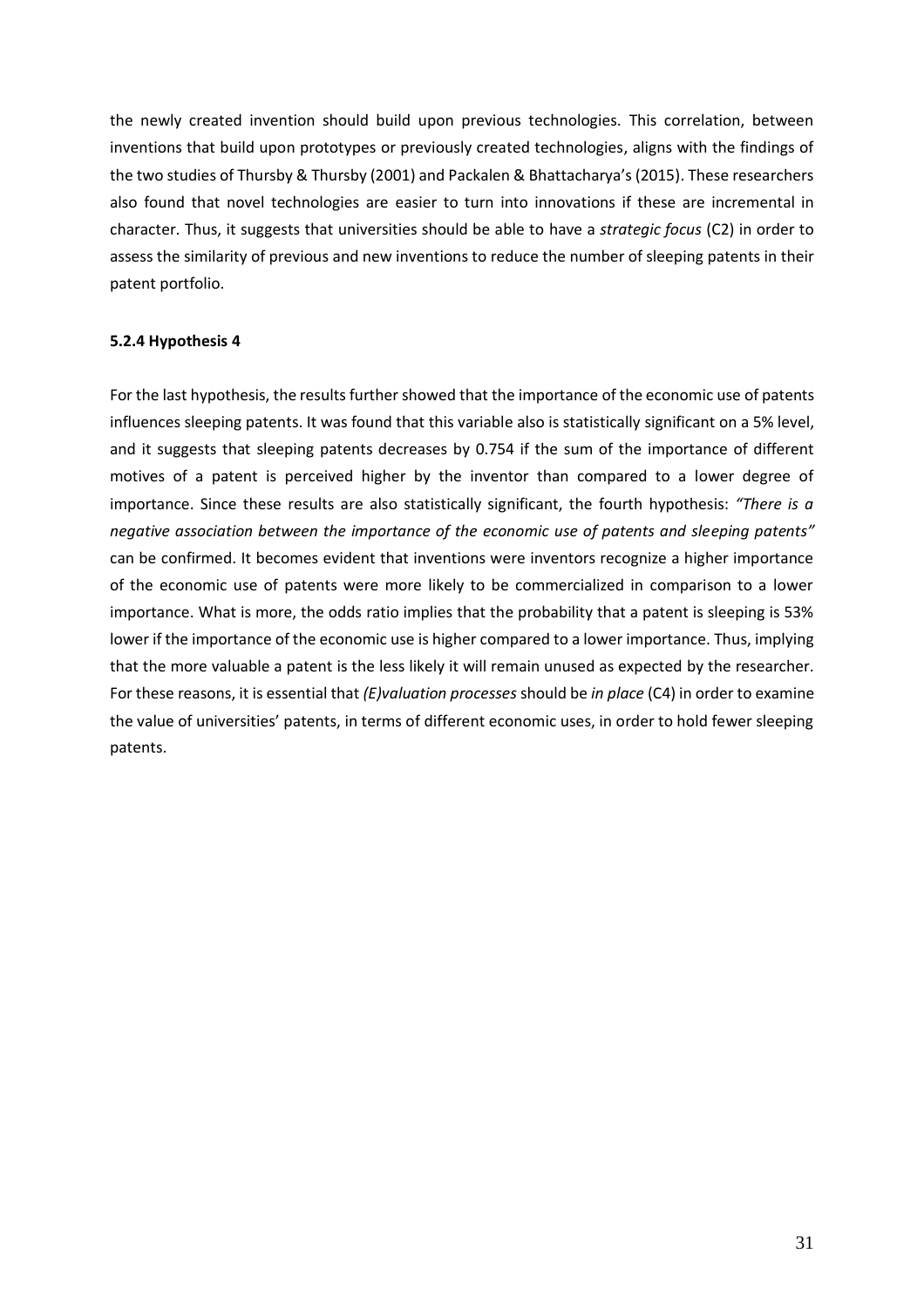#### <span id="page-37-0"></span>**6. Conclusion**

The globally well-known phenomenon 'Valley of Death', deals with the invention - innovation gap, whereby newly created inventions are failing to be turned into marketable innovations. Many different institutions play an important role in the process of an invention in order to transform it into a successful invention. For example, universities are a substantial institution since the academic institutions help the expansion of novel inventions. This growth can be achieved through the skills the universities provide to their students which can lead to knowledge spillover as well as the creation of new ideas. Such ideas, however, should be protected to assure that no one can make use of the same idea. The patenting process, in universities especially, received more attention after the introduction of the Bayh-Dole Act in the US in the 1980s. This new law increased the patenting activities by academic institutions not only in the US, but also in Europe. However, this trend was not observed as fast as within the US. Nevertheless, even though patenting activities by universities in Europe are only slowly increasing, since the initiation of the Bayh-Dole Act, some countries show a higher rate of patent activities amongst others the Netherlands. For this reason, a case study of three Dutch universities, which are among one of the oldest as well as one of the biggest universities within this country, was conducted. The three chosen universities were the following (1) Utrecht University and UMCU, (2) Leiden University and LUMC, and (3) Groningen University and UMCG. However, patents also constitute a challenge as not all patent inventions are successfully commercialized or licensed to others, hence, remain unused which are referred to as sleeping patents. This phenomenon has been previously given attention to on a firm level, however, on a university level it is still underdeveloped. Thus, there is an urgency for further research on sleeping patents owned by universities to narrow down the invention – innovation gap. This research problem led to the following research questions:

*Why are some university owned patents left unused while others are being commercialized?*

#### Sub-questions:

- *To which degree do universities hold sleeping patents?*
- *What factors explain that university patents remain unused?*

The findings of this study shed light that a striking 30%, out of the 69 investigated patents, of the three universities' total patent portfolio are sleeping. At the moment, another 24.6% are not successfully commercialized yet, however, as the majority of these inventions were created in the last 5 years, the inventors are still investigating possibilities to exploit them. The reasons why universities hold that many unused patents can have various sources which were determined in this study. The results outlined that two out of the four analyzed potential characteristics were identified as direct influential features on sleeping patents in this study's dataset. The first statistically significant characteristic of unused patents is the *Strategic focus* (C2) of a university, which measures the skills of employees of an academic institution to create incremental inventions instead of inventions that do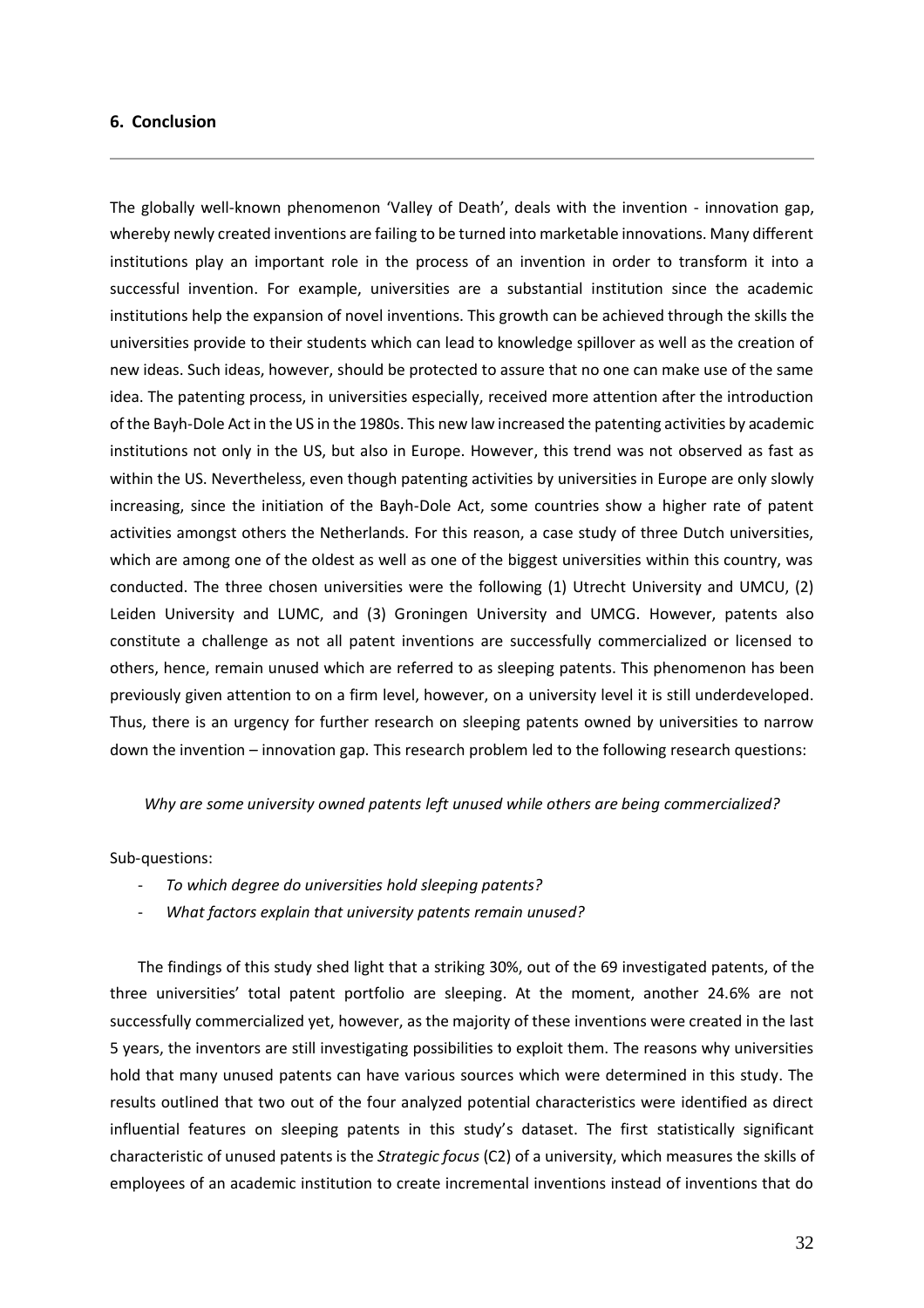not build on previous technologies. It was shown that some university owned patents are left unused since these held patents by the university were too radical in character. This can be explained by the fact that radical inventions are mostly associated with a high-risk potential. The society is mostly not ready to adapt such inventions, resulting in a missing commercialization of these patents which most certainly has its roots in the lack of readiness for radical or drastic changes regarding the habits of consumers. For these reasons, as universities have an obligation to continuously research and to ensure societal progress, academic institutions have to create novel inventions which point out a high affinity to previously created technologies in order to reduce the number of held sleeping patents in a university's patent portfolio. The second statistically significant characteristic is the examination of a patent's value. In that case it was found that university owned patents are more likely to remain unused if a patent is of low value. Therefore, the study suggests that academic institutions should extensively undertake *(e)valuation processe*s (C4) in the planning phase, to increase the commercialization activities.

What is more, a further factor, even though not statistically significant, demonstrated that collaborations with different institutions, such as universities or the government, increases the likelihood of patents remaining unexploited. It can be presumed that a certain lack of efficiency infiltrates economic efforts concerning market orientation. In contrast, the study additionally showed a downwards trend with respect to academic institutions collaborating with the private sector. This, furthermore, intensifies the assumption of resources being utilized efficiently showing that an overall project management, provided by the industry, enhances the chances of success in terms of the commercialization as profitability is a major driver. Furthermore, the insignificance of these two types of collaborations can be explained by the low number of observations.

This research also shed light on two other essential findings in order to better understand the underlying phenomenon of sleeping patents. A difference was found in the origin of the funding of novel inventions. The findings highlighted that patents owned by universities, which have successfully been commercialized, were predominantly financed internally, whereas patents, which were financed by government programs, showed a tendency towards being left unused. One can assume that monetary resources within a university are scarce, therefore, future patent activities are being selected wisely which eventually lead to a positive outcome in terms of commercialization of newly created inventions. The second finding indicated that when the inventor perceived concentrating on the main mission of the university, which is the accumulation of knowledge and providing that knowledge to future generations, not challenging patents following these efforts tended to be left unused. Emphasizing that inventions solely being academic (radical) run the risk of patents ending up sleeping. Whereas when focusing on the main mission was seen as a challenge, the portion of exploited patents was significantly higher. One can speculate that market demands and economical curiosity are not congruent.

Concluding, as mentioned above, the findings suggest two crucial characteristics of the underlined phenomenon. Firstly, unused patents owned by universities seem to have a low value in terms of the importance of motivations to patent. It appears that universities patented any of their inventions regardless if they want to make use of them or not, since there is no legal obligation to exploit these patents in a given time. This is of importance for policy makers since an increase of such patents could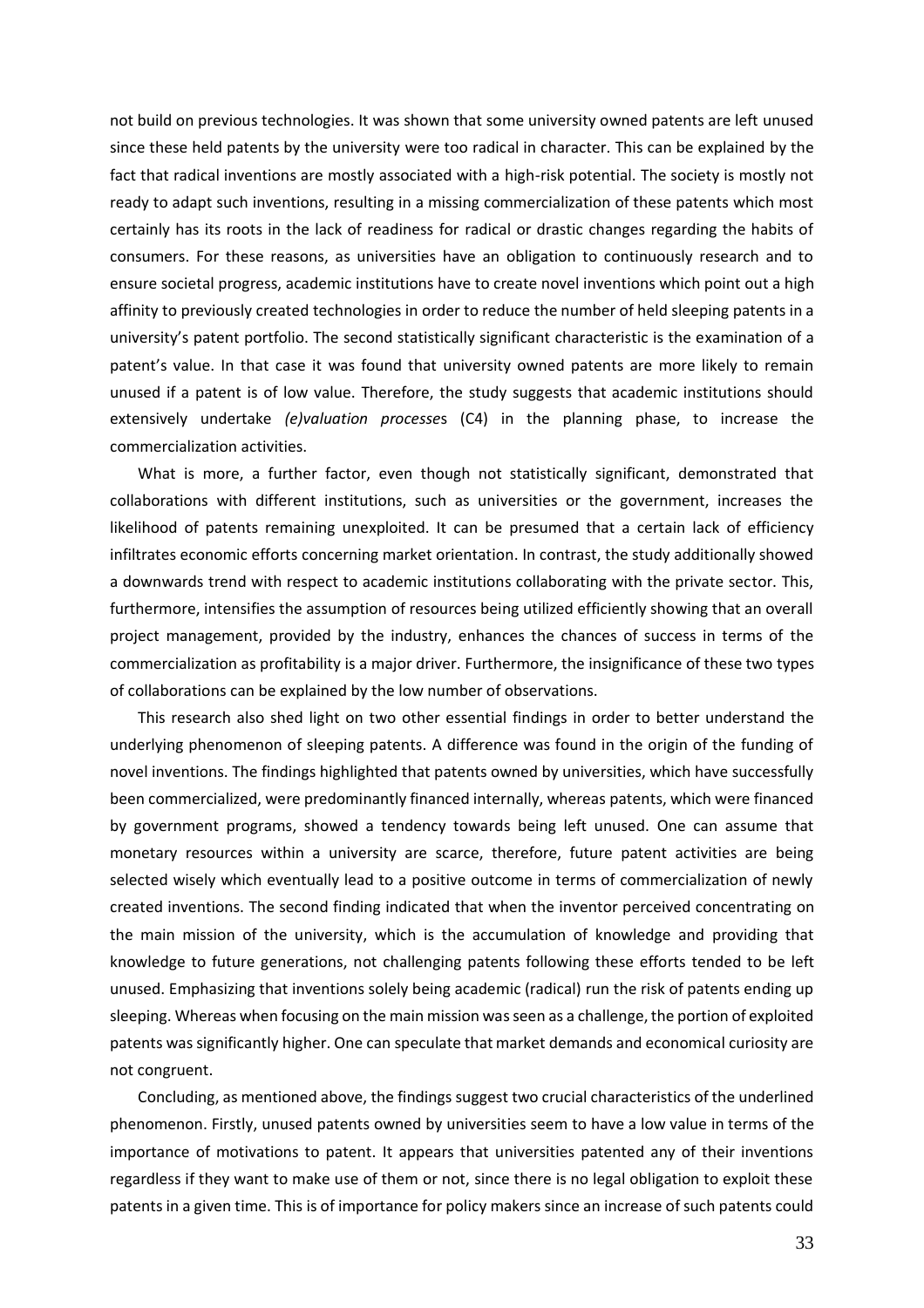lead to patent thicket that ultimately hampers further innovations. This in turn, can lead to potential economical shortcomings in the future that eventually influences the society as a whole. Secondly, sleeping patents appear to be unique in their character. Therefore, the inability of a university to assess these two features, in the planning process, will increase the probability to hold more unused inventions. Consequently, a great number of patents remain unused which do not reach the market and conclusively block others from developing similar ideas. For these reasons, it is advised that universities should have competent and skilled task forces within its departments which support inventors with targeting and facing the two aforementioned hindering aspects. Thereby providing a service reaching the maximum of each invention's (market) potential. It is also advised that the government should subsidize such task forces to facilitate the commercialization of patents inevitably resulting in inventions translating to immediate advantages to the general public. Considering all this, policy maker have to step in order to turn inventions into successful innovations, thereby narrowing down the invention – innovation gap.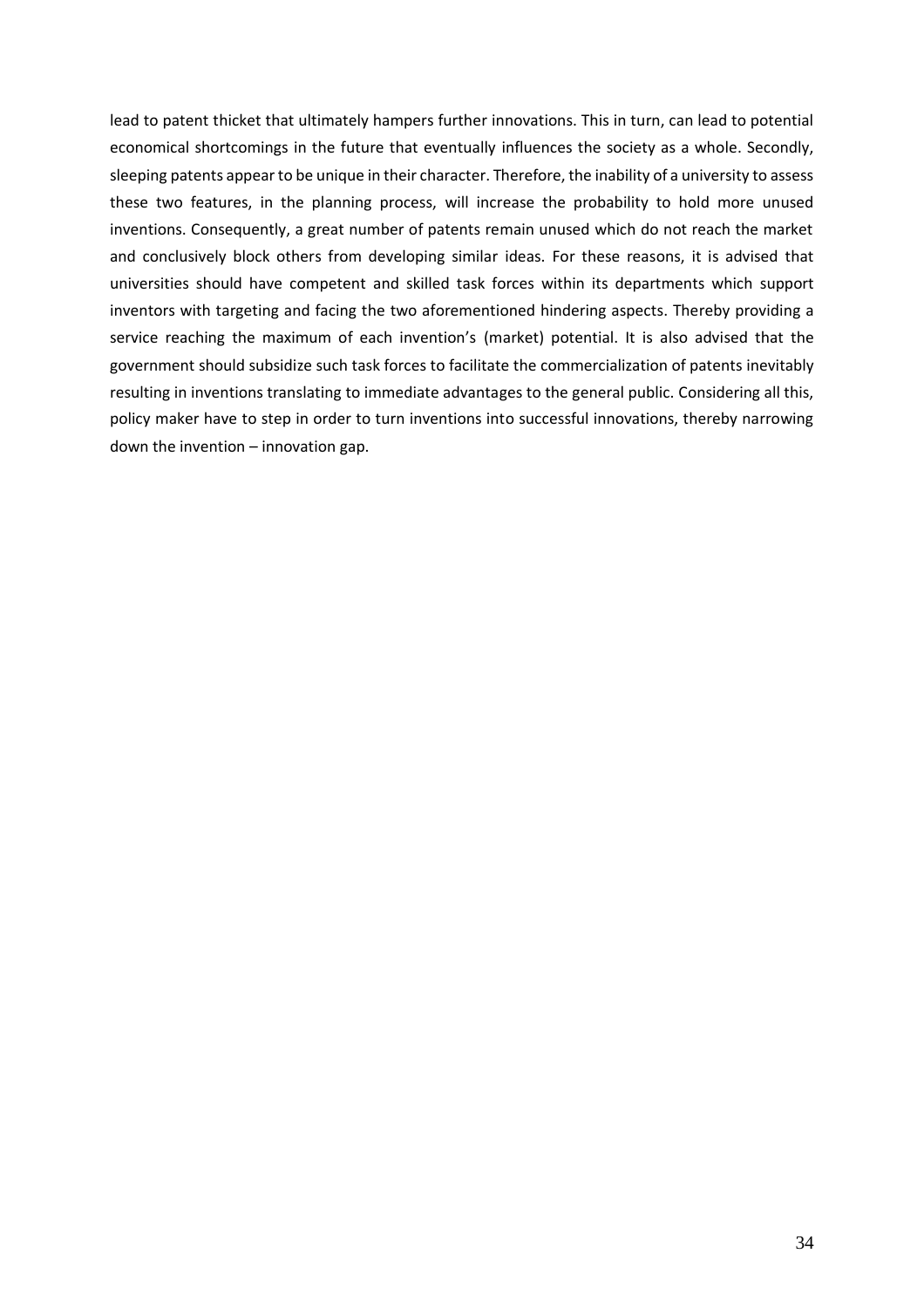#### <span id="page-40-0"></span>**7. Discussion**

This study's goal was to identify why some university owned patents remain unexploited while others are successfully commercialized based on three Dutch universities. To answer this research question, some categories from the institutional readiness framework, conceptualized by Webster & Gardner (2009), were applied. In this section, first the theoretical, empirical, and methodological relevance [\(section 7.1\)](#page-40-1) are discussed. Hereafter, [section 7.2](#page-41-0) presents the limitations of this study an[d section 7.3](#page-41-1) suggestions for future research are described.

#### <span id="page-40-1"></span>**7.1 Contributions of the research**

Concerning the theoretical contributions, this study has two significant additions. Firstly, the institutional readiness framework was originally established to review an institution's readiness to adopt and implement a specific technology. In this study, however, it was used to identify institutional, in particular universities', ruptures of the investigated phenomenon. Based on the selected theory, a new research approach was created, which provides new perspectives as well as aspects for the research state. Secondly, the theory provides insights on the commercialization of patents owned by universities. So far, the state of research only contributes aspects on the firm level, but not on the university level. Thus, this research provides first steps regarding the utility of patents filed by universities.

This study further contributed empirically by building a greater knowledge concerning the underlined phenomenon, sleeping patents, in an empirical setting. Insights of the non-use or use of patents is crucial for policy, since patents which remain unused have two drawbacks, namely (1) are more likely to be inadmissible by the society and (2) prevent other researchers from using this invention. Hence, being aware of the causes of sleeping patents might help to overcome this phenomenon by designing better policies which improves the commercialization of the inventions. With the help of this study, a relation between the three chosen IR categories (C1, C2, C4) and the underdeveloped phenomenon was created. In addition, as this study presents first steps to gain insights into this distinct topic, further studies can subsequently expand the research by adding or even combining other IR categories. In any case, it should be noted that the phenomenon of sleeping patents is complex, as it is underdeveloped at a scientific level and other categories of the institutional readiness framework could have an influence on the commercialization of patents owned by universities. Thus, it could be advantageous to focus on the influence of other or even combined IR categories that are relevant to this research topic and which eventually are statistically testable.

Finally, this quantitative study adds value by using a method for measuring sleeping patents in an empirical setting that is more objective and meaningful than previous theoretical approaches. Through this thesis, initial approaches as well as aspects on unused patents have been created, as this study aimed to understand why some university owned patents are left unused while others are successfully exploited. The analysis of the findings can be a benefit for future researchers who want to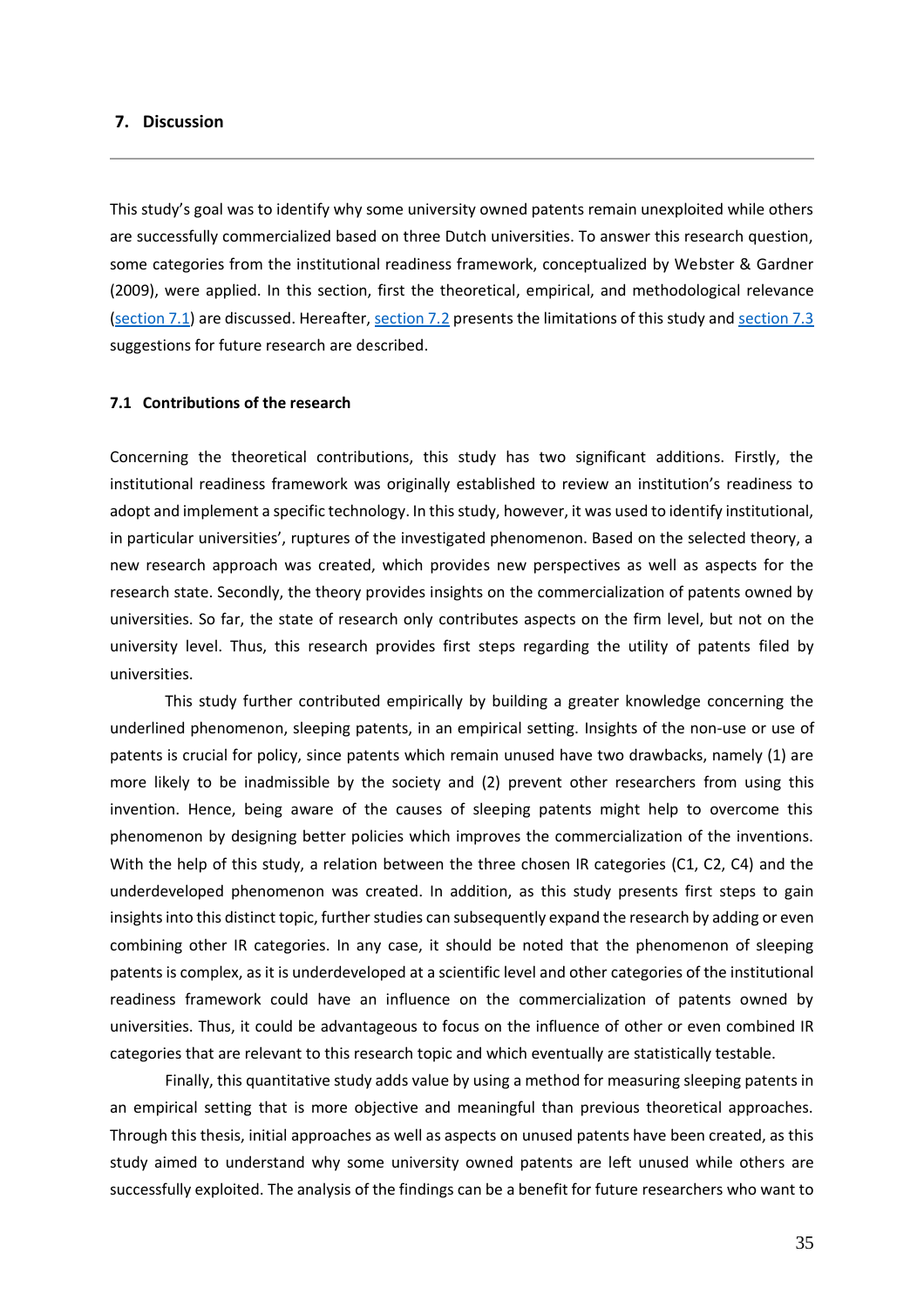investigate this specific topic further, but are limited in time. In light of this above, not only could this research topic encourage more researchers, but also universities could benefit from these results.

#### <span id="page-41-0"></span>**7.2 Limitations**

Firstly, it is important to keep in mind that the research was limited to three universities within the Netherlands, thus the external validity, generalization, cannot be assured. The selected universities do not refer to a representative selection in the Netherlands, and especially not in the whole world, hence a regional limitation is yielded. More specifically, this regional restriction can also be discussed, since this study refers to the three biggest and oldest universities instead of including other universities. These academic institutions were selected by the researcher by means of relevant aspects. For these reasons, the claim of representativeness is omitted.

Another limitation of this study is that only 7.5% of the contacted inventors participated in this study, whereby six inventors were not aware if their patent had been exploited or not. For this reason, these were excluded from the sake of this research, thus leading to only 69 adequate responses. It should be noted that due to the reduced number of responses that could be evaluated, the two variables which did not yield statistically meaningful results could be explained by this. Nevertheless, a regression analysis was carried out in this study to show potential influences of the four ruptures on the underlined phenomenon.

Thirdly, the distribution of the online survey is another limitation in this research. This is due to the fact that the researcher only used the google search tool to find the email addresses of the inventors. Hereby, it was sometimes difficult to find the accurate inventor as the researcher only knew the name of the inventors and in which university (or companies which collaborated with the universities) they were active. In fact, a couple of inventors contacted the researcher saying that they are not the right person to contact. This influenced the low number of responses as a lower number of inventors was contacted since the inaccurate person was contacted.

Lastly, it would be beneficial to refine the operationalization of the used independent variables in order to better evaluate and analyze the fundamental concepts. To analyze the independent variable (importance of the economic use of a patent), a Likert-scale was used which had to be rated by the inventors. Hereby, the inventors had to evaluate several items in which the importance of each economic use of the patent was assessed. The researcher then added up the rates of each inventor. However, in some cases not all items were evaluated by the inventors, thus this automatically led to a lower degree of importance, which in turn distorted the result between this variable and the underlying topic.

#### <span id="page-41-1"></span>**7.3 Future research**

As noted, the relation as well as the measurement of the phenomenon of sleeping patents is complex, hence this provides room for further research steps and examinations of other influential variables. For this reason, the following directions are recommended for further research.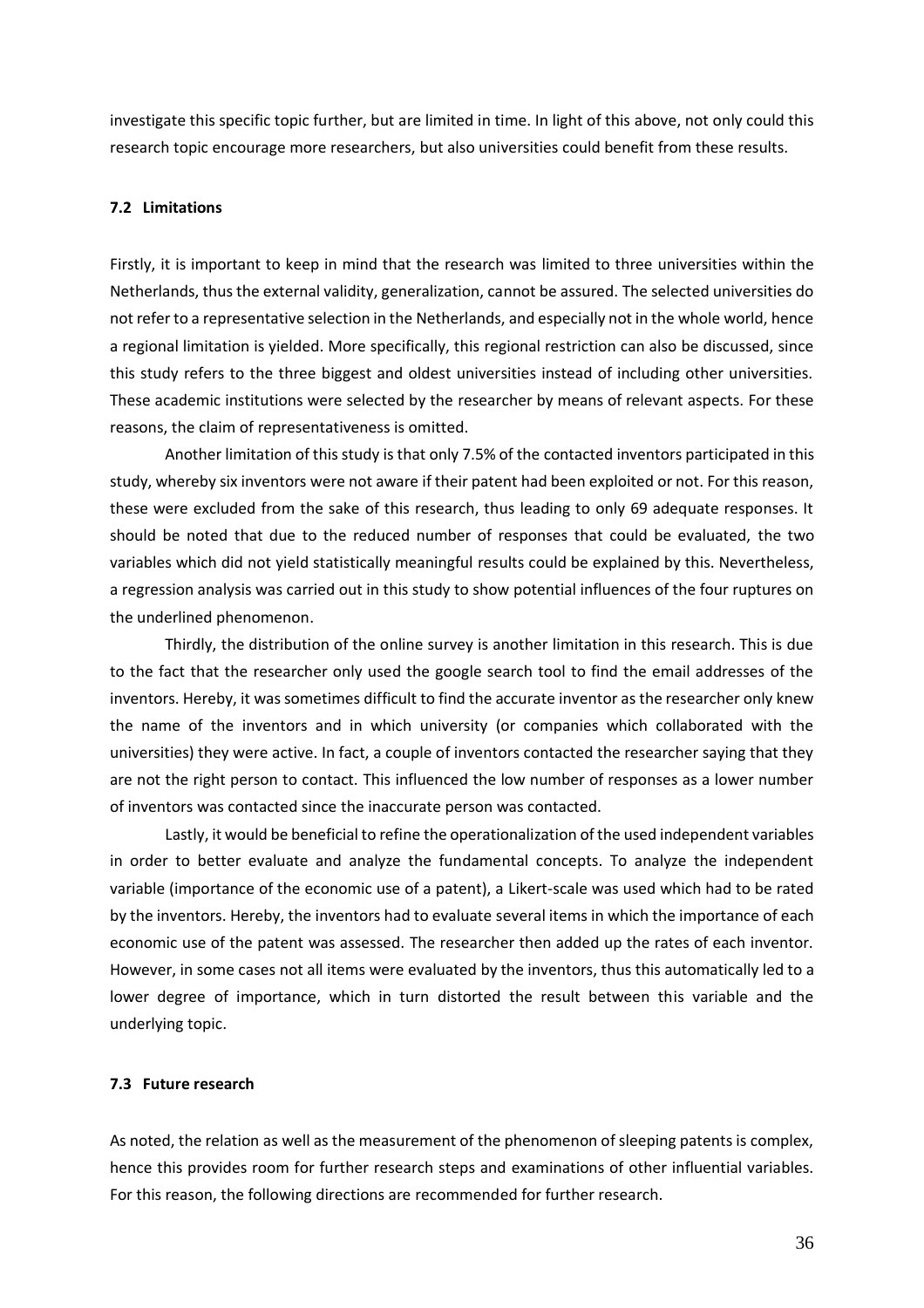First of all, as this research only focused on three Dutch universities, some aspects might have been missed in order to better understand this phenomenon. The researcher suggests that further research should focus on a higher number of academic institutions within a country to gain insights on a national level. An even better understanding can be gained when looking at and comparing universities' patents from different countries. When considering a broader scope, the generalizability of the findings could be enhanced as well as a better understanding of sleeping patents owned by a university could be gained. This, in turn, could help design better policies, as already mentioned before, in order to intensify the commercialization of newly created inventions. Second, it would be worth knowing whether some categories of the institutional readiness framework would give more insights into this topic when clustering the IR categories as these are somehow linked and interwoven such as IR C1, *Demand for new technology*, and C3, *Relative need and benefit of new technology*. Further, since the researcher only used three out of the eight IR categories, future research should focus on the other categories which eventually attain statistically significant relations between them and unused patents. Third, in addition to the quantitative approach, a qualitative method approach could be advantageous to obtain insightful and in-depth results to better understand why some university patents remain unused while others are being commercialized. Conducting interviews would allow the researcher to clarify some misinterpretations as well as to ask follow-up questions. Hereby, it is important to interview approximately ten inventors in order to increase the representativeness of this study.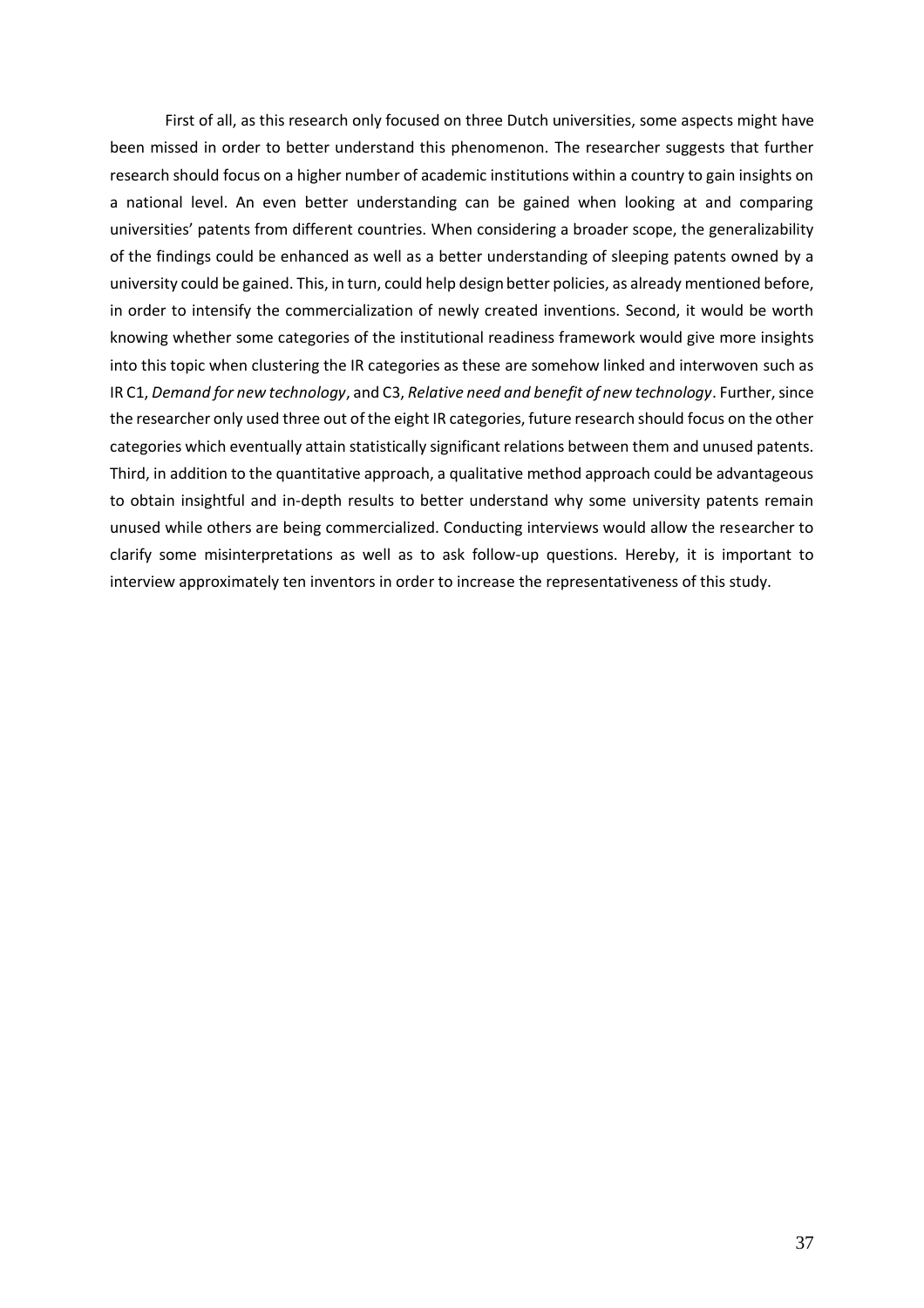#### <span id="page-43-0"></span>**References**

- Anderson, M. H. (2008). Social networks and the cognitive motivation to realize network opportunities: a study of managers' information gathering behaviors. *Journal of Organizational Behavior*, pp. 51 - 78.
- Andrews, M. (2017). The Role of Universities in Local Invention: Evidence from the Establishment of U.S. Colleges. *Job Market Paper*.
- Apuke, O. D. (2017). Quantitative Research Methods a Synopsis Approach. *Arabian Journal of Business and Management Review*, 40-48.
- Association of Universities in the Netherlands. (2016). *VSNU.* Retrieved from [https://www.vsnu.nl/files/documenten/Domeinen/Onderzoek/Valorisatie/Richtsnoer%20o](https://www.vsnu.nl/files/documenten/Domeinen/Onderzoek/Valorisatie/Richtsnoer%20omgang%20met%20IE%20ENGLISH.pdf) [mgang%20met%20IE%20ENGLISH.pdf](https://www.vsnu.nl/files/documenten/Domeinen/Onderzoek/Valorisatie/Richtsnoer%20omgang%20met%20IE%20ENGLISH.pdf)
- Bell, E., Bryman, A., & Harley, B. (2019). *Business Research Methods.* United Kingdom: Oxford University Press.
- Berman, E. (2008). Why Did Universities Start Patenting? Institution- Building and the Road to the Bayh-Dole Act. *Social Studies of Science*, 835 - 871.
- Bessen, J., & Maskin, E. (2009). Sequential Innovation, Patents, and Imitation. *The RAND Journal of Economics*, pp. 611 - 635.
- Bhasin, H. (2019). *Marketing91*. Retrieved from [https://www.marketing91.com/descriptive](https://www.marketing91.com/descriptive-research/)[research/](https://www.marketing91.com/descriptive-research/)
- Blind, K., Cremers, K., & Müller, E. (2008). *Zentrum für Europäische Wirtschaftsforschung GmbH.* Retrieved from<https://ftp.zew.de/pub/zew-docs/dp/dp07013.pdf>
- Cohen, W. M., Goto, A., Nagata, A., Nelson, R., & Walsh, J. P. (2002a). R&D spillovers, patents and the incentives to innovate in Japan and the United States. *Research Policy*, 1349 - 1367.
- Cohen, W. M., Nelson, R. R., & Walsh, J. P. (2000c). *National Bureau of Economic Research.* Retrieved from Protecting Their Intellectual Assets: Appropriability Conditions and Why U.S. Manufacturing Firms Patent (or Not):<https://www.nber.org/papers/w7552>
- Cohen, W. M., Nelson, R. R., & Walsh, J. P. (2002b). Links and Impacts: The Influence of Public Research on Industrial R&D. *Management Science*, 1 - 23.
- Cooper, R. G. (2018). The drivers of success in new-product development. *Industrial Marketing Management*.
- EPO. (2020). *European Patent Office*. Retrieved from [https://www.epo.org/about-us/annual-reports](https://www.epo.org/about-us/annual-reports-statistics/statistics/2019/statistics/patent-applications.html)[statistics/statistics/2019/statistics/patent-applications.html](https://www.epo.org/about-us/annual-reports-statistics/statistics/2019/statistics/patent-applications.html)
- Espacenet. (2020). *Espacenet patent search*. Retrieved from [https://www.epo.org/searching-for](https://www.epo.org/searching-for-patents/technical/espacenet.html)[patents/technical/espacenet.html](https://www.epo.org/searching-for-patents/technical/espacenet.html)
- Etzkowitz, H. (2003). Innovation in innovation: the Triple Helix of university-industry-government relations. *Sage*, 293 - 337.
- Etzkowitz, H., & Leydesdorff, L. (1995). The Triple Helix -- University-Industry-Government Relations: A Laboratory for Knowledge Based Economic Development. *EASST Review*, pp. 14 - 19.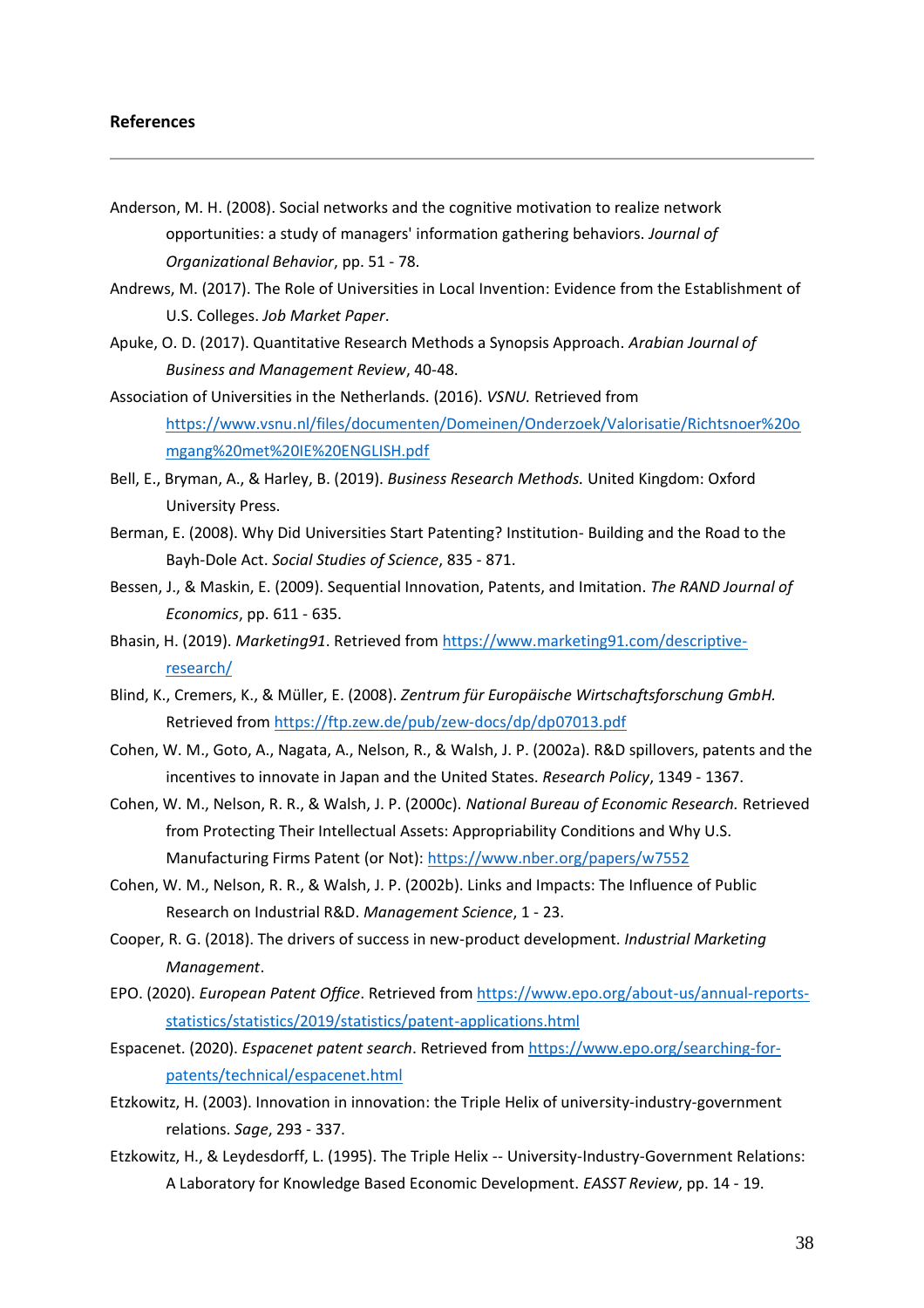- Etzkowitz, H., & Leyesdorff, L. (2000). The dynamics of innovation: from National Systems and "Mode 2" to a Triple Helix of university–industry–government relations. *Research Policy*, pp. 109 - 123.
- Ferlie, E., Musselin, C., & Andresani, G. (2008). The Steering of Higher Education Systems: A Public Management Perspective. *Higher Education*, pp. 325 - 348.
- Formplus. (2007). *Formplus*. Retrieved fro[m https://www.formpl.us/blog/exploratory-research](https://www.formpl.us/blog/exploratory-research)
- Gambardella, A., Giuri, P., & Mariani, M. (2005). *The Value of European Patents: Evidence from a Survey of European Inventors.*
- Geuna, A., & Nesta, L. J. (2006). University patenting and its effects on academic research: The emerging European evidence. *Research Policy*, 790 - 807.
- Giuri, P., Mariani, M., Brusoni, S., Crespi, G., Francoz, D., Gambardella, A., . . . Nesta, L. (2007). Inventors and invention processes in Europe: Results from the PatVal-EU survey. *Research Policy*, 1107-1127.
- Grindley, P. (2018). Cross-Licensing. In M. Augier, & D. J. Teece, *The Palgrave Encyclopedia of Strategic Management* (pp. 380 - 382). London: Palgrave Macmillan.
- Hájek, P., & Stejskal, J. (2018). R&D Cooperation and Knowledge Spillover Effects for Sustainable Business Innovation in the Chemical Industry. *Sustainability*.
- Hsu, D. H., Hsu, P.-H., Zhou, T., & Ziedonis, A. A. (2021). Benchmarking U.S. university patent value and commercialization efforts: A new approach . *Research Policy* .
- Jensen, R., & Thursby, M. (2001). Proofs and Prototypes for Sale: The Licensing of University Inventions. *American Economic Review*, 240 - 259.
- Jones, L. M. (n.d.). *Stateuniversity*. Retrieved from University-Industrial Research Collaboration: [https://education.stateuniversity.com/pages/2519/University-Industrial-Research-](https://education.stateuniversity.com/pages/2519/University-Industrial-Research-Collaboration.html)[Collaboration.html](https://education.stateuniversity.com/pages/2519/University-Industrial-Research-Collaboration.html)
- Khademia, T., & Ismaila, K. (2013). Commercialization Success Factors of University Research Output. *Jurnal Teknologi*, pp. 137 - 141.
- Klitsie, J. B., Price, R. A., & Heleen De Lille, C. S. (2019). Overcoming the Valley of Death: A Design Innovation Perspective. *Design Management Journal*, 28 - 41.
- Lee, P. (2013). Patents and the University. *Duke Law Journal*, 1 87.
- Lee, Y.-G. (2009). What affects a patent's value? An analysis of variables that affect technological, direct economic, and indirect economic value: An exploratory conceptual approach. *Scientometrics*, pp. 623 - 633.
- Liening, A., Geiger, J.-M., & Kriedel, R. (2018). Bridging the Gap Between Invention and Innovation: The Role of University-Based Start-Up Programs and Private Cooperation. *Technology Entrepreneurship*, 241 - 260.
- Lissoni, F. (2012). Academic patenting in Europe: An overview of recent research and new perspectives. *World Patent Information*, 197 - 205.
- Lissoni, F., Llerena, P., Mckelvey, M., & Sanditov, B. (2008). Academic Patenting in Europe: New Evidence from the KEINS Database. *Research Evaluation*, 87 - 102.
- LURIS. (2021). *LURIS*. Retrieved from<https://luris.nl/about-us>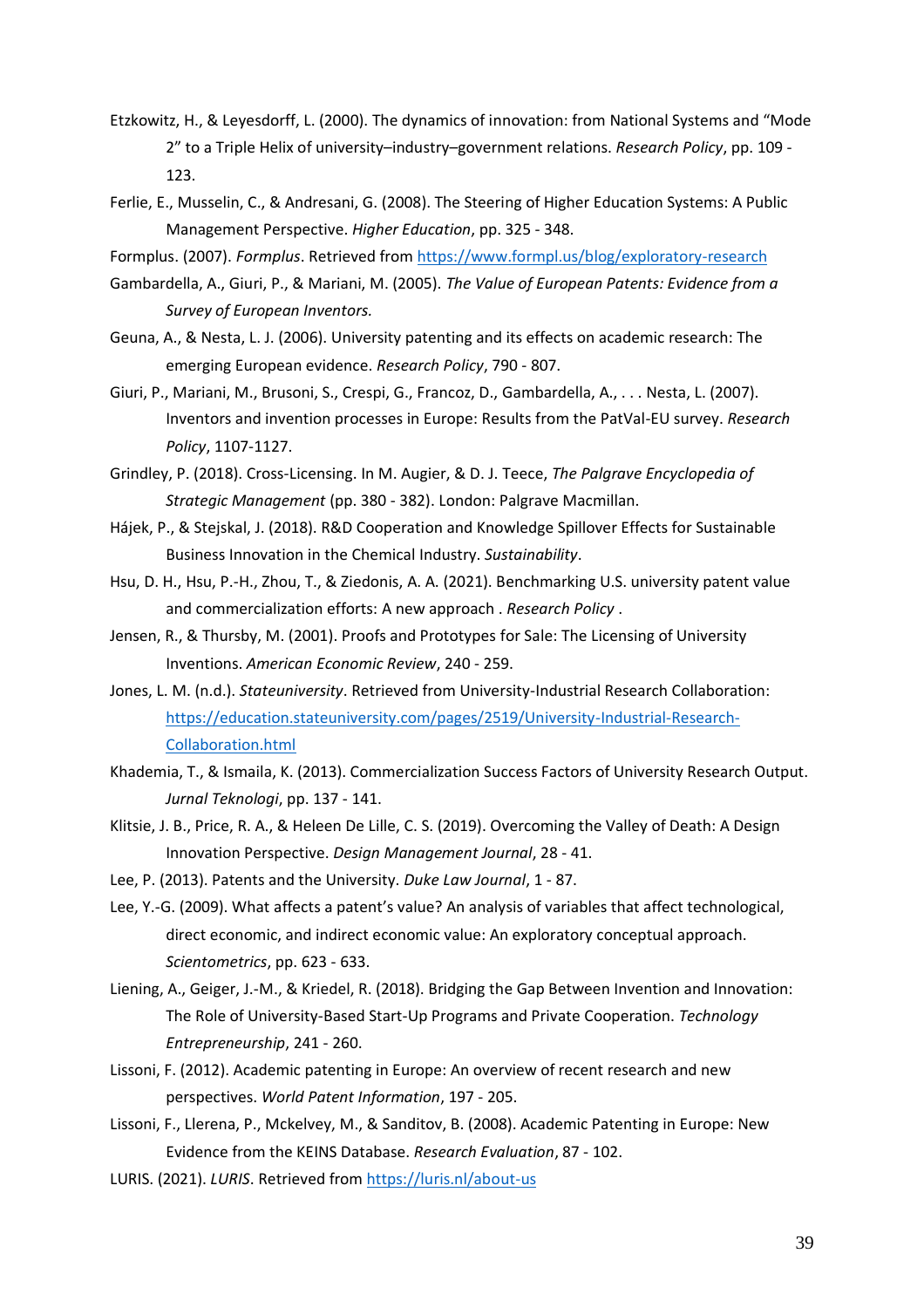- Mordhorst, C. F. (1994). *Ziele und Erfolg unternehmerischer Lizenzstrategien.* Wiesbaden: Deutscher Universitätsverlag.
- Mowery, D. C., & Sampat, B. N. (2004). The Bayh-Dole Act of 1980 and University–Industry Technology Transfer: A Model for Other OECD Governments? *The Journal of Technology Transfer*, 115–127.
- Mowery, D. C., Nelson, R. R., & Sampat, B. N. (2001). The Growth of Patenting and Licensing by U.S. Universities: An Assessment of the Effects of the Bayh-Dole Act of 1980. *Research Policy*, 99 - 119.
- Netherlands Enterprise Agency. (2021a). *Netherlands Enterprise Agency*. Retrieved from [https://english.rvo.nl/information/patents-intellectual-property/general-information](https://english.rvo.nl/information/patents-intellectual-property/general-information-patents/patents-system-netherlands)[patents/patents-system-netherlands](https://english.rvo.nl/information/patents-intellectual-property/general-information-patents/patents-system-netherlands)
- Netherlands Enterprise Agency. (2021b). *Netherlands Enterprise Agency*. Retrieved from [https://english.rvo.nl/information/patents-intellectual-property/general-information](https://english.rvo.nl/information/patents-intellectual-property/general-information-patents/types-patents-ip-rights/patents)[patents/types-patents-ip-rights/patents](https://english.rvo.nl/information/patents-intellectual-property/general-information-patents/types-patents-ip-rights/patents)
- OECD. (2021). *OECD - Better Policies for Better Lives*. Retrieved from [https://www-oecd](https://www-oecd-org.proxy.library.uu.nl/sti/inno/intellectual-property-statistics-and-analysis.htm)[org.proxy.library.uu.nl/sti/inno/intellectual-property-statistics-and-analysis.htm](https://www-oecd-org.proxy.library.uu.nl/sti/inno/intellectual-property-statistics-and-analysis.htm)
- Owen-Smith, J., & Powell, W. W. (2001). To Patent or Not: Faculty Decisions and Institutional Success at Technology Transfer. *The Journal of Technology Transfer*, 99 - 114.
- Packalen, M., & Bhattacharya, J. (2015). *National Bureau of Economic Research.* Retrieved from New Ideas in Invention[: https://www.nber.org/papers/w20922](https://www.nber.org/papers/w20922)
- Qualtrics. (2021). *Qualtrics*. Retrieved from<https://www.qualtrics.com/>
- Queiros, A., Faria, D., & Almeida, F. (2017). Strengths and Limitations of Qualitative and Quantitative Research Methods. *European Journal of Education Studies*, 369 - 387.
- Reuters. (2019). *Reuters*. Retrieved from Reuters Top 100: Europe's Most Innovative Universities 2019 announced:<https://www.reuters.com/article/rpbtop1002019-idUSKCN1S60PA>
- Roberts, E. B. (2007). Managing Invention and Innovation. *Research-Technology Management*, pp. 35 -54.
- RStudio. (2021). *RStudio*. Retrieved from<https://www.rstudio.com/about/>
- Sürücü, L., & Maslakci, A. (2020). Validity and Reliability in Quantitative Research. *Business and Management Studies: An International Journal*, 2694 - 2726.
- Slack, M. K., & Draugalis, J. R. (2011). Establishing the internal and external validity of experimental studies. *American Journal of Health-System Pharmacy*, pp. 2173 - 2181.
- Snellman, C. L. (2015). University in Knowledge Society: Role and Challenges. *Journal of System and Management Sciences* , pp. 84 - 113.
- Stedeford, T. (2009). Patents. In P. J. Hakkinen, & A. Mohapatra, *Information Resources in Toxicology* (pp. 711 - 716). Elsevier Inc.
- The Ministry of Justice. (2009). *Netherlands Enterprise Agency.* Retrieved from [https://english.rvo.nl/sites/default/files/2013/12/ROW95\\_ENG\\_niet\\_officiele\\_vertaling\\_0.pd](https://english.rvo.nl/sites/default/files/2013/12/ROW95_ENG_niet_officiele_vertaling_0.pdf) [f](https://english.rvo.nl/sites/default/files/2013/12/ROW95_ENG_niet_officiele_vertaling_0.pdf)
- Thursby, J. G., & Thursby, M. (2001). Industry Perspectives on Licensing University Technologies: Sources and Problems. *Industry and Higher Education*, pp. 289 - 294.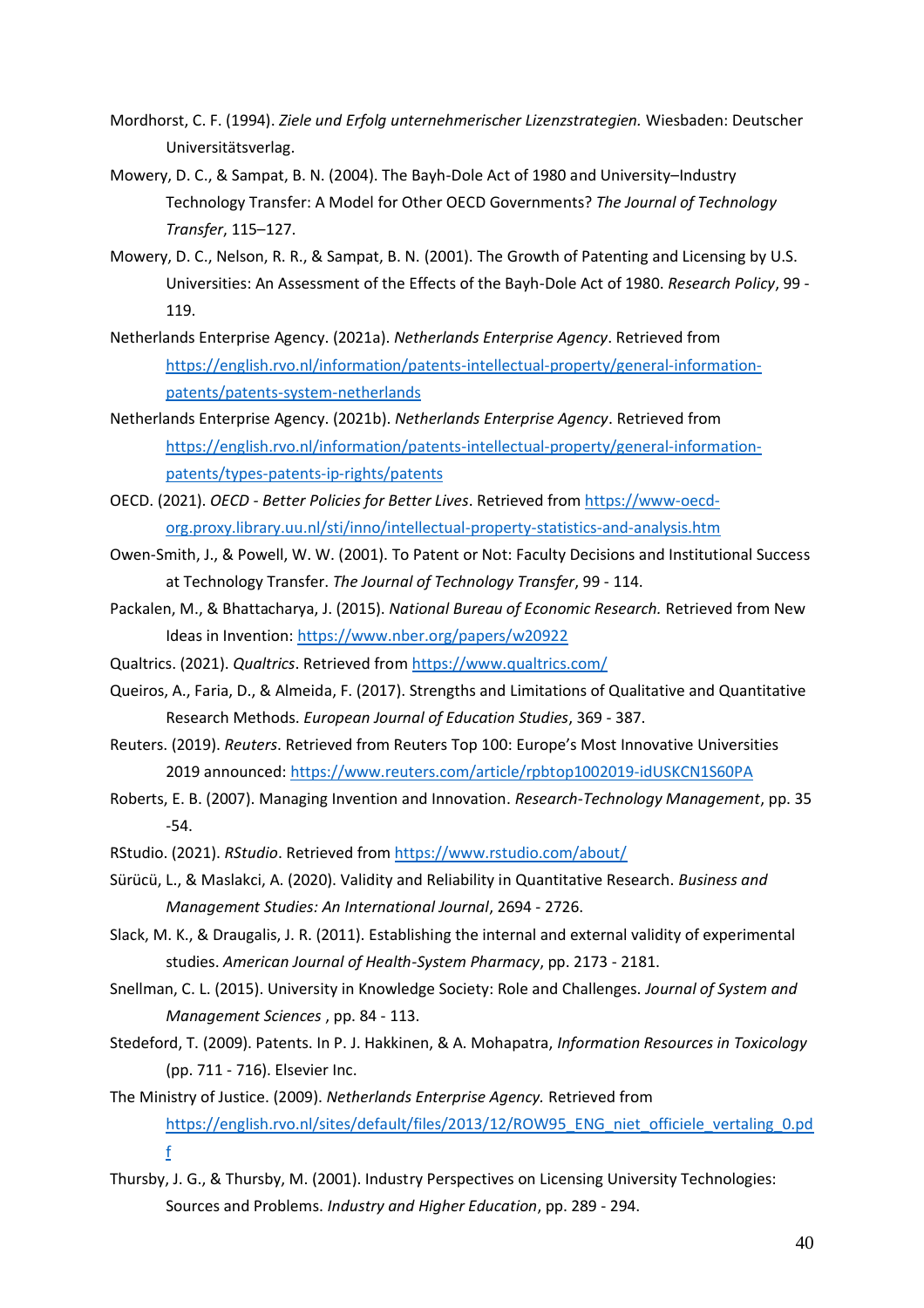- Thursby, J. G., & Thursby, M. C. (2003). University Licensing and the Bayh-Dole Act. *Science*, 1052 1052.
- Torrisi, S., Gambardella, A., Giuri, P., Harhoff, D., Hoisl, K., & Mariani, M. (2016). Used, Blocking and Sleeping Patents: Empirical Evidence from a Large-scale Inventor Survey. *Research Policy*, 1374 – 1385.
- Universiteit Leiden. (2021). *Universiteit Leiden*. Retrieved from <https://www.universiteitleiden.nl/en/about-us/facts-and-figures>
- University of Groningen. (2021a). *University of Groningen*. Retrieved from [https://www.rug.nl/about](https://www.rug.nl/about-ug/profile/facts-and-figures/)[ug/profile/facts-and-figures/](https://www.rug.nl/about-ug/profile/facts-and-figures/)
- University of Groningen. (2021b). *University of Groningen*. Retrieved from <https://www.rug.nl/society-business/doing-research-together/ipbd/?lang=en>
- *Utrecht Holdings*. (2020). Retrieved from<https://utrechtholdings.nl/about/>
- Utrecht University. (2021). *Utrecht University*. Retrieved from<https://www.uu.nl/en>
- van Dongen, P., Winnink, J., & Tijssen, R. (2014). Academic inventions and patents in the Netherlands: A case study on business sector exploitation. *World Patent Information*, 1 - 6.
- Venturewell. (2019). *Venturewell*. Retrieved from Industry and university collaboration: how partnership drives innovation: [https://venturewell.org/industry-and-university](https://venturewell.org/industry-and-university-collaboration/)[collaboration/](https://venturewell.org/industry-and-university-collaboration/)
- Verspagen, B. (2006). University research, intellectual property rights and European innovation systems. *Journal of Economic Surveys*, 607 - 632.
- Walsh, J. P., & Nagaoka, S. (2009). Commercialization and Other Uses of Patentsin Japan and the U.S.:Major findings from the RIETI-Georgia Tech inventor survey. *RIETI Discussion Paper, Series 09-E-011*.
- Walsh, J. P., Lee, Y.-N., & Jung, T. (2016). Win, lose or draw? The fate of patented inventions. *Research Policy*, 1362 - 1373.
- Webster, A., & Gardner, J. (2019). Aligning technology and institutional readiness: the adoption of innovation. *Technology Analysis & Strategic Management*.
- Weeds, H. (1999). Sleeping patents and compulsory licensing: an options analysis. *Warwick economic research paper*.
- WIPO. (n.d.). *World Intellectual Property Organization*. Retrieved from International Patent Classification:<https://www.wipo.int/classifications/ipc/en/faq/>
- Yin, R. K. (1981). The Case Study as a Serious Research Strategy. *Knowledge*, 97 114.
- Zieba, K. J., & Vik-Langlie, K. L. (2020). Unlocking University–Industry Collaboration. *GeoExPro*.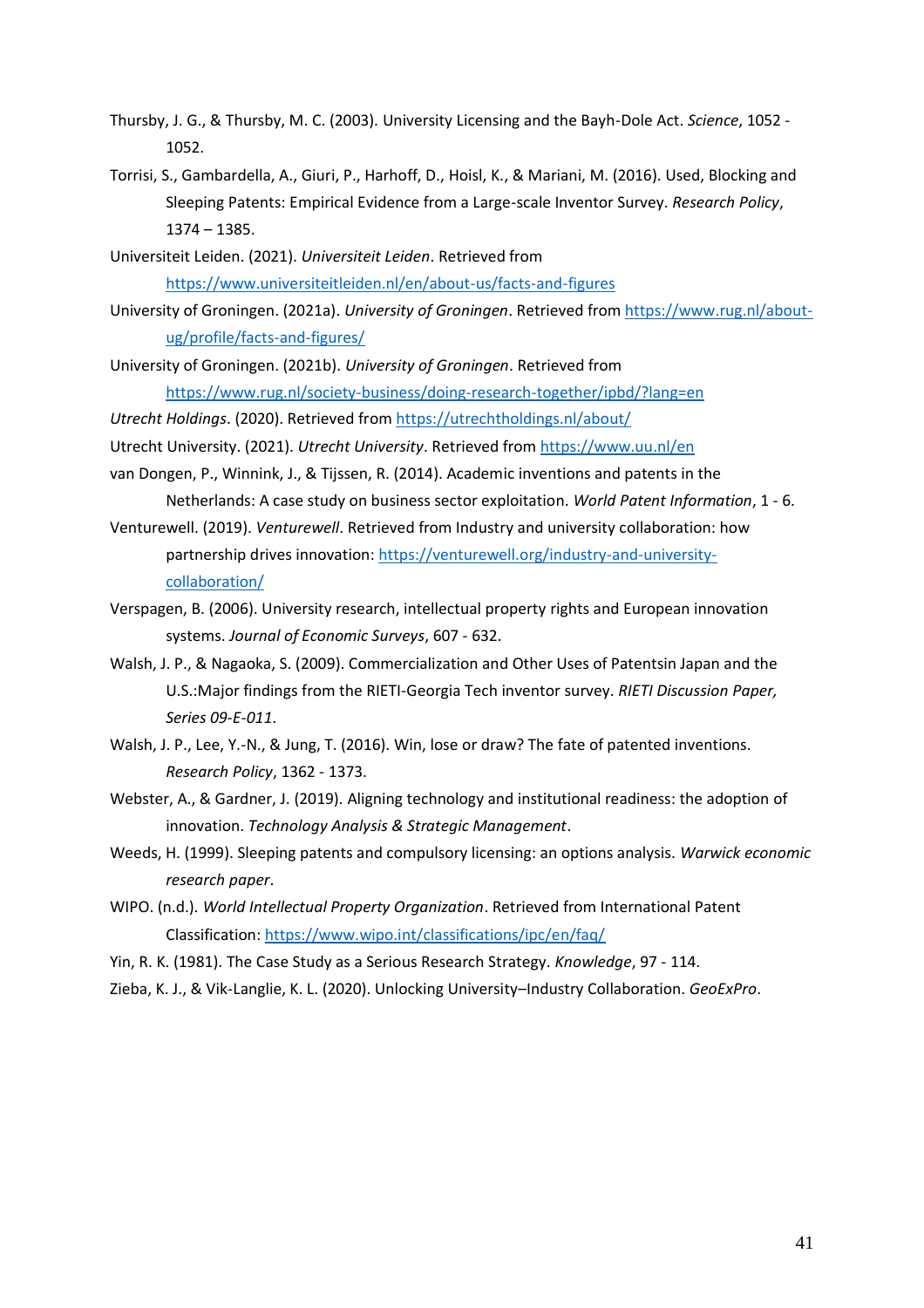#### <span id="page-47-0"></span>**Appendices**

#### <span id="page-47-1"></span>**Appendix 1: Online survey**

Hello, my name is Nina Czeczelits and I am a student at Utrecht University. For my master thesis I aim to find out to which degree universities hold sleeping patents and for what reasons this happens. Hence, you are invited, as an inventor of a patent assigned by the following 3 Universities (Utrecht, Leiden, Groningen), to participate in my survey. In this survey I will ask questions about the invention process, value as well as the commercialization of the patent. It will take approximately 5-10 minutes to complete the questionnaire.

Your participation in this study is completely voluntary. Further, your survey responses will be strictly confidential and data from this research will be reported only in the aggregate. Your information will be coded and will remain confidential. If you have any questions at any time about the survey or the research, you may contact me by e-mail at [n.czeczelits@students.uu.nl.](mailto:n.czeczelits@students.uu.nl)

Thank you very much for your time and support. Please start with the survey by clicking on the button below.

- 1. By agreeing to participate in this study, you will be giving your consent for the researcher to include your responses in her data analysis. Your participation in this research study is strictly voluntary, and you may choose not to participate without any negative consequences. You will be able to withdraw from the survey at any time and all survey responses will be deleted, including the informed consent agreement.
	- a. I consent
	- b. I do not consent *(If "I do not consent", the whole survey was skipped)*
- 2. I have patented an invention which is currently owned by the following university (can check more than one box)
	- a. Utrecht (UU, UMC or Utrecht Holding B.V.)
	- b. Leiden (LU or LUMC)
	- c. Groningen (UG or UMCG)
	- d. Other, *please specify*
- 3. What is the highest degree you have completed?
	- a. Bachelor's degree
	- b. Master's degree
	- c. Doctorate degree
	- d. Other, *please specify*
- 4. Please specify, in which year you obtained your highest degree?
- 5. What is the exact title (in English) of the patent? (Please only indicate **ONE** patent) [Note: If you own multiple patents please choose the most recent one]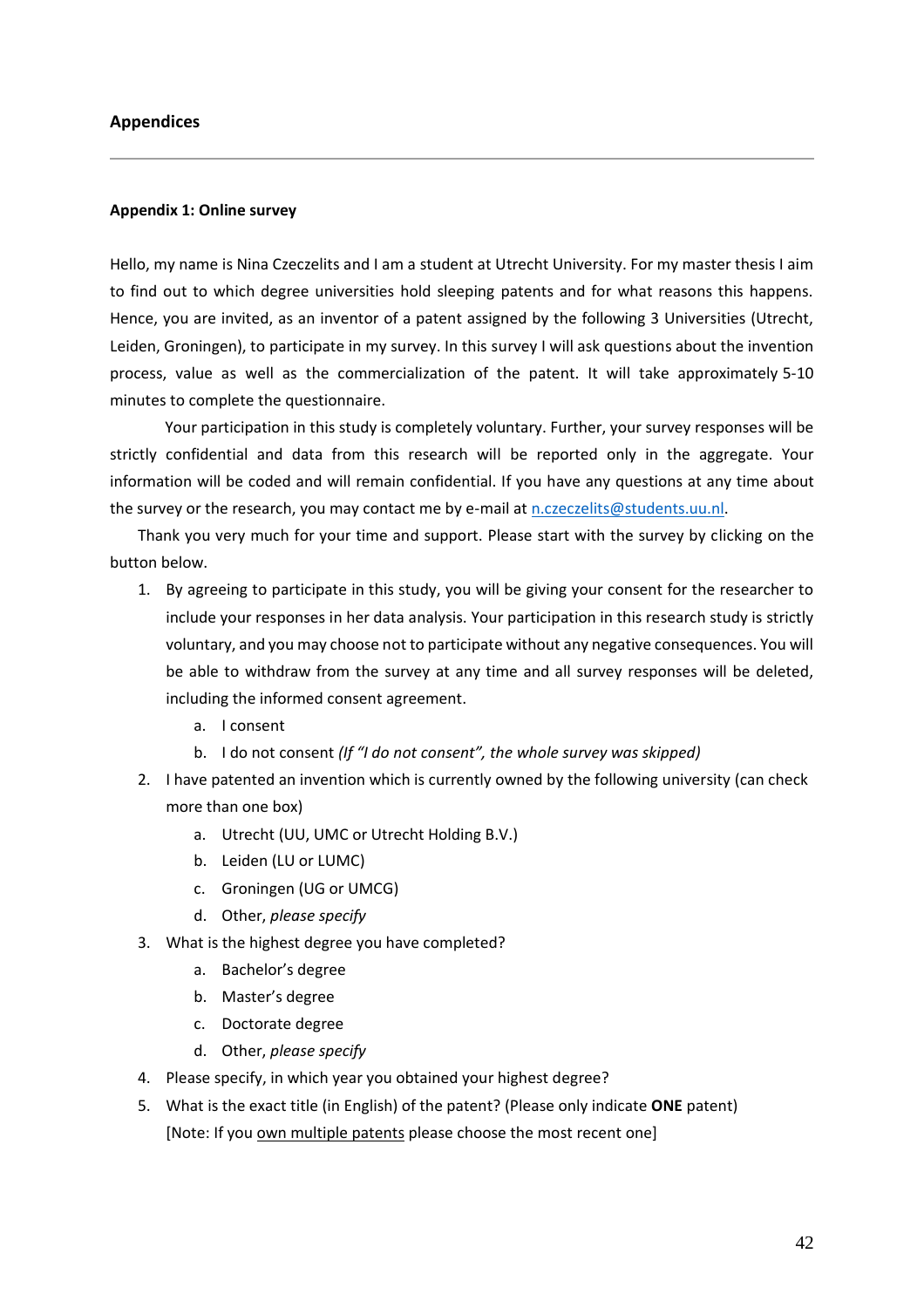- 6. Was there a formal collaboration between you and another institution/ individual for the research leading to this patent? *(By formal the researcher means collaborations involving well defined contracts among the parties)*
	- a. Yes (*If "yes", question 8 was asked*)
	- b. No (*If "no", question 8 was skipped*)
- 7. Please identify the main partner involved
	- a. Firms
	- b. Universities
	- c. Government research organizations
	- d. Private research organizations
	- e. Other, *please specify*
- 8. What was the importance of the following sources of knowledge for the research that led to the patented invention? *(0 I did not use this source of knowledge, 1 not at all important, 5 extremely important)*
	- a. University laboratories
	- b. Non-University public laboratories
	- c. Technical conferences and workshops
	- d. Scientific literature
	- e. Patent literature
	- f. Customers or product users
	- g. Suppliers
	- h. Competitors
	- i. Other relevant sources (*please specify*)
- 9. Which of the following scenarios best describes the creative process that led to your invention?
	- a. The invention was the targeted achievement of a research or development project
	- b. The invention was an **expected** by-product of a research or development project, not directly related to the main target of the project
	- c. The invention was an **unexpected** by-product of a research or development project, not directly related to the main target of the project
	- d. The idea for the invention was directly related to your normal job (which is not inventing), and was then further developed in a (research or development) project
	- e. The idea for the invention came from pure inspiration/creativity or from your normal job (which is not inventing), and was not further developed in a (research or development) project (was patented without further research or development costs)
	- f. Other, *please specify*
- 10. Which of the following would best describe the financing of the research leading to this patent? (*can check more than one box below*)
	- a. Internal funds of the university
	- b. Funds from any other unaffiliated organization joining the project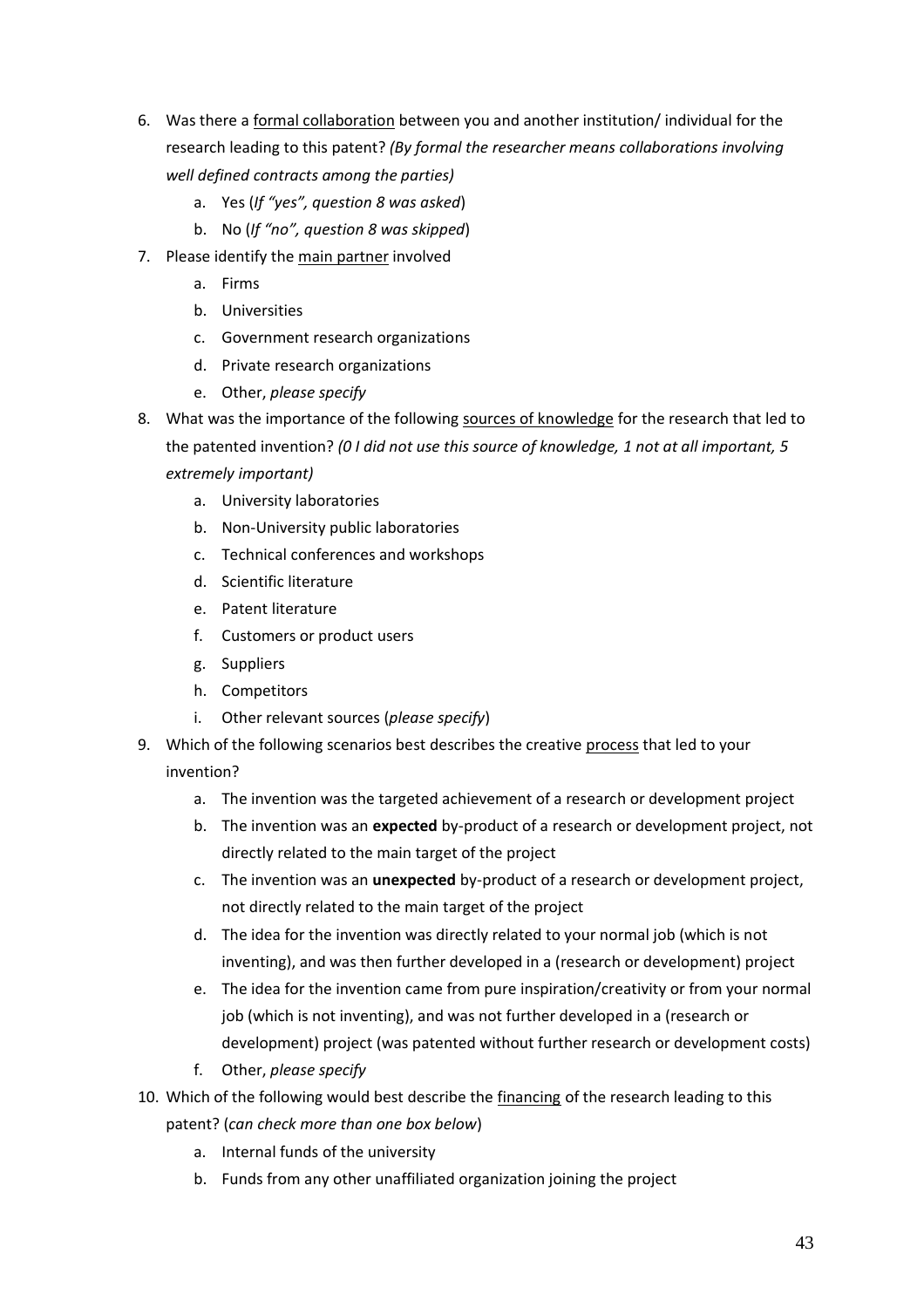- c. Funds from financial intermediaries of any kind (banks, other financial institutions, etc.)
- d. Government Research Programmes or other government funds
- e. Other, *please, specify*
- 11. What do you think are the main challenges related to the academic environment in terms of patent activity? *(1 no challenge, 3 big challenge)*
	- a. To keep the balance of the university's main mission and the research itself
	- b. Accumulation of academic knowledge rather than focusing on trying to meet market demands
	- c. To receive enough funds (externally or internally) for the new invention
	- d. Other, *please specify*
- 12. How important were the following reasons for patenting this invention? *(1 not at all important, 5 extremely important)*
	- a. Commercial exploitation *(obtain exclusive rights to exploit the invention economically)*
	- *b.* Licensing *(obtain exclusive rights to license the invention in order to generate licensing revenues)*
	- c. Cross-licensing *(improve your bargaining position in the trading of your own patent rights in exchange for other firms' patent rights)*
	- d. Prevention from imitation *(protect present or future inventions by patenting the "findings around")*
	- *e.* Blocking patents *(avoid that others patent similar inventions)*
	- f. Reputation *(patents as an element of evaluation of the inventors/research unit)*
	- g. Other, *please specify*
- 13. Has the applicant/owner ever used this patent for commercial or industrial purposes?
	- a. Yes
	- b. No (*If "no", question 14 & 15 was asked*)
	- c. Not yet, but still investigating the possibilities (*If "not yet", question 14 & 15 was asked*)
	- d. I do not know (*If "I do not know", question 14 & 15 was asked*)
- 14. Has this patent been licensed by (one of) the patent-holder(s) to an independent party?
	- a. Yes
	- b. No
	- c. No, but willing to license
- 15. Has this patent been exploited commercially by yourself or any of your co-inventors by starting a new company?
	- a. Yes
	- b. No
	- c. I do not know
- 16. Has the patent been used for subsequent innovations?
	- a. Yes, *please specify*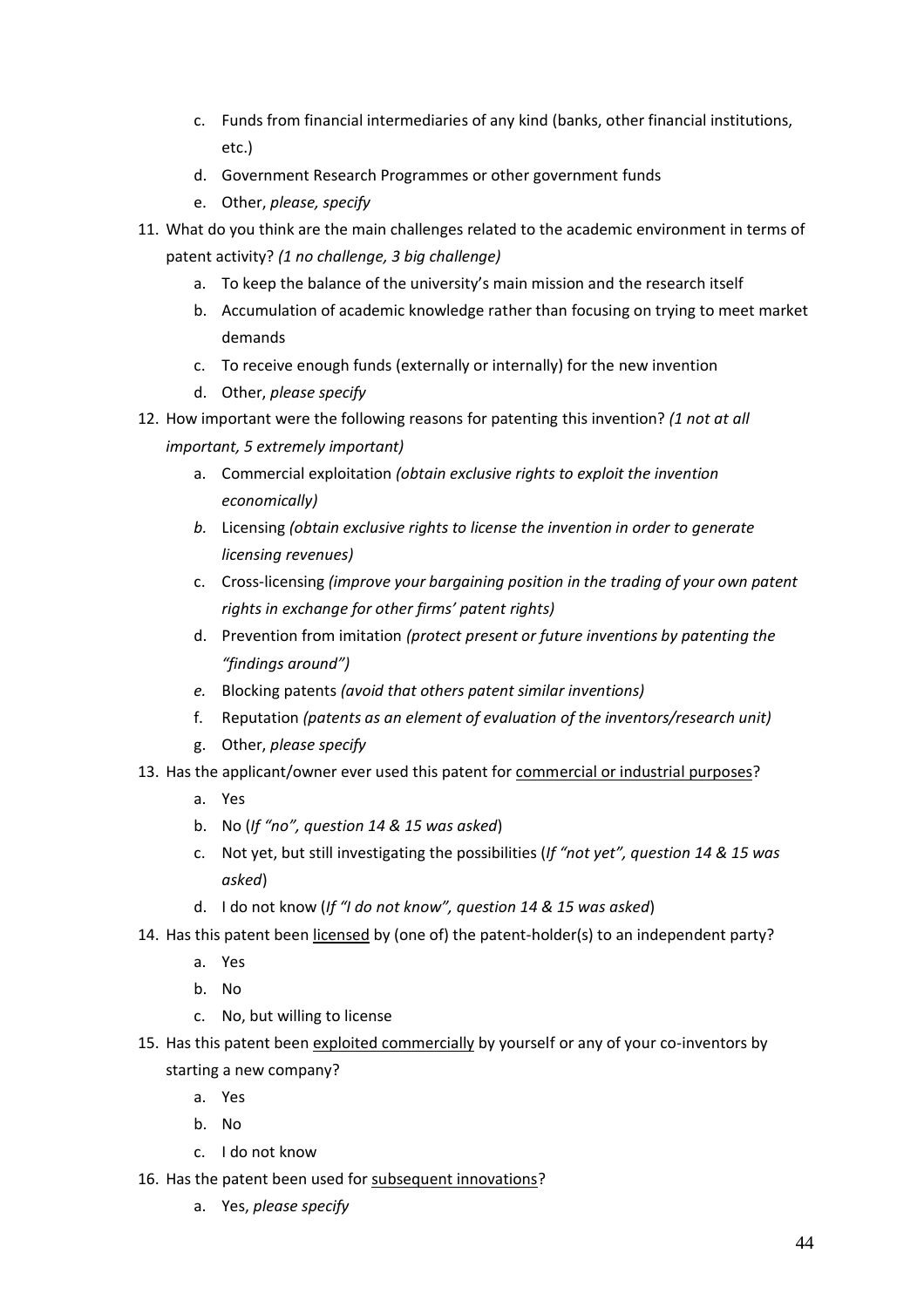- b. No
- c. Not yet, but still investigating the possibilities
- 17. Did the invention build, in a substantial way, on other products you were aware of?
	- a. Yes
	- b. No
	- c. I do not know
- 18. On the basis of your knowledge, if patent protection could not be obtained, would the invention in question have been developed anyway?
	- a. Yes
	- b. No
	- c. I do not know
- 19. Why was it decided to patent the invention as it was, as opposed to developing it further by devoting additional resources? (*can check more than one box below*)
	- a. The invention is good enough as it is
	- b. The aims initially targeted for this invention were satisfied
	- c. Further improvements could have been achieved, but estimated costs were beyond the resources (budget) available
	- d. Further improvements seemed beyond existing technological opportunities
	- e. Further improvements (could have) resulted in another invention that could be patented separately
	- f. The invention had to be patented quickly, because you were aware of other inventors, research groups or firms that were working on inventions in the same field
	- g. Other*, please specify*
- 20. Has this patent been exploited commercially by yourself or any of your co-inventors by starting a new company? *(This question was only shown when "No", "Not yet, but still investigating the possibilities" or "I do not know" in question 13 was selected)*
	- a. Yes
	- b. No, *please specify*
	- c. I do not know
- 21. Please indicate in which patent office the invention has been patented. (*can check more than one box below*)
	- a. EPO
	- b. NPO
	- c. USPTO
	- d. JPO
	- e. Other, *please specify*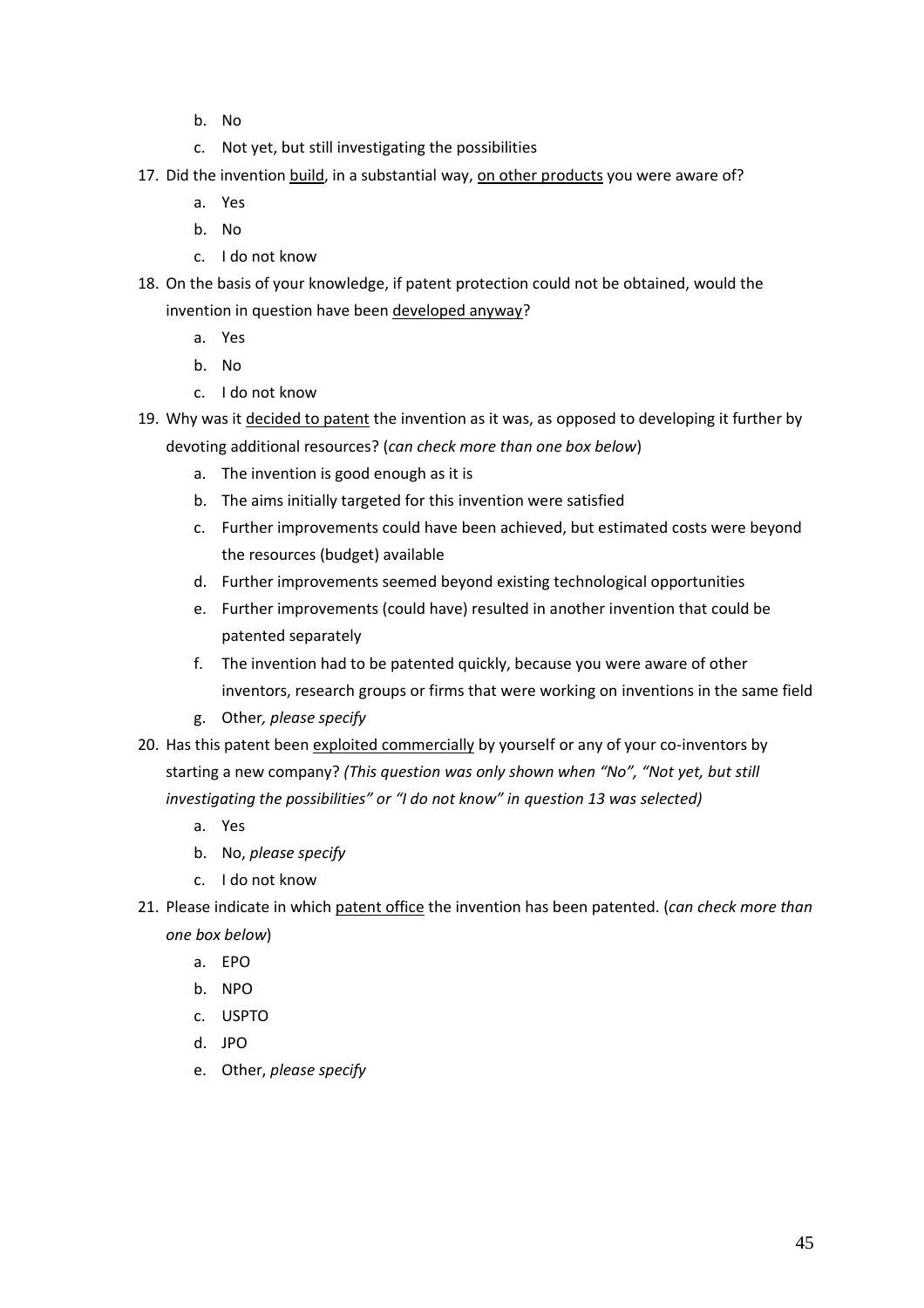#### <span id="page-51-0"></span>**Appendix 2: IPC subcategories (survey sample)**



| Figure 4: Overview of IPC subcategories of the survey sample (Own figure) |  |
|---------------------------------------------------------------------------|--|
|                                                                           |  |

| $A - H$ uman        | A43             | Footwear                                                              |
|---------------------|-----------------|-----------------------------------------------------------------------|
| necessities         | A61             | Medical or veterinary science; Hygiene                                |
| <b>B-Performing</b> | <b>B01</b>      | Physical or chemical processes or apparatus in general                |
| operations;         |                 |                                                                       |
| <b>Transporting</b> |                 |                                                                       |
|                     | CO <sub>2</sub> | Treatment of water, waste water, sewage, or sludge                    |
|                     | C <sub>07</sub> | Organic chemistry                                                     |
|                     | CO <sub>9</sub> | Dyes; Paints; Polishes; Natural resins; Adhesives; Compositions not   |
| $C$ – Chemistry;    |                 | otherwise provided for; Applications of materials not otherwise       |
| <b>Metallurgy</b>   |                 | provided for                                                          |
|                     | C12             | Biochemistry; Beer; Spirits; Wine; Vinegar; Microbiology;             |
|                     |                 | Enzymology; Mutation or genetic engineering                           |
|                     | C <sub>25</sub> | Electrolytic or electrophoretic processes; Apparatus therefor         |
| D - Textiles; Paper | D <sub>06</sub> | Treatment of textiles or the like; Laundering; Flexible materials not |
|                     |                 | otherwise provided for                                                |
| <b>G</b> - Physics  | G <sub>01</sub> | <b>Measuring; Testing</b>                                             |
|                     | G06             | Computing; Calculating or counting                                    |
| H - Electricity     | H01             | Basic electric elements                                               |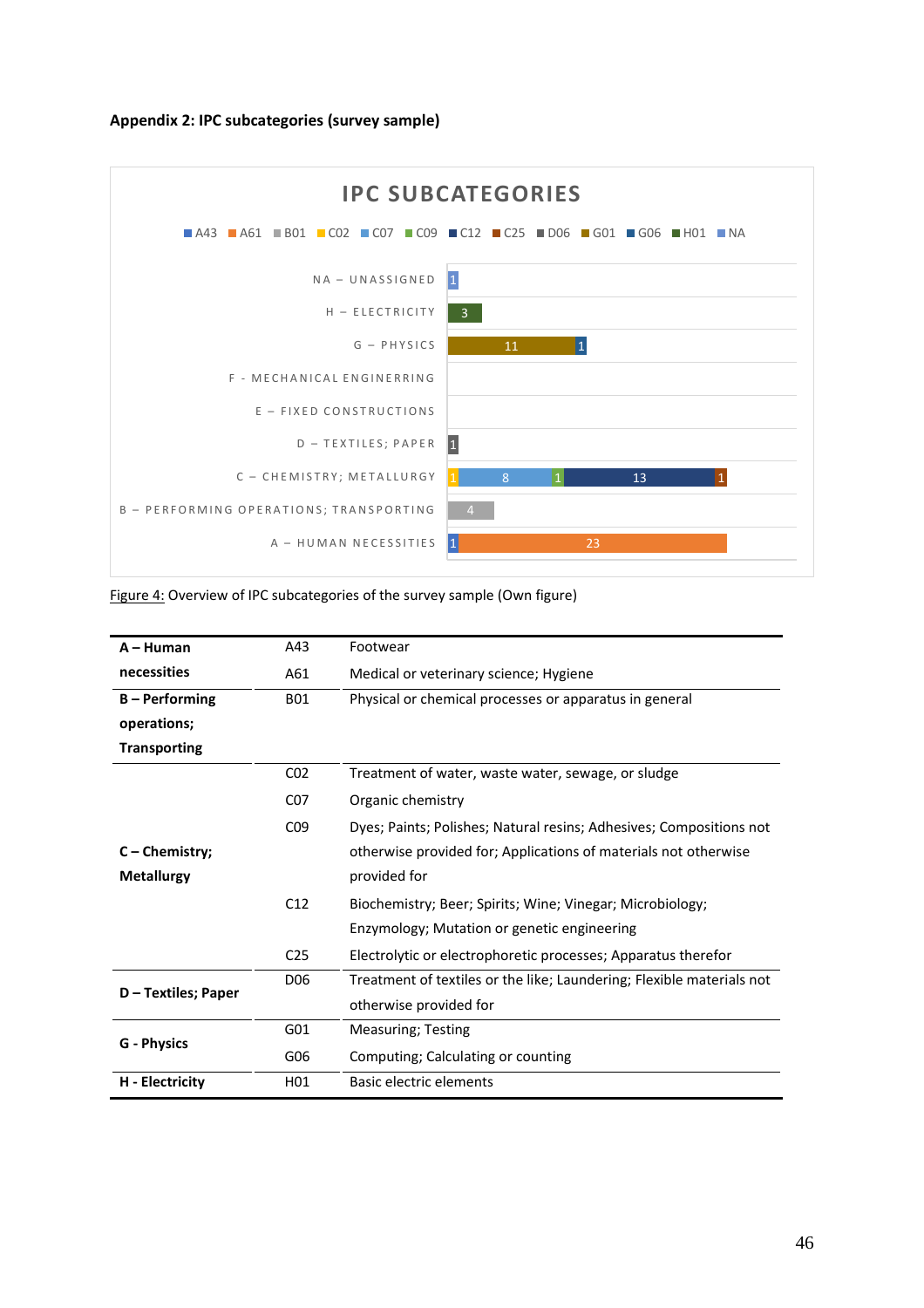# **Appendix 3: Comparison of the IPC subcategories**

Full dataset \_\_\_\_\_\_ Survey sample

Table 7: Comparison of the IPC subcategories of the full dataset and survey sample (Own table)

<span id="page-52-0"></span>

|                       |                 | <b>Total number</b><br>of<br>subcategories | <b>Utrecht</b><br><b>Holdings B.V.</b> | <b>LU and</b><br><b>LUMC</b> | <b>GU and</b><br><b>UMCG</b> | <b>Share of the</b><br>subcategories<br>$(n = 1,029)$ | <b>Total number</b><br>of<br>subcategories | <b>Utrecht</b><br><b>Holdings B.V.</b> | LU and<br><b>LUMC</b> | <b>GU and</b><br><b>UMCG</b> | <b>Share of the</b><br>subcategories<br>$(n = 69)$ |
|-----------------------|-----------------|--------------------------------------------|----------------------------------------|------------------------------|------------------------------|-------------------------------------------------------|--------------------------------------------|----------------------------------------|-----------------------|------------------------------|----------------------------------------------------|
|                       | A01             | 10                                         |                                        | 8                            | $\overline{2}$               | 1,0%                                                  | 0                                          |                                        |                       |                              | 0%                                                 |
| $A - H$ uman          | A21             | $\mathbf{1}$                               |                                        |                              | $\mathbf{1}$                 | 0,1%                                                  | $\pmb{0}$                                  |                                        |                       |                              | 0%                                                 |
| necessities           | A23             | 6                                          |                                        |                              | $\boldsymbol{6}$             | 0,6%                                                  | $\mathbf 0$                                |                                        |                       |                              | 0%                                                 |
|                       | A43             | $\mathbf{1}$                               |                                        |                              | $\mathbf{1}$                 | 0,1%                                                  | $\mathbf{1}$                               |                                        |                       | $\mathbf{1}$                 | 1,4%                                               |
|                       | A61             | 341                                        | 104                                    | 139                          | 101                          | 33,1%                                                 | 23                                         | $\overline{7}$                         | 11                    | 5                            | 33,3%                                              |
|                       | <b>B01</b>      | 32                                         | 10                                     | 14                           | 8                            | 3,1%                                                  | 3                                          | 2                                      | $\mathbf{1}$          |                              | 4,3%                                               |
|                       | <b>B02</b>      | $\mathbf{1}$                               |                                        |                              | $\mathbf{1}$                 | 0,1%                                                  | $\pmb{0}$                                  |                                        |                       |                              | 0%                                                 |
|                       | <b>B05</b>      | $\mathbf{1}$                               |                                        | $\mathbf{1}$                 |                              | 0,1%                                                  | $\mathbf 0$                                |                                        |                       |                              | 0%                                                 |
| <b>B</b> - Performing | <b>B09</b>      | 1                                          |                                        | $\mathbf{1}$                 |                              | 0,1%                                                  | $\pmb{0}$                                  |                                        |                       |                              | 0%                                                 |
| operations;           | <b>B22</b>      | $\mathbf{1}$                               |                                        |                              | $\mathbf{1}$                 | 0,1%                                                  | $\mathbf 0$                                |                                        |                       |                              | 0%                                                 |
| <b>Transporting</b>   | <b>B25</b>      | $\mathbf{1}$                               |                                        | $\mathbf{1}$                 |                              | 0,1%                                                  | $\mathbf 0$                                |                                        |                       |                              | 0%                                                 |
|                       | <b>B29</b>      | $\mathbf{3}$                               | $\mathbf{1}$                           |                              | $\overline{2}$               | 0,3%                                                  | $\mathbf 0$                                |                                        |                       |                              | 0%                                                 |
|                       | <b>B65</b>      | $\mathbf{1}$                               |                                        |                              | $\mathbf{1}$                 | 0,1%                                                  | $\mathbf 0$                                |                                        |                       |                              | 0%                                                 |
|                       | <b>B82</b>      | $\overline{2}$                             |                                        | 1                            | $\mathbf{1}$                 | 0,2%                                                  | $\pmb{0}$                                  |                                        |                       |                              | 0%                                                 |
|                       | CO <sub>1</sub> | $\overline{7}$                             | 5                                      | $\overline{2}$               |                              | 0,7%                                                  | 0                                          |                                        |                       |                              | 0%                                                 |
| C - Chemistry;        | CO <sub>2</sub> | 3                                          | $2^{\circ}$                            |                              | 1                            | 0,3%                                                  | $\mathbf{1}$                               | $\mathbf{1}$                           |                       |                              | 1,4%                                               |
| <b>Metallurgy</b>     | CO <sub>3</sub> | $\mathbf 1$                                |                                        | 1                            |                              | 0,1%                                                  | $\mathsf 0$                                |                                        |                       |                              | 0%                                                 |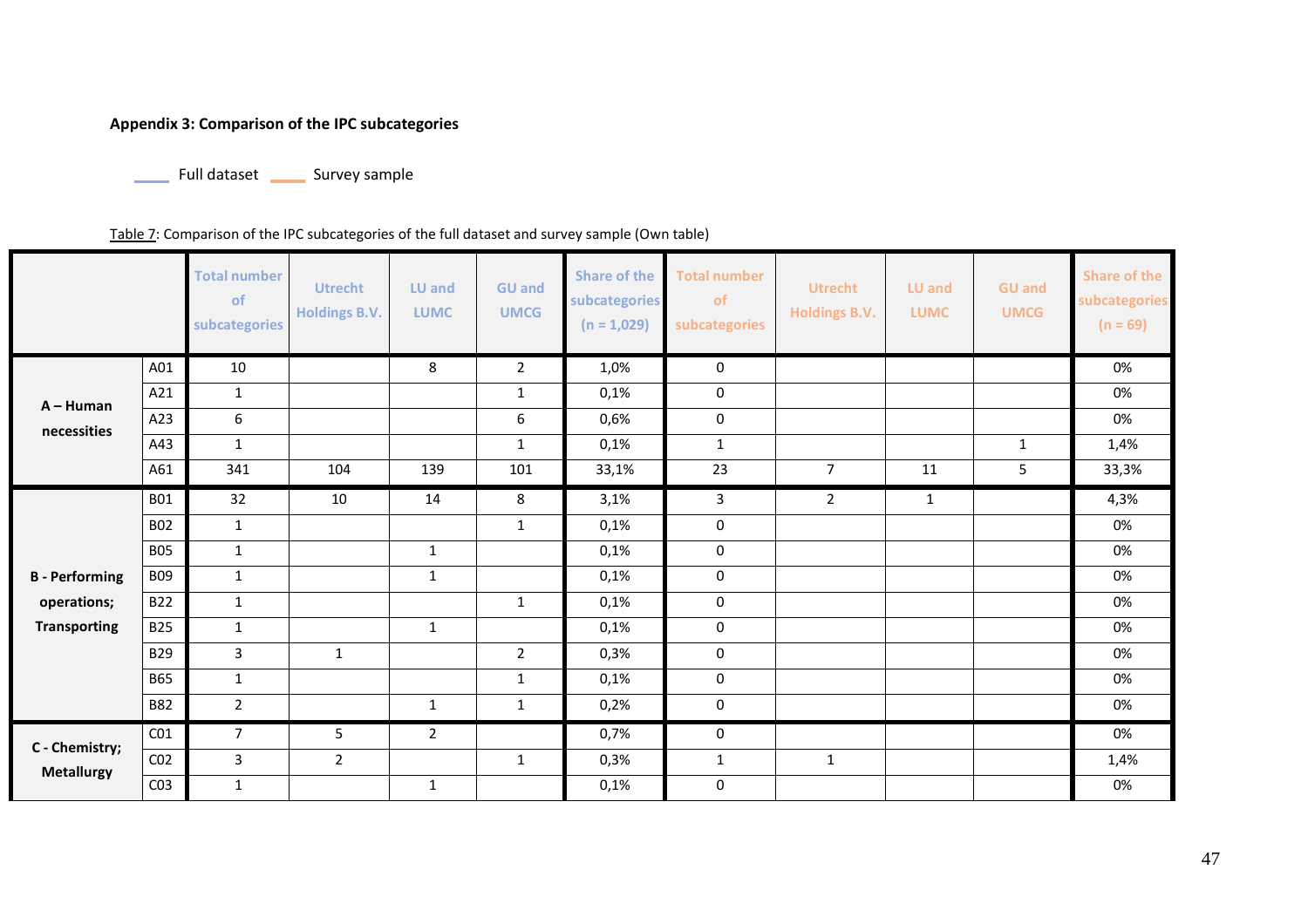|                                                             | CO <sub>4</sub>  | $\mathbf{1}$   | $\mathbf{1}$   |                |                | 0,1%    | $\mathbf 0$         |                |                |              | 0%    |
|-------------------------------------------------------------|------------------|----------------|----------------|----------------|----------------|---------|---------------------|----------------|----------------|--------------|-------|
|                                                             | CO <sub>7</sub>  | 180            | 51             | 93             | 38             | 17,5%   | 8                   | 6              | $\mathbf{1}$   | $\mathbf{1}$ | 11,6% |
|                                                             | CO8              | 28             | 6              | $\overline{3}$ | 19             | 2,7%    | $\mathsf{O}\xspace$ |                |                |              | 0%    |
|                                                             | C <sub>09</sub>  | 9              | $\overline{2}$ | $\overline{2}$ | 5              | 0,9%    | $\mathbf{1}$        |                | $\mathbf{1}$   |              | 1,4%  |
|                                                             | C10              | $2^{\circ}$    |                | $\mathbf{1}$   | $\mathbf{1}$   | 0,2%    | $\mathbf 0$         |                |                |              | 0%    |
|                                                             | C12              | 203            | 34             | 112            | 57             | 19,7%   | 13                  | $\overline{3}$ | $\overline{7}$ | $\mathbf{3}$ | 18,8% |
|                                                             | C <sub>23</sub>  | 8              | 5              | $\overline{2}$ | $\overline{2}$ | 0,8%    | $\mathbf 0$         |                |                |              | 0%    |
|                                                             | C <sub>25</sub>  | 5              |                | 5              |                | 0,5%    | $\mathbf{1}$        |                | $\mathbf{1}$   |              | 1,4%  |
| D - Textiles; Paper                                         | D06              | $\overline{2}$ |                |                | $\overline{2}$ | 0,2%    | $\mathbf{1}$        |                |                | $\mathbf{1}$ | 1,4%  |
| $E$ – Fixed<br><b>Constructions</b>                         |                  | 0              |                |                |                | $0,0\%$ | $\mathbf 0$         |                |                |              | 0%    |
| F - Mechanical<br>Engineering;                              | F <sub>0</sub> 3 | 4              |                |                | 4              | 0,4%    | $\mathbf 0$         |                |                |              | 0%    |
| <b>Lighting; Heating;</b><br><b>Weapons; Blasting   F15</b> |                  | $\mathbf{1}$   |                | $\mathbf{1}$   |                | 0,1%    | $\mathbf 0$         |                |                |              | 0%    |
|                                                             | G01              | 118            | 29             | 65             | 25             | 11,5%   | 12                  | $\overline{3}$ | 5              | 4            | 17,4% |
|                                                             | G02              | $\overline{4}$ | $\mathbf{1}$   | $\overline{3}$ |                | 0,4%    | $\mathsf{O}\xspace$ |                |                |              | 0%    |
|                                                             | G03              | $\overline{4}$ | $2^{\circ}$    |                | $2^{\circ}$    | 0,4%    | $\mathbf 0$         |                |                |              | 0%    |
| <b>G</b> - Physics                                          | G05              | $\overline{2}$ |                | $\mathbf{1}$   | $\mathbf{1}$   | 0,2%    | $\mathbf 0$         |                |                |              | 0%    |
|                                                             | G06              | 11             | $\overline{2}$ | $\overline{7}$ | $\overline{3}$ | 1,1%    | $\mathbf{1}$        |                | $\mathbf{1}$   |              | 1,4%  |
|                                                             | G10              | $\mathbf{1}$   |                | $\mathbf{1}$   |                | 0,1%    | $\mathbf 0$         |                |                |              | 0%    |
|                                                             | G11              | $\overline{4}$ |                | $\mathbf{1}$   | $\mathbf{3}$   | 0,4%    | $\mathsf{O}\xspace$ |                |                |              | 0%    |
|                                                             | G16              | $\mathbf{1}$   |                |                | $\mathbf{1}$   | 0,1%    | $\mathbf 0$         |                |                |              | 0%    |
|                                                             | H01              | 17             | 5              | $\overline{4}$ | 8              | 1,7%    | $\mathbf{3}$        | $\mathbf{1}$   |                | $2^{\circ}$  | 4,3%  |
| H - Electricity                                             | H03              | $\mathbf{3}$   |                | $\mathbf{3}$   |                | 0,3%    | $\mathbf 0$         |                |                |              | 0%    |
|                                                             | H04              | $\mathbf{1}$   |                |                | $\mathbf{1}$   | 0,1%    | $\mathbf 0$         |                |                |              | 0%    |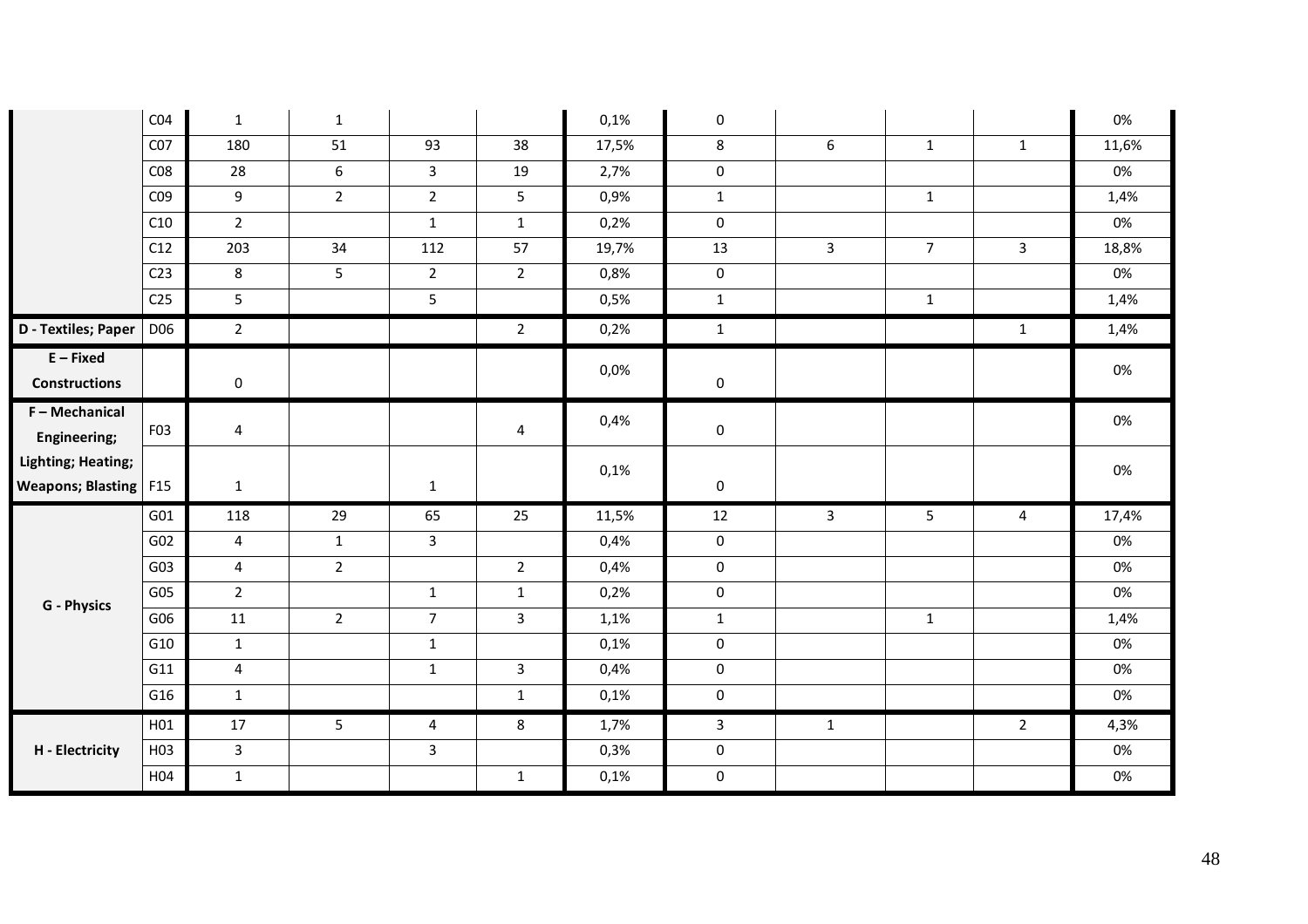| <b>NA</b> | l NA |  |  | 0,7% |  |  | .,4% |
|-----------|------|--|--|------|--|--|------|
|           |      |  |  |      |  |  |      |